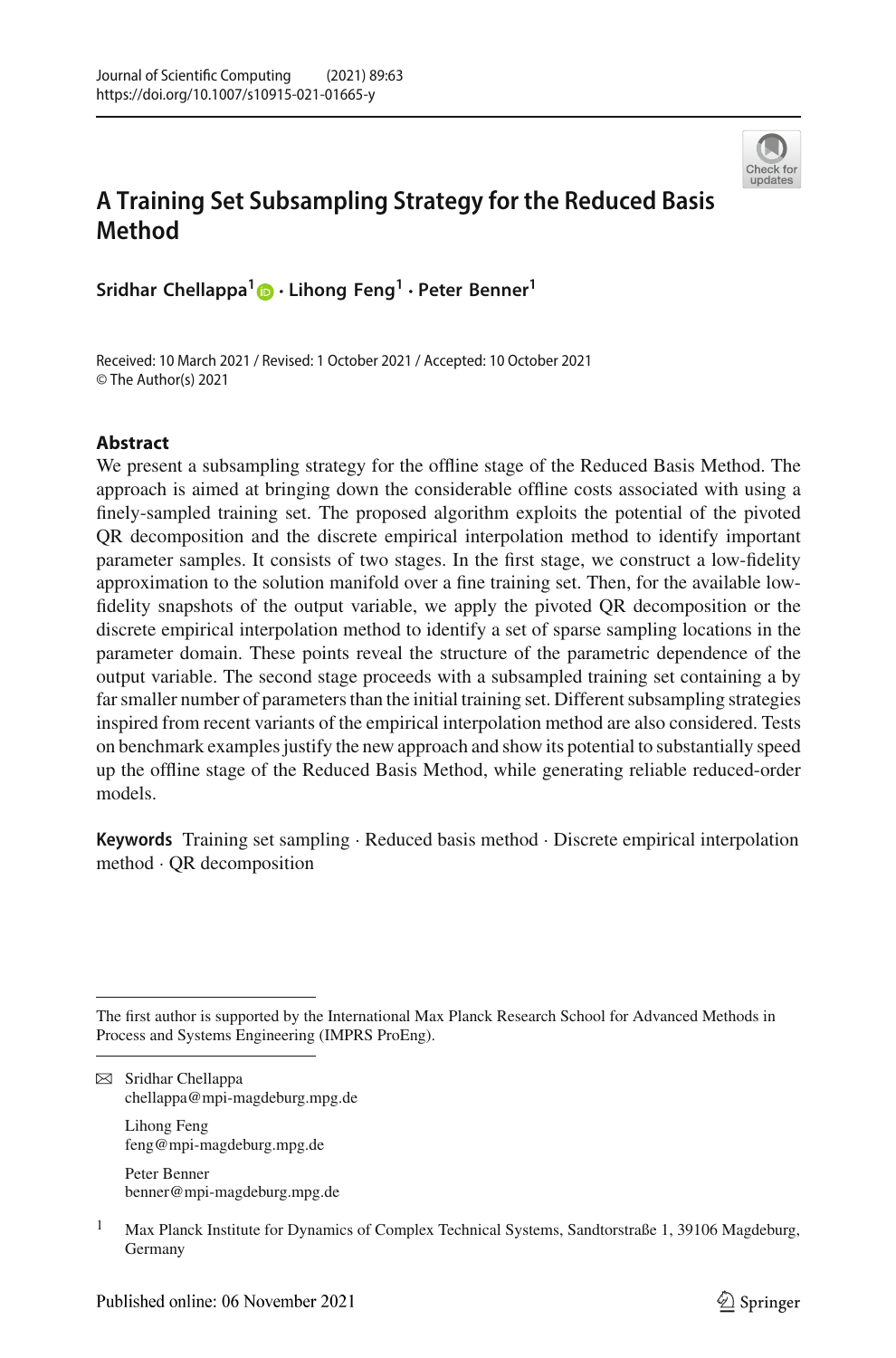# **1 Introduction**

Mathematical models in many areas of science and engineering are described by parametric ordinary differential equations (ODEs) or partial differential equations (PDEs). The analytical solution of such ODEs and PDEs is usually intractable, therefore engineers prefer detailed numerical simulations of the models to obtain useful insights into the underlying processes. However, a detailed simulation of the model necessitates a very fine discretization of the governing ODEs or PDEs, both in space and time. The resulting discretized system of equations is referred to as the high-fidelity model or the full-order model (FOM). Numerical solutions of the FOM are computationally expensive to obtain, especially when computing resources are limited or when repeated simulations of the FOM are needed. The latter scenario is common in a multi-query task, such as uncertainty quantification, optimization, etc. With the goal of speeding up simulations, the area of model order reduction (MOR) has gained popularity in the last decades [\[3](#page-30-0)[,4](#page-30-1)[,7](#page-30-2)[–9](#page-31-0)]. Different MOR algorithms have been proposed to obtain surrogate models for the FOMs. These surrogates are often referred to as reduced-order models (ROMs) since they have a reduced number of degrees of freedom compared to the FOMs. The simulation results of a suitably developed ROM are indistinguishable from those of the FOM, yet, the ROM incurs only a fraction of the computational cost spent on the FOM. This is a big advantage in real-time simulation or multi-query scenarios. Generally, there exist two classes of ROMs: projection-based ROMs [\[3\]](#page-30-0) which are obtained by projecting the original model onto an approximation subspace, and data-driven ROMs, which are obtained through a data fit [\[47\]](#page-32-0). In the following, we shall limit ourselves to projection-based ROMs.

The Reduced Basis Method (RBM) is a popular, projection-based technique to obtain ROMs of parametric PDEs. The ansatz underlying the RBM is that the solution manifold of the parametric FOM can be well-approximated by a low-dimensional subspace. To achieve efficient online simulation, considerable efforts are made to explore the parameter space and collect solution snapshots in the offline stage. The greedy algorithm explores the parameter space based on suitable *a posteriori* error estimators. At each iteration of the greedy algorithm, the parameter maximizing the estimated error over a training set is selected and the corresponding FOM is solved to obtain new snapshots. The training set is, in essence, a discrete representation of the parameter domain. The snapshots are used to construct a basis for the low-dimensional approximation space, followed by a (Petrov-)Galerkin projection to obtain the ROM. We refer to the recent books [\[32](#page-32-1)[,49](#page-32-2)] and the survey works [\[19](#page-31-1)[,50](#page-32-3)[,53\]](#page-33-0) for a detailed exposition of the theoretical framework underpinning the RBM and also for applications of the RBM in a variety of problems.

The choice of the training set is critical for the success of the RBM. A poorly-sampled training set can result in an inadequate representation of all the solution modes, causing the ROM to fail to meet the desired tolerance criterion for a parameter not present in the training set. Therefore, it is common practice to adopt a finely-sampled training set. However, the computational cost of the offline stage scales with the cardinality of the training set, which becomes high for problems with high-dimensional parameter space. Therefore, a more efficient sampling strategy is desired.

Many works have attempted to address the issue of optimal training set sampling. Notable among them are: the Multi-Stage Greedy algorithm from [\[55\]](#page-33-1) and the Adaptively Enriching Greedy algorithm in [\[33](#page-32-4)]. In the former, the author suggests performing a set of greedy algorithms over randomly sampled training sets; then the resulting ROM is tested over a much larger random training set and the greedy algorithm is re-run on those points failing to meet the tolerance criterion in the larger training set. In the latter work, the authors propose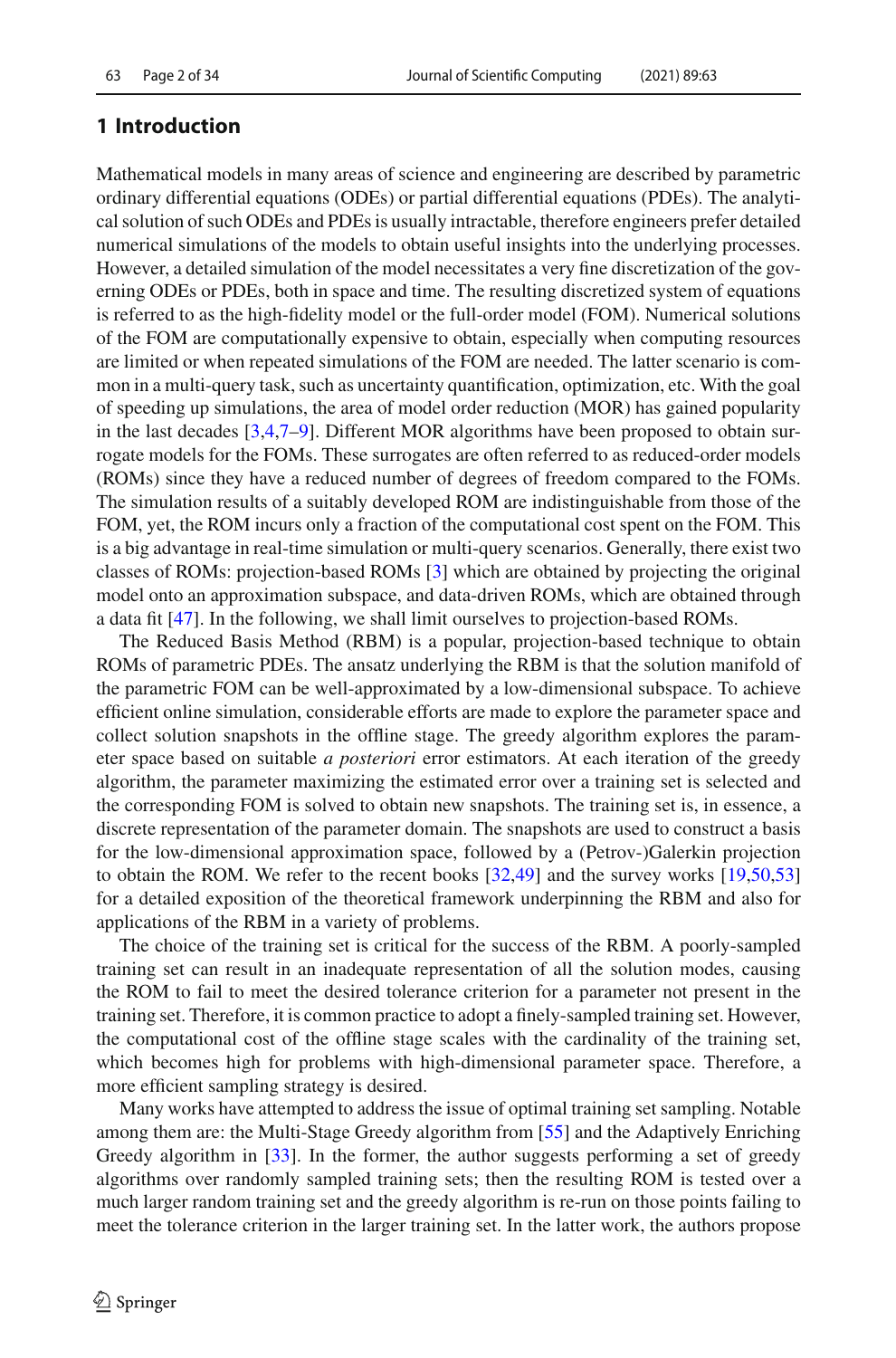a saturation criterion which is used to systematically remove parameters from a randomlysampled training set. New random parameters are then added to the current training set. A larger training set serves as a safety check mechanism at every iteration. However, it may not be efficient, in general, to estimate a robust saturation criterion. The authors of [\[23](#page-31-2)[,30\]](#page-31-3) propose a localized RBM approach, where a hierarchical tree-based partitioning of the parameter domain is done and separate ROMs for each partition are generated. In [\[34\]](#page-32-5), the authors consider a two-stage approach that uses the ANOVA expansion together with parameter domain decomposition to address training set complexity. The work [\[37\]](#page-32-6) considers an anisotropic sampling of the parameter domain using an empirical norm derived from the truncated Hessian of the solution vector with respect to the parameter. No explicit partition of the parameter domain is considered. However, the basis vectors are determined in the online stage. Moreover, the method needs to compute the Hessian at each point in the training set in order to define a distance metric which is subsequently used to add more samples to the training set. The calculation of the Hessian can be very expensive, especially for non-stationary problems. The method proposed in [\[36](#page-32-7)] makes only a subset of the finely sampled training set active at a given iteration of the greedy algorithm. A recent extension of this work [\[35\]](#page-32-8) proposes hybrid strategies combining the ideas from [\[33](#page-32-4)[,55\]](#page-33-1). Different strategies are proposed to identify the set of active parameters. The works [\[17](#page-31-4)[,43](#page-32-9)] propose a cheap surrogate model for a certain error estimator, based on Kriging and radial basis functions, respectively, and use it to obtain the estimated error for any parameter in a fine training set. A sparse grid-based construction for the training set is suggested in [\[48\]](#page-32-10).

The authors of [\[18\]](#page-31-5) perform an eigendecomposition of the Hessian matrix of the output variable with respect to the parameter to identify a small subspace of the high-dimensional parameter space by truncation. The parameters that constitute the training set for the RBM are then sampled from the identified eigenspace. In [\[56](#page-33-2)], the so-called *active subspace* [\[20\]](#page-31-6) of the parameter space is identified by relying on gradient information of the output with respect to the parameter. Both these works are limited to scalar-valued outputs and steadystate problems.

Most of the existing work related to adaptive training set sampling focuses on steady-state or quasi steady-state problems. To the best of our knowledge, only [\[17](#page-31-4)[,23](#page-31-2)[,30](#page-31-3)[,43](#page-32-9)] address training set adaptivity for time-dependent problems. The works [\[23](#page-31-2)[,30\]](#page-31-3) propose a localization strategy that involves constructing multiple ROMs over local parameter domains, while [\[17,](#page-31-4) [43\]](#page-32-9) consider adaptively enriching a coarse training set by observing a cheap error surrogate over a fine training set.

In this work, we present a goal-oriented training set sampling strategy that relies on the output quantity of interest (QoI). We aim at identifying the structure of the parameter dependency of the output through the empirical interpolation algorithm [\[5](#page-30-3)[,15\]](#page-31-7) or a pivoted QR decomposition and utilize this information to find out the parameter importance. Our proposed method is applicable to both steady-state and time-dependent problems with vector-valued outputs. Our central contribution is a two-stage algorithm to control the cardinality of the training set. In the first stage, a coarse RB approximation of the problem is obtained using a fine training set. Then, an approximate output snapshot matrix is derived by time integrating the coarse ROM at all the parameter samples in the fine training set. We apply the pivoted QR decomposition or, alternatively, the discrete empirical interpolation method (DEIM) (or its variants) to the approximate output snapshot matrix. This procedure identifies regions of the parameter space that have a greater contribution to the current RB approximation space. In the second stage, the fine training set is subsampled based on the parameter distribution identified using the pivoted QR decomposition or the DEIM algorithm and leads to a subsampled coarse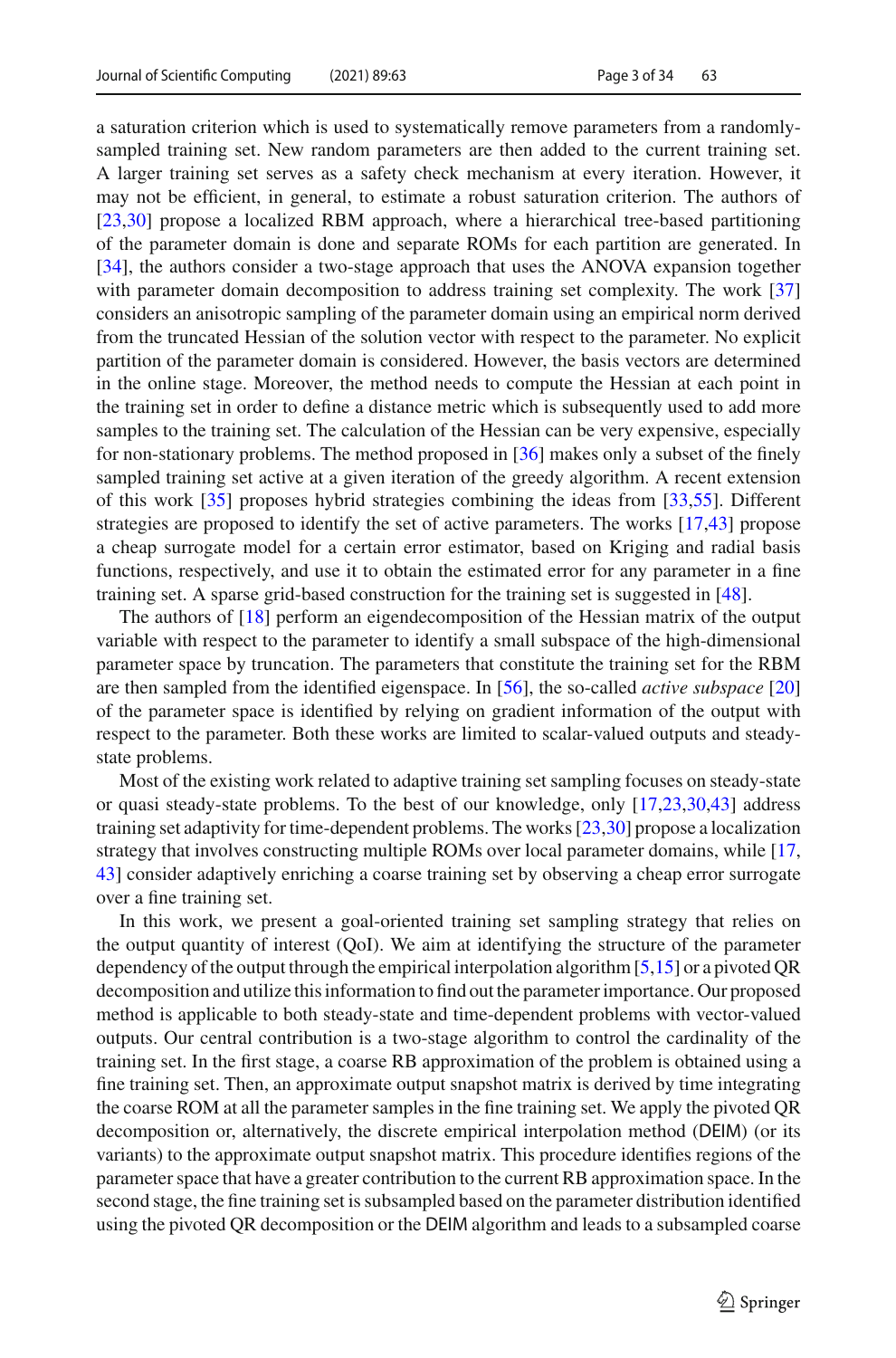training set. The RBM is continued over the coarse training set, until a targeted error tolerance is met.

The paper is organized as follows. In Sect. [2](#page-3-0) we describe the preliminaries including the problem setting for the proposed methodology, the RBM and the related hyper-reduction techniques. In Sect. [3](#page-7-0) we detail the issue of training set sampling for the RBM and present our main algorithm for efficient training set subsampling. Section [4](#page-18-0) is dedicated to numerical examples through which we illustrate various aspects of the proposed subsampling strategy and demonstrate the speedup it offers for two numerical benchmark problems. We conclude by summarizing the proposed method and highlighting possible research directions for the near future. Throughout this work, we have used MATLAB® notation in the presentation of algorithms and numerical experiments.

# <span id="page-3-0"></span>**2 Preliminaries**

In this section, we present the continuous problem and the discretized system that the proposed subsampling strategy is valid for. Then, we briefly review the RBM and the associated issue of training set sampling. Afterwards, some hyper-reduction algorithms are reviewed in order to introduce our proposed subsampling algorithms.

### **2.1 High-fidelity Models**

A wide variety of physical and engineering phenomena are modelled via PDEs. Consider the spatial domain  $\Omega \subset \mathbb{R}^d$  with  $(d = 1, 2, 3)$ . Let a model of PDEs defined in  $\Omega$  be denoted by

$$
\mathcal{L}(\mathbf{v}, \mathbf{w}, t, \mu) = \mathbf{0},\tag{2.1}
$$

where **v** is the (vector-valued) state variable and describes the particular physical quantity the PDE models,  $\mathbf{w} \in \Omega$  is the spatial variable,  $0 \le t \le T$  denotes the time and  $\mu \in \mathcal{P} \subset \mathbb{R}^p$ defines the parameters. The above form is a general description of any time-dependent or steady-state problem with or without parameter variations. The output of the model is usually a function of the solution **v** and the parameter  $\mu$ . After numerical discretization in space and time, we get

<span id="page-3-1"></span>
$$
\mathbf{E}\mathbf{x}(t^k, \mu) = \mathbf{A}\mathbf{x}(t^{k-1}, \mu) + \mathbf{f}\left(\mathbf{x}(t^{k-1}, \mu), \mu\right) + \mathbf{B}\mathbf{u}(t^{k-1}, \mu),
$$
  

$$
\mathbf{y}\left(\mathbf{x}(t^k, \mu), \mu\right) = \mathbf{C}\mathbf{x}(t^k, \mu).
$$
 (2.2)

Here,  $\mathbf{x}(t^k, \mu) \in \mathbb{R}^n$  is the state vector,  $\mathbf{u}(t^k, \mu) \in \mathbb{R}^m$  is the input vector and  $\mathbf{y}(\mathbf{x}(t^k, \mu), \mu) \in$  $\mathbb{R}^q$  is the output or quantity of interest. Further, **E**,  $\mathbf{A} \in \mathbb{R}^{n \times n}$ ,  $\mathbf{B} \in \mathbb{R}^{n \times m}$  is the input matrix,  $\mathbf{C} \in \mathbb{R}^{q \times n}$  is the output matrix and  $\mathbf{f}(\mathbf{x}(t^k, \mu), \mu) \in \mathbb{R}^n$  models the nonlinearity associated with the system.

*Remark 2.1* The system matrices (**E**, **A**,**B**and **C**) can also be time- and/or parameterdependent. However, we have not made this dependence explicit for the sake of keeping the notations concise. For the case of steady-state problems, the time dependence of the state, input and output vectors and system matrices vanishes and the system simply reads

<span id="page-3-2"></span>
$$
\mathbf{E}\mathbf{x}(\mu) = \mathbf{f}\left(\mathbf{x}(\mu), \mu\right) + \mathbf{B}\mathbf{u}(\mu),
$$
  
\n
$$
\mathbf{y}(\mathbf{x}(\mu), \mu) = \mathbf{C}\mathbf{x}(\mu).
$$
 (2.3)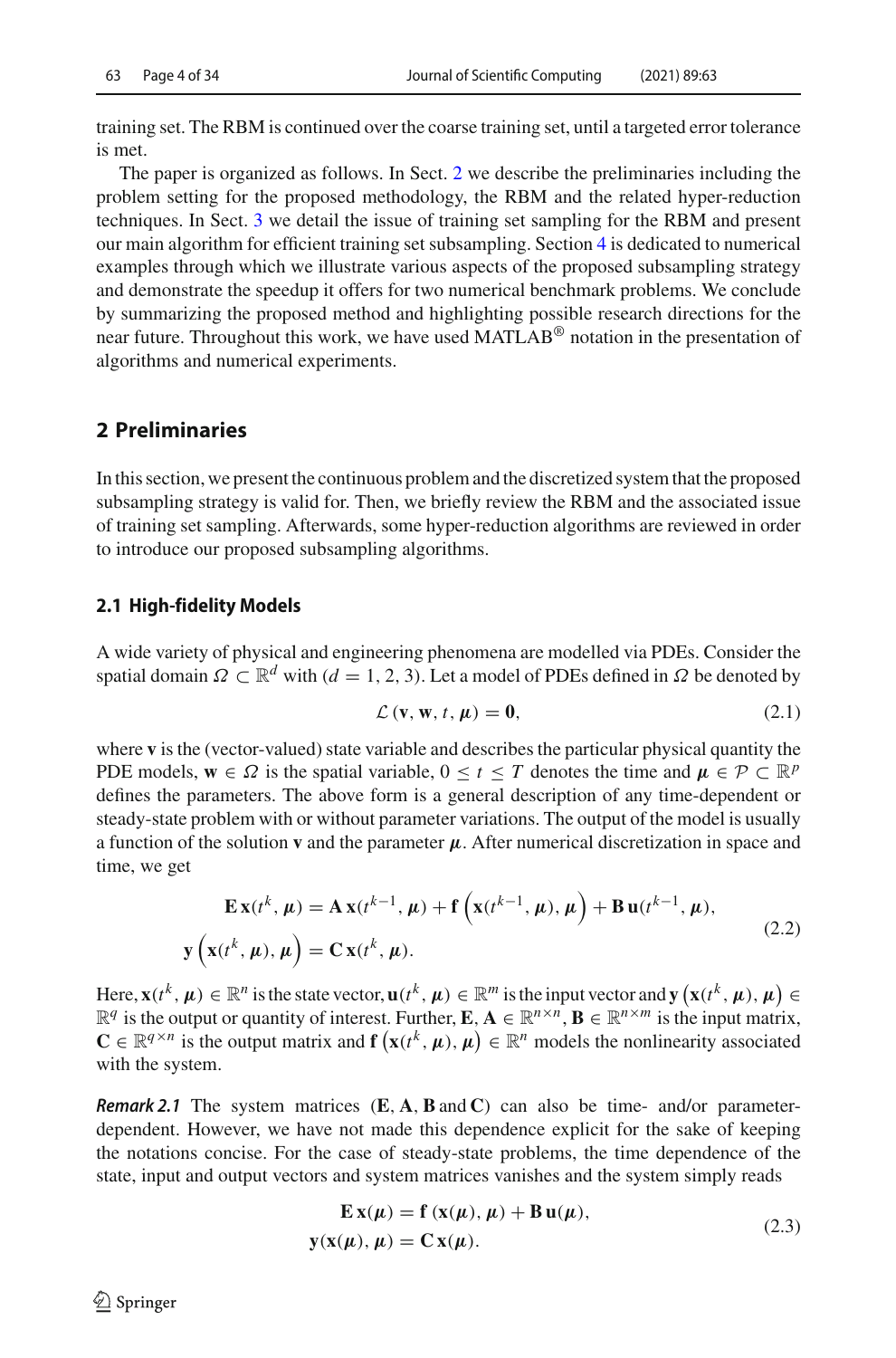The discretized system in [\(2.2\)](#page-3-1) or [\(2.3\)](#page-3-2) is also called the FOM and has a large number of degrees of freedom, i.e., *n* is very large. The proposed subsampling strategy is applicable to both Eqs. [\(2.2\)](#page-3-1) and [\(2.3\)](#page-3-2).

### **2.2 Reduced Basis Method and the Training Set**

The Reduced Basis Method relies on the observation that the solution manifold can be well-approximated by a *low-dimensional* subspace *V*. Let  $[\mathbf{v}_1, \mathbf{v}_2, \dots, \mathbf{v}_r] =: \mathbf{V} \in \mathbb{R}^{n \times r}$ be a basis of the subspace  $V$ . The approximated solution for any parameter is obtained by considering the ansatz  $\mathbf{x}(t^k, \mu) \approx \tilde{\mathbf{x}}(t^k, \mu) = \sum_{i=1}^r z_i \mathbf{v}_i$ . The parameter-dependent coefficients  $\mathbf{z} = [z_1, z_2, z_1]^\top$  are obtained by solving the ROM coefficients  $\mathbf{z} = [z_1, z_2, \dots, z_r]^T$  are obtained by solving the ROM

$$
\mathbf{E}_r \mathbf{z}(t^k, \mu) = \mathbf{A}_r \mathbf{z}(t^{k-1}, \mu) + \mathbf{f}_r \left( \mathbf{V} \mathbf{z}(t^{k-1}, \mu), \mu \right) + \mathbf{B}_r \mathbf{u}(t^{k-1}, \mu),
$$
\n
$$
\widetilde{\mathbf{y}} \left( \mathbf{z}(t^k, \mu), \mu \right) = \mathbf{C}_r \mathbf{z}(t^k, \mu),
$$
\n(2.4)

derived through Galerkin projection of the FOM onto the low-dimensional subspace *V*. The reduced system matrices  $\mathbf{E}_r$ ,  $\mathbf{A}_r \in \mathbb{R}^{r \times r}$ ,  $\mathbf{B}_r \in \mathbb{R}^{r \times m}$  and  $\mathbf{C}_r \in \mathbb{R}^{q \times r}$  are obtained as  $\mathbf{E}_r := \mathbf{V}^\mathsf{T} \mathbf{E} \mathbf{V}, \mathbf{A}_r := \mathbf{V}^\mathsf{T} \mathbf{A} \mathbf{V}, \mathbf{B}_r := \mathbf{V}^\mathsf{T} \mathbf{B}$  and  $\mathbf{C}_r := \mathbf{C} \mathbf{V}$ , respectively. Finally,  $\mathbf{f}_r :=$  $\mathbf{V}^{\mathsf{T}}\mathbf{f}$   $(\mathbf{Vz}(t^{k-1}, \mu), \mu)$ .

The greedy algorithm or the POD-greedy (Proper Orthogonal Decomposition-greedy) algorithm are the most popular techniques for constructing the RBM approximation space for the steady-state system  $(2.3)$  and the time-dependent system  $(2.2)$ , respectively. In order to initialize the greedy algorithm, a training set  $E<sub>train</sub>$  is given *a priori*, from which parameter samples are iteratively selected, so that the corresponding solution vector is iteratively added to the basis matrix **V**. We summarize the (POD-)greedy algorithm in Algorithm [2.1,](#page-5-0) which takes both the steady-state case and the time-dependent case into consideration. In Step 8 of Algorithm [2.1,](#page-5-0) the snapshot matrix  $\mathfrak X$  for the time-dependent case consists of the solution vector at discretized time instances  $\{t^i\}_{i=0}^K$  given by:

$$
\mathfrak{X}(\boldsymbol{\mu}) = \left[\mathbf{x}(t^0, \boldsymbol{\mu}) \cdots \mathbf{x}(t^K, \boldsymbol{\mu})\right] \in \mathbb{R}^{n \times N_t},
$$

where  $N_t := (K + 1)$ .  $U_{\bar{x}}$  in Step 10 is the left singular vector matrix obtained from the singular value decomposition (SVD) of  $\mathfrak{X}$ , i.e.,  $\mathfrak{X} = \mathbf{U}_{\tilde{\mathfrak{X}}} \Sigma_{\tilde{\mathfrak{X}}} \mathbf{V}_{\tilde{\mathfrak{X}}}^{\dagger}$ . Here,  $\Sigma_{\tilde{\mathfrak{X}}}$  contains all the non-zero singular values of  $\bar{\mathbf{x}}$ :  $\sigma_1 \geq \sigma_2 \geq \cdots \geq \sigma_{r_X} \geq 0$ . If no alternative decision criterion is used,  $r_{\text{POD}}$  is usually taken to be 1. In Step 13,  $\Delta(\mu)$  denotes an error estimator for the error in approximating the state variable or the output variable. The error estimator should be much cheaper to compute than the true error. For the sake of clarity, the sketched algorithm is the basic version of the RBM. Several enhancements in the form of primal-dual error estimation, hyper-reduction, adaptive basis construction, etc. exist [\[6](#page-30-4)[,16](#page-31-8)[,26](#page-31-9)[,28](#page-31-10)[,58](#page-33-3)].

It is noticed that the standard greedy algorithm (Algorithm [2.1\)](#page-5-0) does not address the issue of properly choosing  $\mathcal{E}_{\text{train}}$ . When the parameter space dimension is high ( $p \gg 2$ ) or when the number of time steps  $N_t$  is large, the overall computational cost for the greedy algorithm to construct  **can be substantial. The technique considered in this work aims at reducing the** offline cost by subsampling a fine training set. We detail this in Sect. [3.](#page-7-0) Before that, since it will be used later, we briefly review two hyper-reduction procedures—the DEIM algorithm (and its variants) and the Gappy-POD method.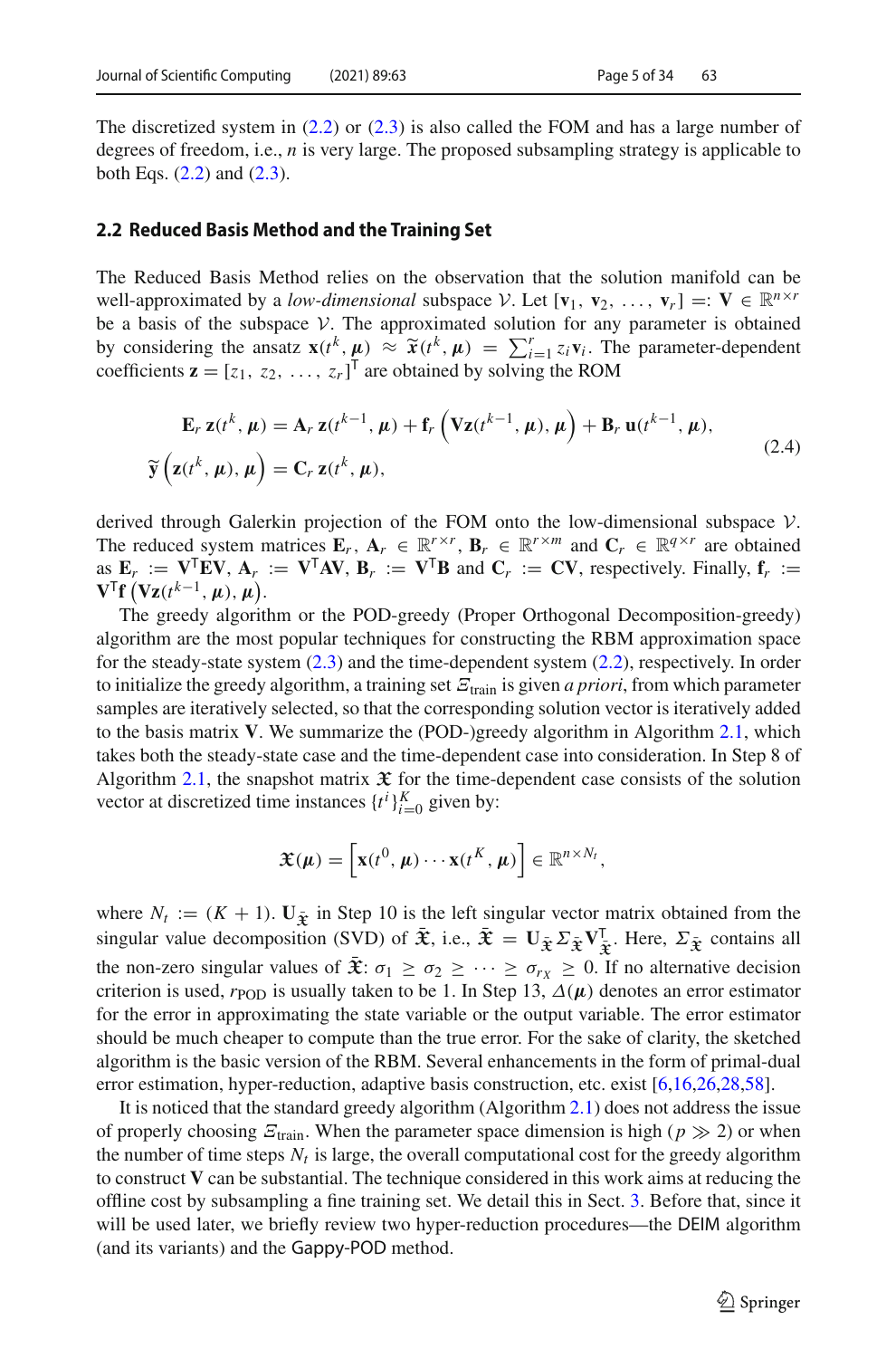### <span id="page-5-0"></span>**Algorithm 2.1** Reduced Basis Method (RBM)

**Input:** Training set  $(E)$ , tolerance for the ROM (tol), maximum iterations  $(n_{\text{max}})$ . **Output: V**. 1: Initialize  $V = [$ ,  $\epsilon = 1 + \text{tol}$ , iter = 1. 2: Select  $\mu_{(1)}^*$  randomly from  $\mathcal{Z}_{\text{train}}$ . 3: **while**  $\epsilon >$  tol && iter  $\le n_{\text{max}}$  do 4: **if steady-state then** if steady-state then 5: Solve FOM [\(2.3\)](#page-3-2) at  $\mu^*_{(\text{iter})}$  and obtain solution  $\mathbf{x}(\mu^*_{(\text{iter})})$ . 6: Set  $V \leftarrow \text{orth}\left(\left[V \mathbf{x}(\mu^*_{(\text{iter})})\right]\right)$ . We orth means orthogonalizing  $\mathbf{x}(\boldsymbol{\mu}^*_{(i\, \text{ter})})$  against the *column vectors in the current matrix* **V***.* 7: **else** 8: Solve FOM [\(2.2\)](#page-3-1) at  $\mu^*_{(\text{iter})}$  and obtain snapshot matrix  $\mathfrak{X}$ . 9: Set  $\tilde{\mathbf{x}} = \mathbf{x} - \mathbf{V}\mathbf{V}^{\mathsf{T}}\mathbf{\hat{x}}$ .<br>10: Enrich **V** with  $r_{\text{POD}}$ Enrich **V** with  $r_{\text{POD}}$  left singular vectors of  $\bar{\mathbf{\mathcal{X}}}$  as  $\mathbf{V} \leftarrow \text{orth}\left(\left[\mathbf{V} \mathbf{U}_{\mathbf{\bar{\mathfrak{X}}}}(:,1:r_{\text{POD}})\right]\right).$ 11: **end if** 12:  $\text{iter} = \text{iter} + 1$ . 13: Set  $\mu_{(\text{iter})}^* = \arg \max_{\mu \in \mathcal{E}_{\text{train}}} \Delta(\mu).$ 14:  $\epsilon = \Delta(\boldsymbol{\mu}_{(\text{iter})}^*).$ 15: **end while**

# <span id="page-5-3"></span>**2.3 Discrete Empirical Interpolation Method**

The DEIM algorithm [\[5](#page-30-3)[,15](#page-31-7)[,26](#page-31-9)] was introduced in the context of MOR, for efficient calculation of nonlinear or nonaffine terms of the ROM. The algorithm proceeds by collecting snapshots of the nonlinear vector in the FOM in [\(2.2\)](#page-3-1) or [\(2.3\)](#page-3-2) for different values of  $\mu \in \mathcal{E}_{\text{train}}$  given by

$$
\mathfrak{F} = \left[\mathbf{f}\left(\mathbf{x}, \boldsymbol{\mu}_1\right) \cdots \mathbf{f}\left(\mathbf{x}, \boldsymbol{\mu}_{N_{\text{train}}}\right)\right] \in \mathbb{R}^{n \times N_{\text{train}}}.
$$

In order to avoid any *n*-dependent operations to evaluate the nonlinear vector involved in simulating the ROM, DEIM considers an approximation of the nonlinear vector given by

<span id="page-5-1"></span>
$$
\mathbf{f}(\mathbf{x}, \mu) \approx \widetilde{\mathbf{f}}(\mathbf{x}, \mu) = \mathbf{U}\boldsymbol{\alpha},\tag{2.5}
$$

where  $\alpha \in \mathbb{R}^{\ell}$ . The columns of  $\mathbf{U} \in \mathbb{R}^{n \times \ell}$  are the interpolation basis vectors obtained via SVD of  $\mathfrak{F}$ . The number of basis vectors  $\ell$  can be determined through an information-theoretic criterion that depends on the relative energy content of the singular values  ${\{\sigma_i\}}_{i=1}^{r_X}$  and reads

*rX*  $i = \ell+1$ σ*i rX* σ*i*  $\lt$   $\epsilon$ <sub>SVD</sub> where  $\epsilon$ <sub>SVD</sub> is a user-defined tolerance. Since [\(2.5\)](#page-5-1) is an overdetermined

*i*=1<br>system with *n*  $\gg \ell$ , DEIM solves for *α* by selecting  $\ell$  rows from **U** and enforces interpolation<br>as below: as below:

<span id="page-5-2"></span>
$$
\mathbf{P}^{\mathsf{T}}\mathbf{f}(\mathbf{x},\mu) = \mathbf{P}^{\mathsf{T}}\mathbf{U}\alpha.
$$
 (2.6)

The indices of the rows where interpolation is enforced are given by  $\{p_1, \ldots, p_\ell\}$ . The *i*<sup>th</sup> column denoted as  $e_{p_i} \in \mathbb{R}^n$  of the matrix  $P \in \mathbb{R}^{n \times \ell}$  is essentially the *i*<sup>th</sup> canonical unit vector with zeros at all but the  $p_i^{\text{th}}$  entry. A greedy procedure, shown in Algorithm [2.2,](#page-6-0) is used to identify **P**. The algorithm ensures that  $(P<sup>T</sup>U)$  is nonsingular, so that  $\mathbf{f}(\mathbf{x}, \mu)$  at any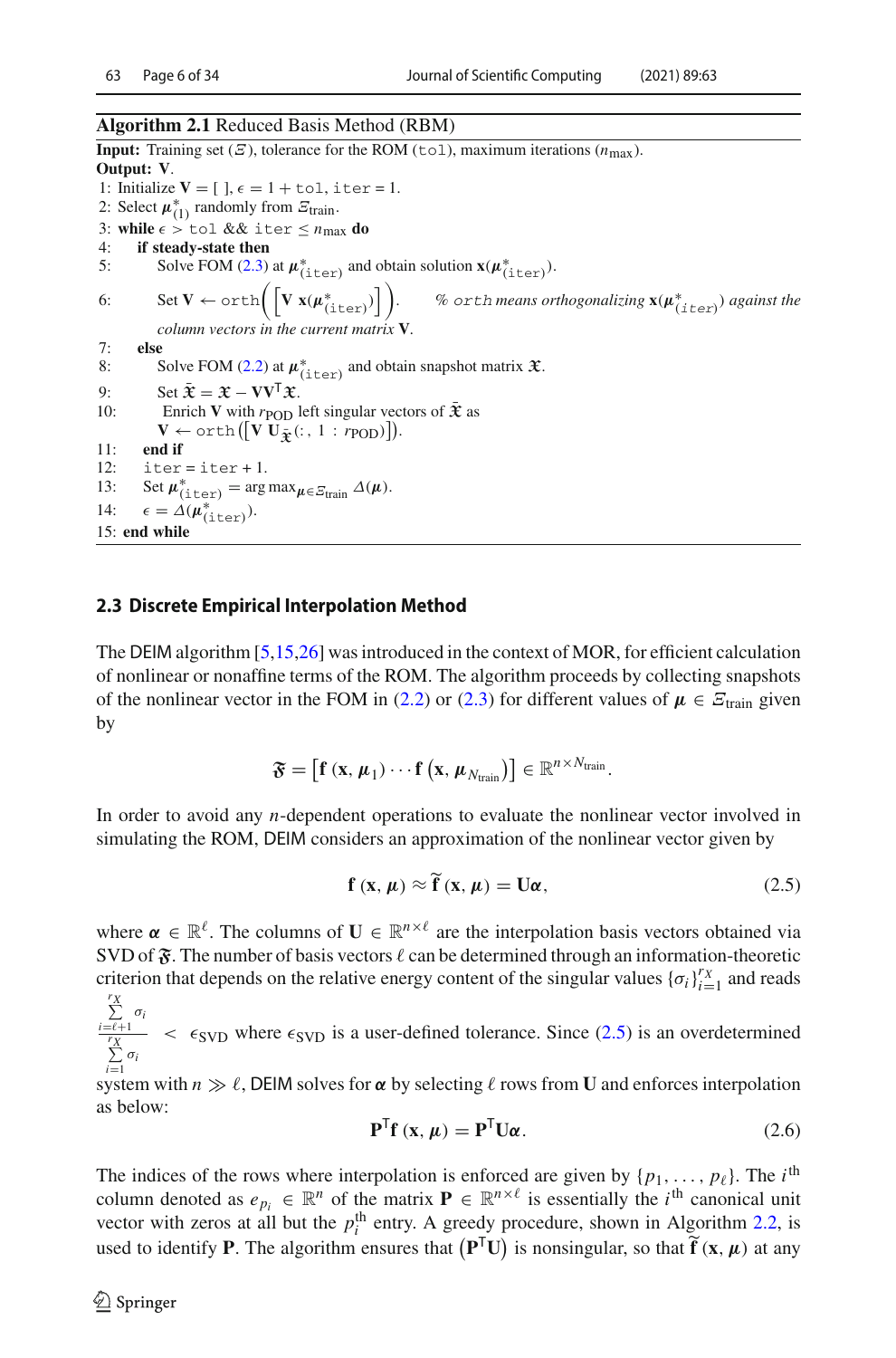### <span id="page-6-0"></span>**Algorithm 2.2** Discrete Empirical Interpolation Method (DEIM) as in [\[15\]](#page-31-7)

**Input:** Snapshots of the nonlinear vector  $(\mathbf{\hat{x}})$ , tolerance for the SVD ( $\epsilon$ sv<sub>D</sub>). **Output: U**, **P** and **I**. 1: Perform SVD of  $\mathfrak{F}$ ; collect the first  $\ell$  left singular vectors  $\{u_j\}_{j=1}^{\ell} \subset \mathbb{R}^n$ . 2: Set  $[\sim, p_1] = \max(|\mathbf{u}_1|)$ .  $\% | \cdot |$  *denotes the absolute value.* 3: Set  $U = u_1$ ,  $I = p_1$  and  $P = [e_{p_1}]$ . 4: **for**  $i = 2$  to  $\ell$  **do**<br>5: Solve  $P^{\text{T}}\text{H}\alpha$ 5: Solve  $\mathbf{P}^T \mathbf{U} \boldsymbol{\alpha} = \mathbf{P}^T \mathbf{u}_i$ .<br>6: Define residual  $\mathbf{r} = \mathbf{u}$ 6: Define residual  $\mathbf{r} = \mathbf{u}_i - \mathbf{U}\boldsymbol{\alpha}$ .<br>7: Set  $[\sim n_i] = \max(|\mathbf{r}|)$ 7: Set  $[\sim, p_i] = \max(|\mathbf{r}|)$ .<br>8: Undate **U** := [U **u**<sub>i</sub>], **I** := Update  $\mathbf{U} := [\mathbf{U} \mathbf{u}_i], \mathbf{I} := [\mathbf{I} \ p_i]$  and  $\mathbf{P} := [\mathbf{P} \ e_{n_i}].$ 

parameter  $\mu$  is given by

9: **end for**

$$
\widetilde{f}(x,\mu) = U\left(P^{T}U\right)^{-1}P^{T}f(x,\mu),
$$

where  $\mathbf{U}(\mathbf{P}^T \mathbf{U})^{-1} \in \mathbb{R}^{n \times \ell}$  can be precomputed and stored. Moreover, the original nonlinear vector needs to be evaluated only at  $\ell$  points, limiting the cost of evaluating the nonlinear vector to order  $\ell$  and independent of *n*. The error in approximating the nonlinear vector is quantified as

$$
\left\|\mathbf{f}(\mathbf{x},\boldsymbol{\mu}) - \widetilde{\mathbf{f}}(\mathbf{x},\boldsymbol{\mu})\right\|_{2} \leq \|\left(\mathbf{P}^{\mathsf{T}}\mathbf{U}\right)^{-1}\|_{2}\|\mathbf{f}(\mathbf{x},\boldsymbol{\mu}) - \mathbf{U}\mathbf{U}^{\mathsf{T}}\mathbf{f}(\mathbf{x},\boldsymbol{\mu})\|_{2}.
$$
 (2.7)

The greedy choice of the interpolation indices in the DEIM algorithm is geared towards<br>minimizing the term  $\|(\mathbf{D}^T \mathbf{L})^{-1}\|$  connecting in the error hand. At each iteration, the name minimizing the term  $\|(\mathbf{P}^T \mathbf{U})^{-1}\|_2$  appearing in the error bound. At each iteration, the new sampling point is chosen as the one resulting in the maximum reduction in  $\|(\mathbf{P}^T \mathbf{U})^{-1}\|_2$ .

Several variants of the DEIM algorithm have been proposed [\[21](#page-31-11)[,41](#page-32-11)[,44](#page-32-12)[–46\]](#page-32-13). Among those, the QDEIM algorithm from [\[21](#page-31-11)] and the DEIM-based oversampling strategies proposed in [\[45\]](#page-32-14) shall be of particular interest to our discussion in Sect. [3.](#page-7-0)

### **2.3.1 QDEIM**

In contrast to the original DEIM algorithm, the QDEIM approach from [\[21](#page-31-11)] relies on a columnpivoted QR decomposition to identify the interpolation points. This is different from the sequential, greedy choice of interpolation points in DEIM (see Steps 4–9 in Algorithm [2.2\)](#page-6-0). QDEIM is proven to have a sharper error bound and is also computationally more efficient and straightforward to implement.

# **2.3.2 KDEIM**

The K in the KDEIM algorithm refers to the k-means clustering algorithm. The k-means algorithm is applied to the matrix **U** of (truncated) left singular vectors obtained from SVD of the snapshot matrix  $\mathfrak{F}$ , then rows with similar response are assigned to the same cluster. The standard k-means objective function is recast as a relaxed trace maximization problem which is then solved using the QR decomposition. We refer the interested reader to [\[45](#page-32-14)] for a deeper discussion. Another early work to consider QR decomposition based clustering in the context of MOR was [\[39\]](#page-32-15), which used it for reducing networked multi-agent systems.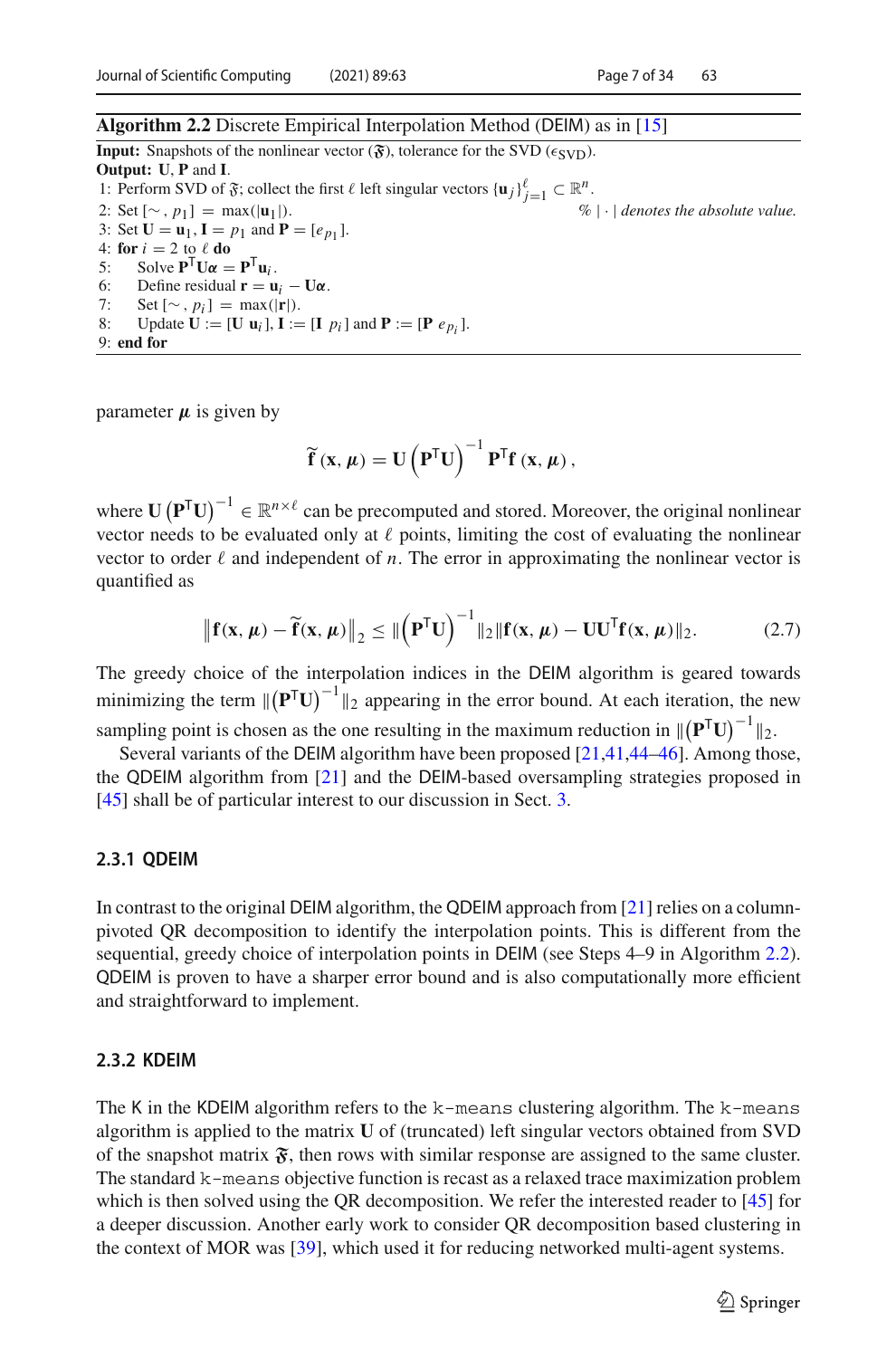# **2.3.3 Gappy-POD**

The number of interpolation points of the DEIM algorithm and its variants discussed so far equals to the number  $\ell$  of interpolation basis vectors. However, in many cases it is beneficial to consider  $m > \ell$  interpolation points. The Gappy-POD method and other related approaches fall into this category [\[12](#page-31-12)[,24](#page-31-13)]. The coefficient matrix  $\mathbf{P}^T\mathbf{U}$  of the linear system in [\(2.6\)](#page-5-2) is no longer square and, therefore, does not possess a unique inverse; instead it is solved using the pseudoinverse. The Gappy-POD approximation of the nonlinear vector is given as

$$
\widetilde{\mathbf{f}}\left(\mathbf{x},\mu\right)=\mathbf{U}\left(\mathbf{P}^{\mathsf{T}}\mathbf{U}\right)^{\dagger}\mathbf{P}^{\mathsf{T}}\mathbf{f}\left(\mathbf{x},\mu\right),\tag{2.8}
$$

where the matrix **P** now has  $m > \ell$  columns and we have  $\mathbf{P}^{\mathsf{T}}\mathbf{U} \in \mathbb{R}^{m \times \ell}$ . In [\[45](#page-32-14)], the authors discuss two different oversampling strategies. The first approach, called Gappy-POD Eigenvector, considers the optimization point of view – newly added interpolation points are those that lead to the largest decrease of  $\| (P^T U)^{\dagger} \|$ . The second oversampling strategy, Gappy-POD Clustering, proposed in [\[45\]](#page-32-14) can be viewed as Gappy-POD based on interpreting the QR decomposition as a clustering algorithm. The additional samples from  $\ell + 1$  till m are identified based on the mutual entropy of the columns. For a more elaborate discussion we refer to [\[45](#page-32-14)[,57](#page-33-4)]. In the next section, we aim to make use of DEIM and its variants, as well as Gappy-POD to select *important* parameter samples from the parameter domain.

For the pseudocode and the details, we refer the reader to the work [\[21](#page-31-11)] for the QDEIM algorithm and the work [\[45\]](#page-32-14) in case of the KDEIM and Gappy-POD algorithms.

# <span id="page-7-0"></span>**3 Proposed Subsampling Strategy for the Training Set**

A representative training set  $\mathcal{Z}_{\text{train}}$  is crucial for RBM to obtain a ROM that satisfies the required tolerance. While a densely-sampled  $E_{\text{train}}$  is needed to accurately represent the parameter space, it incurs high computational cost. In contrast, a randomly sampled coarse training set may fail to capture all the variations of the solution over the parameter space and result in a ROM that fails to meet the tolerance. Therefore, a wisely sampled coarse training set is desired to make the greedy algorithm efficient while retaining the required accuracy of the ROM. We now discuss two observations that motivate our proposed approach for training set sampling.

# **3.1 Motivating Observations**

We detail two observations that pertain to the greedy algorithm in the RBM, the DEIM algorithm as well as the QR pivoting. We shall see that these two observations have motivated us to develop a subsampling strategy for the RBM training set.

# <span id="page-7-1"></span>**3.1.1 Greedy Parameters, QR Pivots, and DEIM Interpolation Points**

Our first observation concerns the parameters  $\mu^*$  selected by the greedy algorithm. The second observation is their resemblance to the QR pivots and the DEIM interpolation points.

From our experience, the greedy algorithm tends to repeatedly pick parameter samples from a small subset of the training set, especially for time-dependent problems. This same phenomenon has been reported in other existing works [\[27](#page-31-14)[,29](#page-31-15)[,31](#page-32-16)[,37](#page-32-6)[,42](#page-32-17)[,50](#page-32-3)[,58](#page-33-3)]. The solution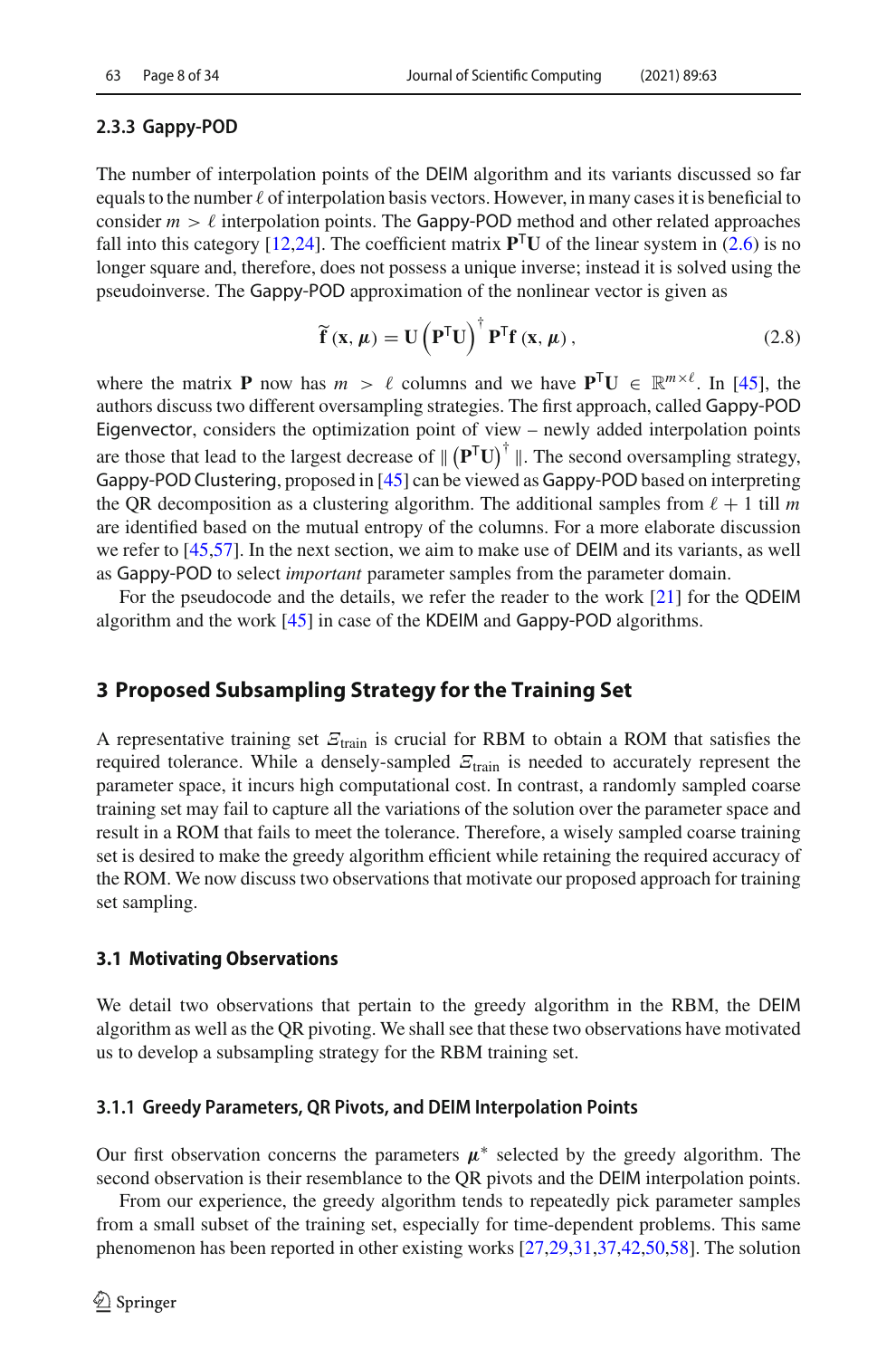(or output) vectors at these parameter values usually exhibit large variability. While the greedy algorithm scans through all the parameter samples in the training set, a majority of those samples are never picked. The fact that a few parameters get repeatedly picked reveals that there are still unresolved modes and hence more POD modes, corresponding to the selected parameter, are needed to get a good approximation. These few parameters picked by the greedy algorithm, usually represent solutions that are less smooth and hence are more difficult to approximate. An example of this phenomenon occurs in fluid dynamics problems where the low viscosity solutions develop shock and need a large number of POD modes to approximate. We illustrate this observation through the standard greedy algorithm applied to the discretized 1-D viscous Burgers' equation with  $n = 1000$ . The detailed description of the model is presented in Sect. [4.](#page-18-0) The parameter considered is the viscosity. We use 100 equispaced parameter samples from the domain  $P = [0.005, 1]$  to form the training set  $\mathcal{E}_{\text{train}}$ . A ROM with error below the tolerance to  $1 = 10^{-6}$  is requested from the greedy algorithm. In Table [1a](#page-9-0), we provide the parameters picked by the greedy algorithm at each iteration from the training set. Noticeably, among the 100 parameter samples in the training set, only 6 contribute to generating the basis **V** that approximates the solution manifold. Of these 6 samples, the sample  $\mu = 0.005$  is picked fourteen times. This is not surprising since this parameter corresponds to the solution vector with the smallest viscosity and is the most difficult to approximate.

Next, we make an important connection between the parameters selected by the greedy algorithm and the pivots obtained through a pivoted QR decomposition of the transpose of the output snapshot matrix defined in [\(3.1\)](#page-8-0).

For the same viscous Burgers' equation, we collect the snapshots of the scalar-valued outputs **y** at all the parameters in  $E$ <sub>train</sub> into a snapshot matrix given by

<span id="page-8-0"></span>
$$
\mathfrak{Y} := \begin{bmatrix} [\mathbf{y}(\mathbf{x}(t^0, \mu_1), \mu_1)]^{\mathsf{T}} & \cdots & [\mathbf{y}(\mathbf{x}(t^K, \mu_1), \mu_1)]^{\mathsf{T}} \\ \vdots & \ddots & \vdots \\ [\mathbf{y}(\mathbf{x}(t^0, \mu_{N_{\text{train}}}), \mu_{N_{\text{train}}})]^{\mathsf{T}} \cdots [\mathbf{y}(\mathbf{x}(t^K, \mu_{N_{\text{train}}}), \mu_{N_{\text{train}}})]^{\mathsf{T}} \end{bmatrix},
$$
(3.1)

Each row of the matrix consists of the snapshots of the output at  $K + 1$  time instances corresponding to a given parameter. Consider first the well-known pivoted QR decomposition of a matrix **D** given by

<span id="page-8-1"></span>
$$
\mathbf{D}\Pi = \mathbf{Q}\mathbf{R} = \begin{bmatrix} \mathbf{R}_{11} & \mathbf{R}_{12} \\ 0 & \mathbf{R}_{22} \end{bmatrix},\tag{3.2}
$$

where **Q** is an orthogonal matrix and **R** is upper triangular. The pivots are given by the column permutation matrix  $\Pi$ . We apply the QR decomposition to  $\mathfrak{Y}^{\mathsf{T}}$  and identify the pivots. A comparison of the parameters corresponding to the first ten pivots and the parameters selected in the greedy algorithm is shown in Table [1](#page-9-0) and Fig. [1.](#page-9-1) Of the ten pivots, six are identical with the greedy parameters. This close connection between the pivots of the QR decomposition and the greedy parameters chosen in the RBM has been, to the best of our knowledge, discussed only in [\[2](#page-30-5)[,40\]](#page-32-18). It is based on the interpretation of the QR decomposition as a greedy column selection procedure. Note that the application of a QR decomposition assumes the existence of the FOM solution for all the parameters in the training set. In practice, we do not have this information. Instead, we propose to apply the pivoted QR decomposition to the transpose of an approximate output snapshot matrix, in order to identify *important* parameters which can then be used to subsample the fine training set in the RBM.

In Sect. [2.3,](#page-5-3) the usage of DEIM and QDEIM algorithms were discussed in the context of MOR. The DEIM algorithm uses a greedy sparse sampling of the left singular vector matrix (**U**) of the snapshots to identify interpolation points, whereas QDEIM performs a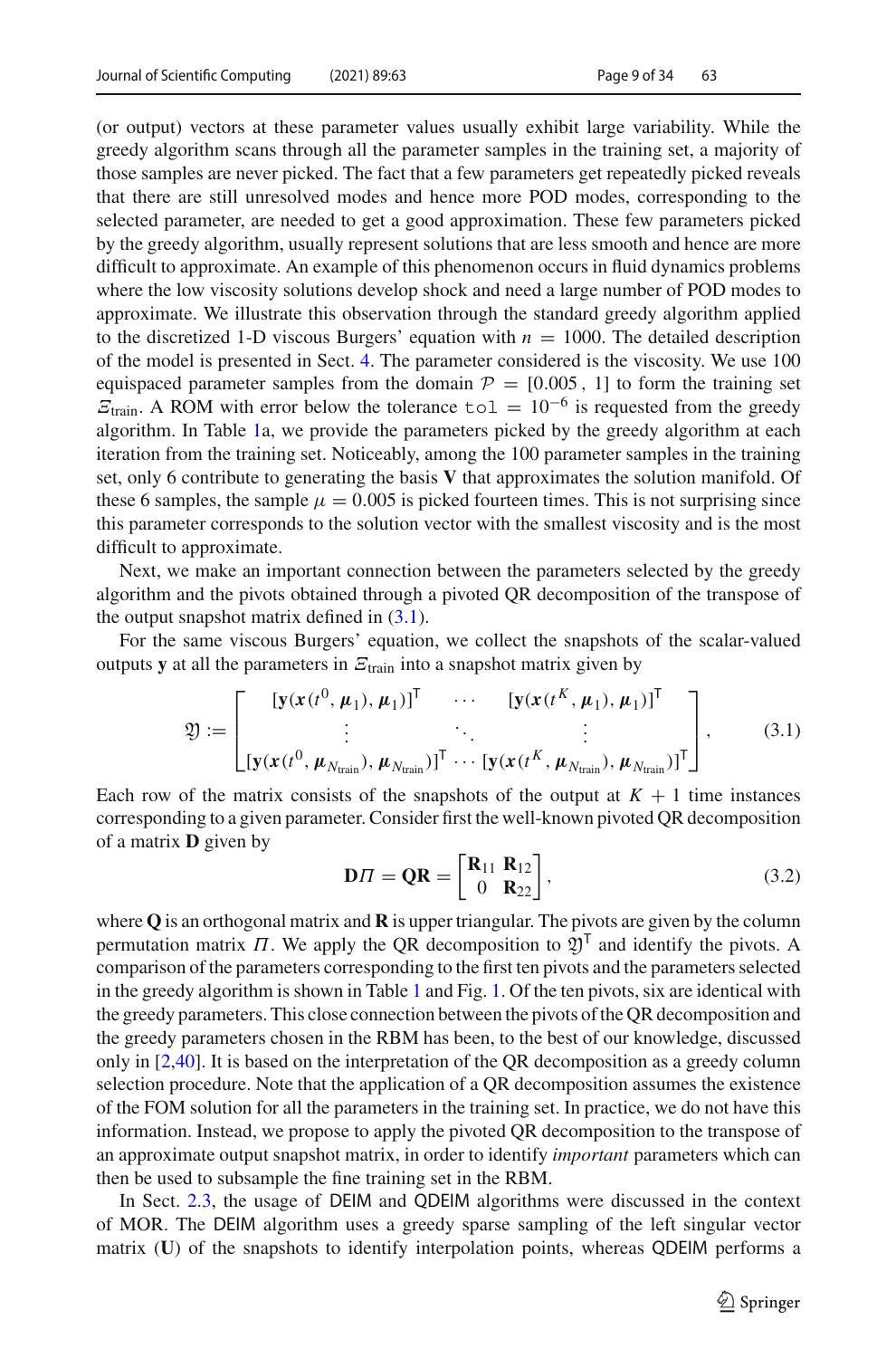<span id="page-9-0"></span>

|  |  | <b>Table 1</b> Greedy parameters and QR Pivots for the Burgers' equation |  |
|--|--|--------------------------------------------------------------------------|--|
|--|--|--------------------------------------------------------------------------|--|

| (a) Greedy parameters picked by RBM. |       |                                                                        |        |                                                                                                             |        |  |
|--------------------------------------|-------|------------------------------------------------------------------------|--------|-------------------------------------------------------------------------------------------------------------|--------|--|
| Parameter                            | 0.005 | 0.0151                                                                 | 0.0251 | 0.0352                                                                                                      | 0.0553 |  |
| Repetitions                          | 14    |                                                                        |        |                                                                                                             |        |  |
|                                      |       |                                                                        |        | (b) First 10 pivots for the OR decomposition of the transposed true output snapshot matrix $\mathfrak{Y}$ . |        |  |
|                                      |       | Pivots 0.005 0.0151 0.0251 0.0352 0.0553 0.1055 0.1859 0.3166 0.7487 1 |        |                                                                                                             |        |  |



<span id="page-9-1"></span>**Fig. 1** Greedy parameters for the Burgers' equation and OR pivots of the true output snapshots matrix 20

QR decomposition with column pivoting on  $U<sup>T</sup>$ . This implicates a similar phenomenon as observed above: QR with pivoting could select points of importance on different demands. It is also noticed that QR with pivoting connects the greedy algorithm with DEIM (QDEIM), which indicates that DEIM and QDEIM could also be used to select representative parameter samples if either is applied to the output snapshot matrix.

Figure [1](#page-9-1) shows that the pivots of the QR decomposition on  $2^T$  gives similar points as those selected by the greedy algorithm. It then indicates that sample points selected by the greedy algorithm in a way are highly related to the interpolation points of QDEIM, if the same snapshot matrix is considered by both the greedy algorithm and QDEIM, which is, in our case, the output snapshot matrix  $\mathfrak{Y}$ . By exploiting this interpretation, we propose to use DEIM or other variants of DEIM in order to adapt the training set during the greedy algorithm.

To further support and motivate our proposed scheme, in the next subsection, we show that DEIM also has the similar capability of identifying the most representative parameter samples for dynamics, as that exhibited by the greedy algorithm in the RBM.

### <span id="page-9-2"></span>**3.1.2 DEIM and Parametric Anisotropy**

For a function of two variables  $f(x, \mu): \mathbb{R}^n \times \mathbb{R}^p \to \mathbb{R}^n$ , the DEIM algorithm first identifies a linear subspace **U** and a small subset of points in the **x** variable, based on the snapshots matrix  $\mathfrak{F}$ . One can analogously consider the mapping  $\mathbf{f}(\mu, \mathbf{x}) : \mathbb{R}^p \times \mathbb{R}^n \to \mathbb{R}^n$  through a transpose of  $\mathfrak F$ . However, now the DEIM algorithm identifies a small subset of points in the  $\mu$  variable. We illustrate this on a toy example from [\[1\]](#page-30-6). Consider the following nonlinear, two parameter function:

$$
\mathbf{f}(\mathbf{x}_1, \mathbf{x}_2, \boldsymbol{\mu}) = \frac{1 + \frac{\pi^2}{4} (\mu_2 - \mu_1 - (\mu_1 + \mu_2) \mathbf{x}_2)^2 \sin^2(\frac{\pi}{2} (\mathbf{x}_1 + 1))}{1 + (\mu_1 + \mu_2) \cos(\frac{\pi}{2} (\mathbf{x}_1 + 1))},
$$
(3.3)

where  $\mathbf{x} := [\mathbf{x}_1, \mathbf{x}_2] \in \mathbb{R}^{n \times 2}$  is the spatial variable obtained from the discretization of the two dimensional domain  $\Omega := [-1, 1] \times [-1, 1]$  with 50 points in each spatial direction, resulting in  $n = 2500$ . The parameter  $\mu := (\mu_1, \mu_2) \in \mathbb{R}^2$  belongs to the domain  $\mathcal{P} :=$ [−0.4, 0.4] × [−0.4, 0.4]. We collect 1600 snapshots of the function in the snapshots matrix  $\mathfrak{F} \in \mathbb{R}^{2500 \times 1600}$ , based on uniform, equally spaced samples of the parameter. In Fig. [2a](#page-11-0), the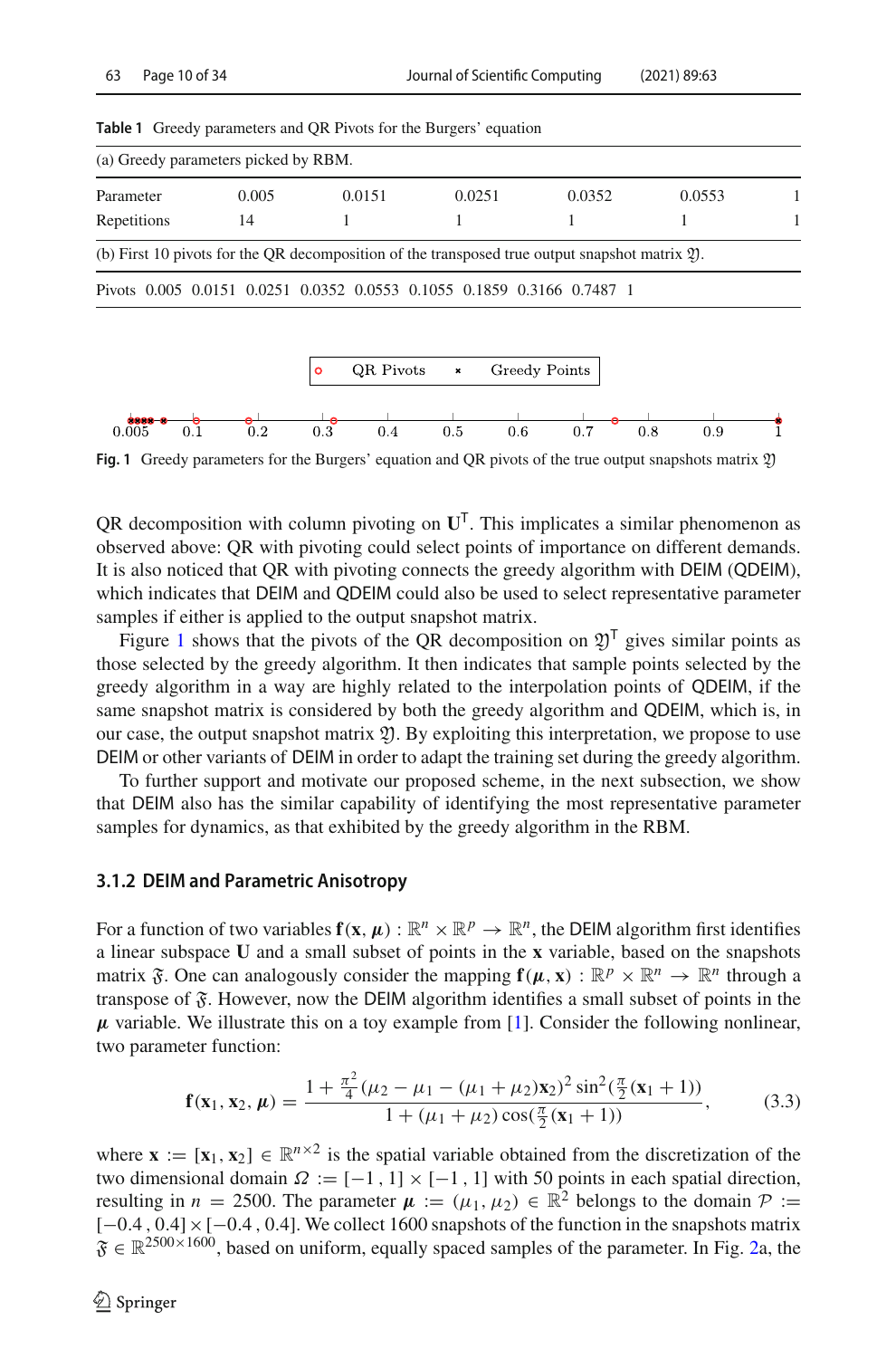singular values of the snapshot matrix  $\mathfrak F$  are plotted. The rapid decay clearly demonstrates the reducibility of this function. We apply a cut-off of  $\epsilon_{SVD} = 10^{-10}$  for Algorithm [2.2](#page-6-0) applied to both  $\mathfrak F$  and  $\mathfrak F^T$ . The greedy interpolation points in Fig. [2b](#page-11-0) are those corresponding to the indices in the row vector **I**, obtained from applying Algorithm [2.2](#page-6-0) to  $\tilde{\mathfrak{F}}$ . The greedy points in Fig. [2b](#page-11-0) are those  $\mu$  corresponding to the indices stored in **I**, obtained from applying Algorithm [2.2](#page-6-0) to  $\mathfrak{F}^{\mathsf{T}}$ . The distribution of the points determined by DEIM for both the spatial and parameter variable have a characteristic structure. The number of interpolation points with SVD truncation tolerance  $\epsilon_{\text{SVD}} = 10^{-10}$  was 48, a mere 3% of the total points. The spatial greedy points illustrate that while the variable  $x_1$  is equally important over the entire range of [-1, 1], the *x*<sub>2</sub> variable has almost all its variation concentrated at  $x_2 \in \{-1, 0, 1\}$ . For the parameter variable, the greedy algorithm picks most of the samples from the boundary of the domain and from the diagonal going from the lower left to the upper right. There is a dense concentration of points around the corners  $(-0.4, -0.4)$  and  $(0.4, 0.4)$ . The choice of the greedy points is closely related to the structure of the function **f** being approximated. In most of the existing MOR literature, the DEIM algorithm has been used mainly as a tool to speed up evaluations of nonlinear or nonaffine (parametric) functions in a ROM. However, through the toy example, we have demonstrated its capability to expose the nature of parametric dependence of a function. As seen in Fig. [2c](#page-11-0), it is able to identify the regions in the parameter space where the function has large variations.

### **3.2 Subsampling the Training Set**

Based on the observations in Sects. [3.1.1](#page-7-1) and [3.1.2,](#page-9-2) it is evident that a substantial computational effort can be saved in the offline stage of the RBM if we appropriately (optimally) sample the training set. The rationale for the proposed approach is the following: the standard greedy algorithm scans through the entire training set at each iteration and evaluates the error estimator at each parameter. This approach can incur significant computational cost for training sets with a large number of parameters. The proposed algorithm aims at picking out a small subset of the training set containing the most informative parameters. As will be demonstrated numerically, the parameters match closely to those chosen by the standard greedy algorithm.

Based on our observation of Fig. [1](#page-9-1) in Sect. [3.1.1](#page-7-1) and Fig. [2](#page-11-0) in Sect. [3.1.2,](#page-9-2) we propose to apply the pivoted QR decomposition and the DEIM algorithm (and its variants) to the snapshot matrix of the approximate output vector  $\tilde{\mathbf{y}}(\mathbf{z}(t^k, \mu), \mu)$ . More specifically, we consider the output spanshot matrix given by output snapshot matrix given by

<span id="page-10-0"></span>
$$
\widetilde{\mathfrak{Y}} := \begin{bmatrix} [\widetilde{\mathbf{y}}(\mathbf{z}(t^0, \mu_1), \mu_1)]^{\mathsf{T}} & \cdots & [\widetilde{\mathbf{y}}(\mathbf{z}(t^K, \mu_1), \mu_1)]^{\mathsf{T}} \\ \vdots & \ddots & \vdots \\ [\widetilde{\mathbf{y}}(\mathbf{z}(t^0, \mu_{N_{\text{train}}}), \mu_{N_{\text{train}}})]^{\mathsf{T}} & \cdots & [\widetilde{\mathbf{y}}(\mathbf{z}(t^K, \mu_{N_{\text{train}}}), \mu_{N_{\text{train}}})]^{\mathsf{T}} \end{bmatrix} \in \mathbb{R}^{N_{\text{train}} \times qN_t} \quad (3.4)
$$

with each row containing the snapshots of the approximated output quantity at  $K + 1$  time instances corresponding to a given parameter sample.

*Remark 3.1* In case of stead-state systems with a single output we apply the proposed subsampling approach on the approximate state snapshots. For this, we define  $\mathfrak{Y} := \mathfrak{X}'$ ,  $\mathfrak{X}$ being the snapshot matrix of the approximate state vector  $(\widetilde{\mathbf{x}}(\mu) = \mathbf{Vz}(\mu))$  such that

$$
\widetilde{\mathfrak{X}} := \left[ \widetilde{x}(\boldsymbol{\mu}_1), \cdots, \widetilde{x}(\boldsymbol{\mu}_{N_{\text{train}}}) \right] \in \mathbb{R}^{n \times N_{\text{train}}}.
$$

 $\circled{2}$  Springer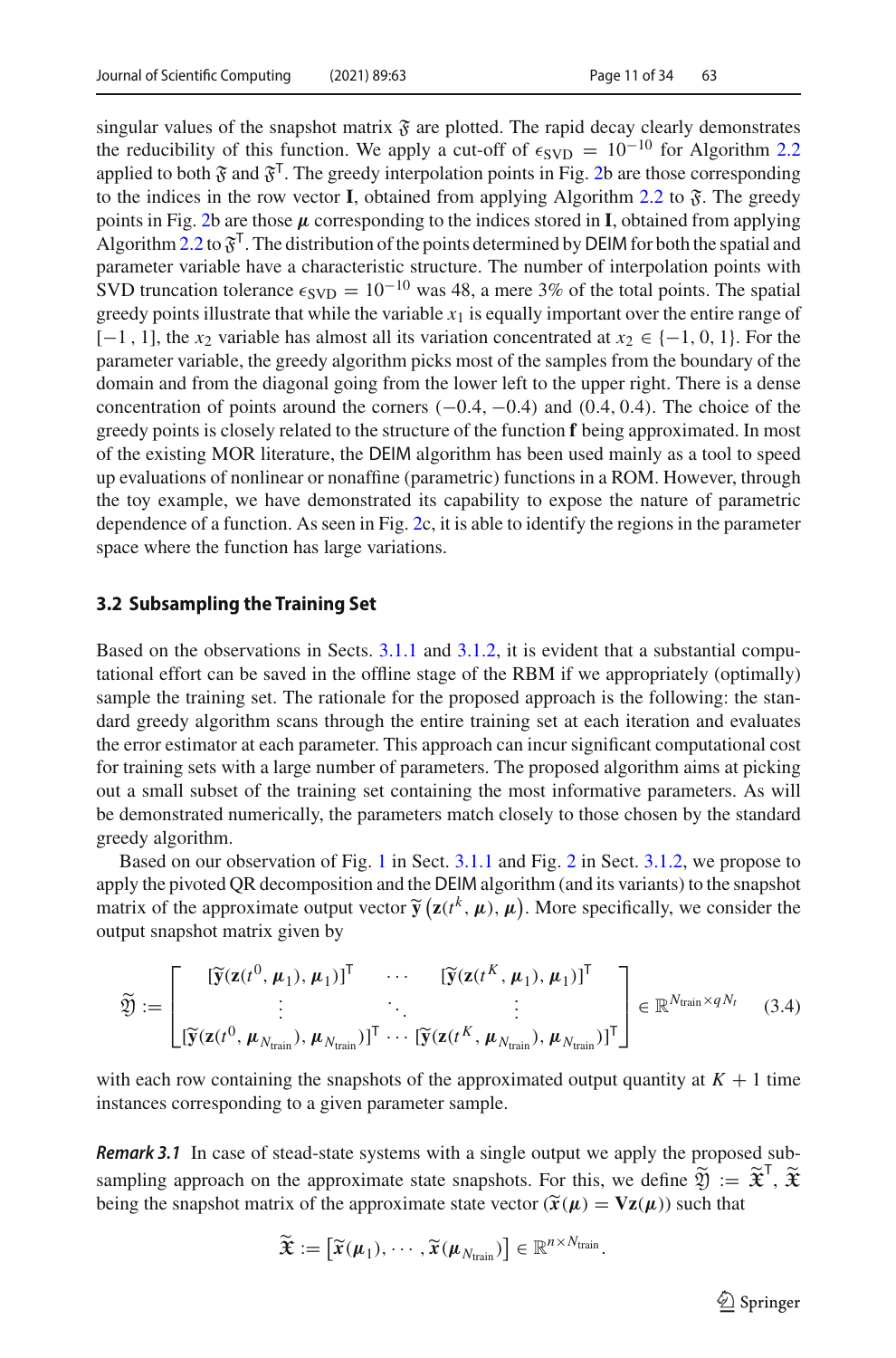

<span id="page-11-0"></span>**Fig. 2** Toy problem demonstrating anisotropic choice of interpolation points. The colourbars indicate the order of selection of the parameters. Points in the blue end of the spectrum were selected earlier while those in the green/yellow regions of the spectrum were picked later during the course of the algorithm (Color figure online)

For steady-state systems with multiple outputs, we define  $\mathfrak{Y} := [\widetilde{\mathbf{y}}(\boldsymbol{\mu}_1), \cdots, \widetilde{\mathbf{y}}(\boldsymbol{\mu}_{N_{\text{train}}})]^{\top}$ <sup>∈</sup> <sup>R</sup>*N*train×*<sup>q</sup>* .

Note that  $\tilde{y}$  can be obtained from a coarse or low-fidelity ROM of the original system without doing FOM simulation at all the parameter samples. We propose two sampling strategies: (i) apply pivoted QR decomposition to  $\mathfrak{Y}^{\mathsf{T}}$ , (ii) apply DEIM or its variants to  $\mathfrak{Y}$ , in order to identify the structure of the parametric dependence of the output variable. Once the distribution of the interpolation points is identified, we can then adapt the training set for subsequent iterations of the greedy algorithm. We now outline the proposed approach and discuss different computational strategies.

The proposed sampling procedure consists of two stages. The first stage is identical to the standard RBM procedure outlined in Algorithm [2.1.](#page-5-0) A finely sampled training set  $\mathcal{E}_{\text{train}}^f$  is used. We consider two different stopping criteria for the first stage—(a) the first stage runs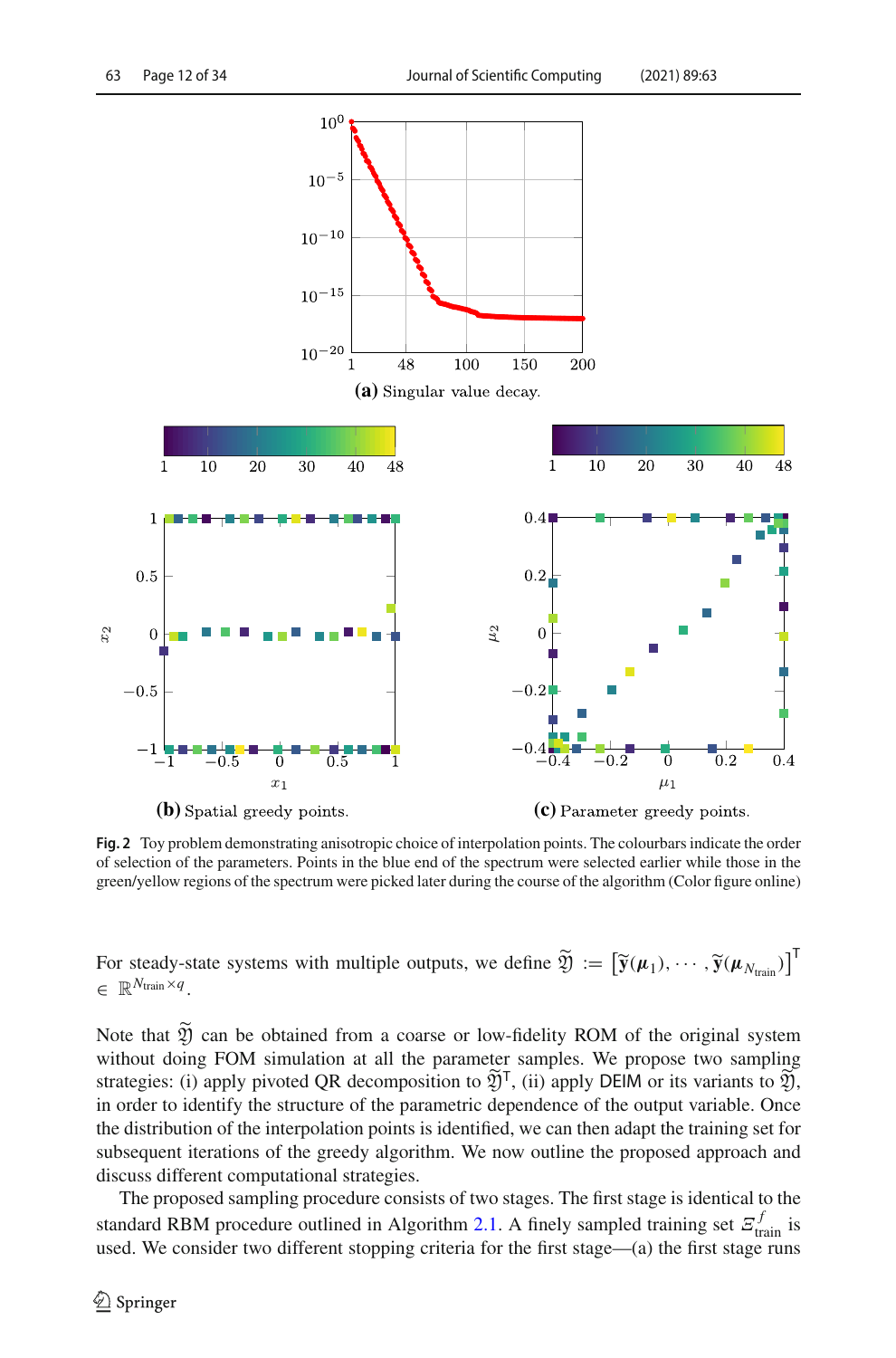### <span id="page-12-0"></span>**Algorithm 3.1** Reduced Basis Method with Training Set Subsampling (Scheme 1)

**Input:** Training set ( $\mathcal{E}_{\text{train}}^f$ ), tolerance for the ROM (tol), coarse tolerance (tol<sup>c</sup>), maximum iteration (*n<sub>g</sub>*). **Output: V**.

- 1: Initialize  $V = [$  ],  $\epsilon = 1 + \text{tol}$ , iter = 1.
- 2: Select  $\mu_{(1)}^*$  randomly from  $\mathcal{Z}_{\text{train}}^f$ .

### **Stage 1**

```
3: while \epsilon > \text{tol}^c do<br>4: Solve FOM (2.2)
(2.2) at \mu_{(\text{iter})}^* and obtain snapshot matrix \mathfrak{X}.
5: Set \bar{\mathbf{x}} = \mathbf{x} - \mathbf{V}\mathbf{V}^{\mathsf{T}}\mathbf{x}.<br>6: Enrich V with t pop let
            Enrich V with r_{\text{POD}} left singular vectors of \bar{\mathbf{\mathcal{X}}} as
             \mathbf{V} \leftarrow \text{orth}\left(\left[\mathbf{V} \mathbf{U}_{\mathbf{\bar{\mathfrak{X}}}}(:,1:r_{\text{POD}})\right]\right).7: iter=iter+1.<br>8: Set u^*. = arg
8: Set \mu_{(\text{iter})}^* = \arg \max_{\mu \in \mathcal{Z}_{\text{train}}^f} \Delta(\mu).
```
9:  $\epsilon = \Delta(\boldsymbol{\mu}_{(\text{iter})}^*).$ 

10: **end while**

#### **Stage 2**

- 11: Perform pivoted QR decomposition of  $\widetilde{\mathfrak{Y}}^{\mathsf{T}}$ , or apply DEIM or a DEIM variant to  $\widetilde{\mathfrak{Y}}$  and identify the indices **<sup>I</sup>** of the QR pivots or DEIM interpolation points.
- 12: Identify new training set  $E_{\text{train}}$  using distribution of **I**.

13: **while**  $\epsilon > \text{tol}$  && iter  $\leq n_g$  **do**<br>14: Solve FOM (2.2) at  $\mu^*$ , and

- 14: Solve FOM [\(2.2\)](#page-3-1) at  $\mu^*_{(\text{iter})}$  and obtain snapshot matrix  $\mathfrak{X}$ .
- 15: Set  $\bar{\mathbf{x}} = \mathbf{x} \mathbf{V}\mathbf{V}^{\mathsf{T}}\mathbf{x}$ .<br>16: Enrich **V** with reople

Enrich **V** with  $r_{\text{POD}}$  left singular vectors of  $\bar{\mathbf{\mathcal{X}}}$  as

 $\mathbf{V} \leftarrow \text{orth}\left(\left[\mathbf{V} \mathbf{U}_{\mathbf{\bar{\mathfrak{X}}}}(\cdot, 1 : r_{\text{POD}})\right]\right).$ 

17:  $\text{iter} = \text{iter} + \text{1}$ .

18: Set  $\mu_{(\text{iter})}^* = \arg \max_{\mu \in \mathcal{E}_{\text{train}}} \Delta(\mu).$ 

19:  $\epsilon = \Delta(\mu_{\text{(iter)}}^*).$ 

20: **end while**

until the maximum estimated error is below a coarse tolerance denoted by  $\text{tol}^c > \text{tol}$ , where tol is the desired error tolerance for the final ROM, or (b) at two successive iterations, the number of DEIM interpolation points or QR pivots does not change. The value of  $\text{tol}^c$  is user-defined and is of order  $O(1)$  in this work. Based on the two stopping criteria, two different schemes of training set subsampling are presented in Algorithms [3.1](#page-12-0) and [3.2,](#page-13-0) respectively. For both algorithms, we do not reset the value of iter at the end of Stage 1, so the final value of iter upon convergence for Algorithms [3.1](#page-12-0) and [3.2](#page-13-0) is the total number of iterations required by either algorithms to converge to the desired tolerance. It is worth pointing out that an *a posteriori* error estimator [\[16\]](#page-31-8) is used in both stages of the proposed algorithms so that the parameter sample picked at each iteration is the one at which an estimated *output* error is the largest. Furthermore, the adaptive basis enrichment technique proposed in [\[16\]](#page-31-8) is implemented and serves as a possible solution to the issue of repeated parameter selection. The number of POD modes corresponding to a selected parameter sample is adaptively decided: when the estimated error is large, a higher number of POD modes ( $r_{POD}$ ) for the selected parameter are added; otherwise fewer POD modes are added. This reduces the chance of the same parameter sample being repeatedly chosen at subsequent iterations. This adaptive basis enrichment is implemented for both stages of our proposed method. We now discuss several practical computational strategies in connection with Steps 11 and 12 in Algorithm [3.1](#page-12-0) and Steps 12, 13 and 16 in Algorithm [3.2.](#page-13-0)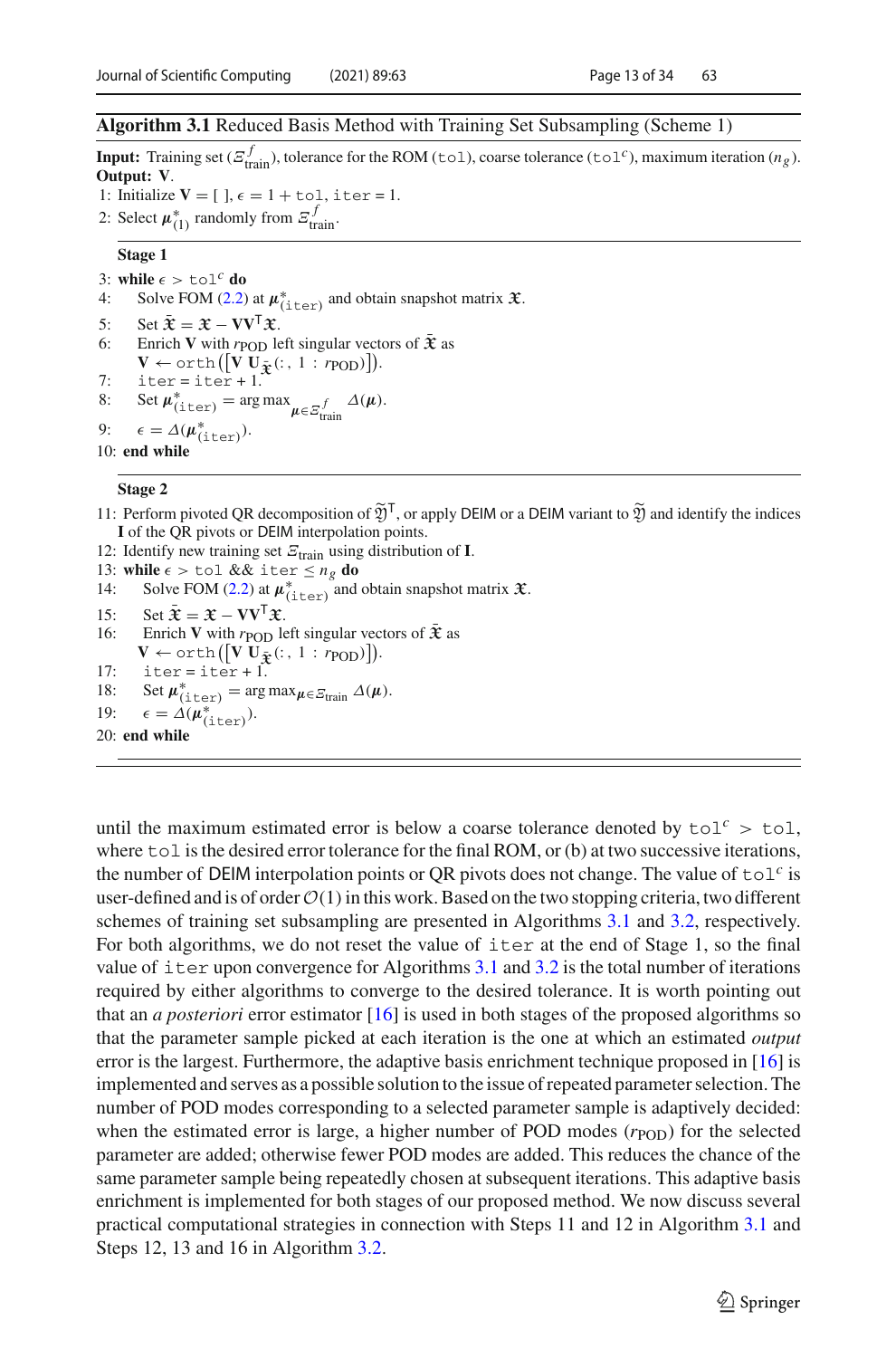### <span id="page-13-0"></span>**Algorithm 3.2** Reduced Basis Method with Training Set Subsampling (Scheme 2)

**Input:** Training set  $(\mathcal{E}_{\text{train}}^f)$ , tolerance for the ROM (tol), maximum iteration  $(n_g)$ . **Output: V**.

- 1: Initialize  $V = [$  ],  $\epsilon = 1 + \text{tol}$ , iter = 1.
- 2: Select  $\mu_{(1)}^*$  randomly from  $\mathcal{Z}_{\text{train}}^f$ .

#### **Stage 1**

- 3: **while** not terminated **do**<br>4: Solve FOM  $(2.2)$  at  $\mu$
- 4: Solve FOM [\(2.2\)](#page-3-1) at  $\mu_{(\text{iter})}^*$  and obtain snapshot matrix  $\mathfrak{X}$ .
- 5: Set  $\bar{\mathbf{x}} = \mathbf{x} \mathbf{V}\mathbf{V}^{\mathsf{T}}\mathbf{x}$ .<br>6: Enrich **V** with *t* pop let
- Enrich **V** with  $r_{\text{POD}}$  left singular vectors of  $\bar{\mathbf{\mathfrak{X}}}$  as
- $\mathbf{V} \leftarrow \text{orth}\left(\left[\mathbf{V} \mathbf{U}_{\mathbf{\bar{\mathfrak{X}}}}(:,1:r_{\text{POD}})\right]\right).$
- 7: iter=iter+1.<br>8: Set  $u^*$ . = arg
- 8: Set  $\mu_{(\text{iter})}^* = \arg \max_{\mu \in \mathcal{Z}_{\text{train}}^f} \Delta(\mu).$
- 9:  $\epsilon = \Delta(\boldsymbol{\mu}_{(\text{iter})}^*).$
- 10: Perform pivoted QR decomposition of  $\tilde{Y}^{\mathsf{T}}$ , or apply DEIM or a DEIM variant to  $\tilde{Y}$  and identify the indices **<sup>I</sup>** of the QR pivots or DEIM interpolation points.
- 11: **if** iter  $\geq 2$  **then**<br>12: **Check if length**
- 12: Check if length( $\mathbf{I}_{\text{iter}} = 1$ ) == length( $\mathbf{I}_{\text{iter}}$ ).<br>13: If true **break** and proceed to **Stage 2**
- 13: If true **break** and proceed to **Stage 2**.

end if

15: **end while**

### **Stage 2**

16: Identify new training set  $E_{\text{train}}$  using distribution of **I**.

- 17: **while**  $\epsilon > \text{tol } \&\& \text{ iter } \leq n_g \textbf{ do}$ <br>18: Solve FOM (2.2) at  $\mu^*$ . and
- 18: Solve FOM [\(2.2\)](#page-3-1) at  $\mu^*_{(\text{iter})}$  and obtain snapshot matrix  $\mathfrak{X}$ .
- 19: Set  $\bar{\mathbf{\mathfrak{X}}} = \mathbf{\mathfrak{X}} \mathbf{V}\mathbf{V}^{\mathsf{T}}\mathbf{\mathfrak{X}}$ .<br>20: Enrich **V** with rpop let
- Enrich **V** with  $r_{\text{POD}}$  left singular vectors of  $\bar{\mathbf{\mathcal{X}}}$  as
- $\mathbf{V} \leftarrow \text{orth}\left(\left[\mathbf{V} \mathbf{U}_{\mathbf{\bar{\mathfrak{X}}}}(\cdot, 1 : r_{\text{POD}})\right]\right).$
- 21:  $\text{iter} = \text{iter} + 1$ .
- 22: Set  $\mu_{(\text{iter})}^* = \arg \max_{\mu \in \mathcal{E}_{\text{train}}} \Delta(\mu).$

```
23: \epsilon = \Delta(\mu_{(\text{iter})}^*).
```
24: **end while**

*Remark 3.2* The active subspaces method (ASM) is an approach for parameter space reduction that has been recently applied in the context of MOR [\[20](#page-31-6)[,52](#page-33-5)[,56](#page-33-2)] mainly for the case of scalar valued outputs. The ASM identifies a set of important directions in the parameter space onto which the parameter vectors are projected. It does this by means of Monte Carlo sampling of the gradients (with respect to the parameter) of the scalar-valued output quantity at a selection of parameter samples. The *active subspaces* are the eigenspaces of the (truncated) covariance matrix of the gradients. Compared to ASM, our approach differs in two significant ways. Firstly, the proposed subsampling strategy is applicable to vector-valued output quantities. Secondly, ASM requires calculation of the gradient of the output. Moreover, the user still has to define the training set over which the gradient samples are acquired. Our proposed approach does not require the calculation of any additional quantity.

*Remark 3.3* Our proposed subsampling strategy occuring in Step 11 of Algorithm [3.1](#page-12-0) and Step 10 of Algorithm [3.2](#page-13-0) shares similarity with the column subset selection problem (CSSP) in the fields of numerical linear algebra and data mining [\[38](#page-32-19)]. For some general data matrix **D** ∈  $\mathbb{R}^{N \times M}$ , the CSSP aims to identify *h* < *M* independent columns of the matrix **D** such that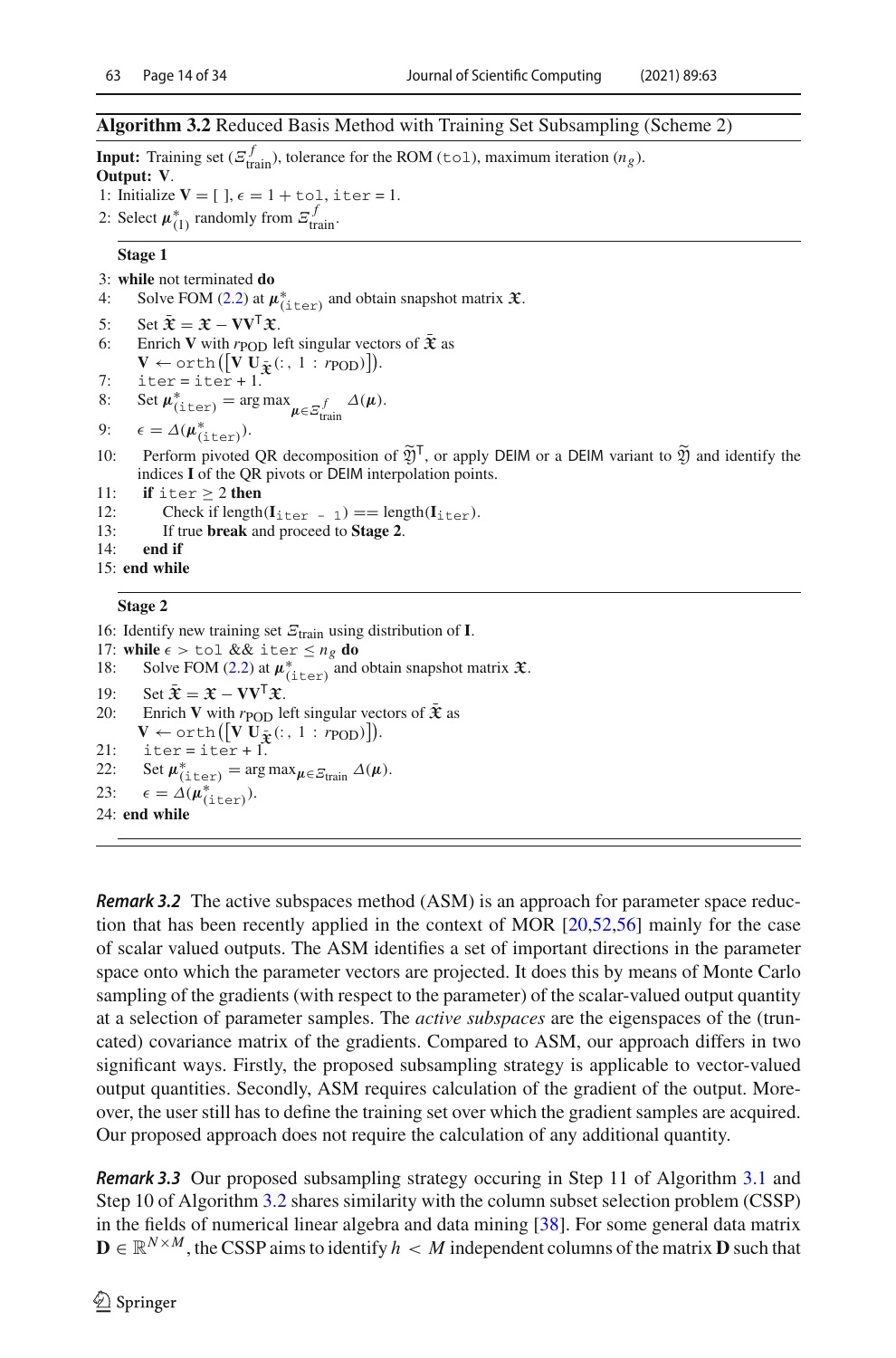the residual  $\|\mathbf{D} - \mathbf{P}_h \mathbf{D}\|$  is minimized. Here,  $\mathbf{P}_h = \mathbf{S} \mathbf{S}^{\dagger}$  is a projection matrix and  $\mathbf{S} \in R^{N \times h}$ consists of the *h* extracted columns from **D**. A number of algorithms, both deterministic and randomized, have been proposed to solve the CSSP [\[10](#page-31-16)[,11](#page-31-17)[,13\]](#page-31-18). One popular approach is to apply some variant of the QR decomposition (column-pivoted, rank-revealing, hybrid, etc.) either to the data matrix **D** or to the transpose of the (truncated) left (or right) singular matrix **U** (or **W**) of **D**. If we consider **D** as the approximate output snapshot matrix, then our proposed algorithm using pivoted QR (or QDEIM) can be seen as a special case of the CSSP.

# **3.2.1 Training Set Subsampling: Scheme 1**

We describe the proposed approach for the first scheme detailed in Algorithm [3.1.](#page-12-0) In the first stage, a low-fidelity ROM is built with a coarse tolerance tol*c*, over a finely sampled training set  $\mathcal{Z}_{\text{train}}^f$ . The intuition is that a low-fidelity approximation is sufficient to discover the parametric dependence of the output variable. At the end of the first stage, DEIM (or one of its variants) is applied to  $\widetilde{\mathfrak{Y}}$  to identify the interpolation points or a pivoted QR decomposition of  $\widetilde{\mathfrak{Y}}^{\mathsf{T}}$  is used to identify the pivots. Once the set of interpolation points (or pivots)  $p_i$  is identified, we proceed to suitably subsample the finely sampled training set based on the distribution of the identified interpolation points or pivots. Different possibilities exist to achieve this. A simple approach is to consider the training set for the second stage  $E_{\text{train}}$ populated only by the identified interpolation points or pivots. Consider the fine training set  $\mathcal{Z}_{\text{train}}^f := \{\mu_1, \mu_2, \ldots, \mu_{N_{\text{train}}^f}\}\$  with the subscript denoting the index corresponding to the position of a parameter in the set. Let **I** be the vector whose elements are the indices of the chosen interpolation points or pivots. We define the subsampled training set  $E_{\text{train}}$  as the one consisting of all those parameters  $\mu_z$  from  $\mathcal{E}_{\text{train}}^f$  such that their indices are present in **I**, i.e.,  $E_{\text{train}} := \{ \mu_{z: z \in \mathbf{I}} \}$ . If there are only a few interpolation points, this approach would lead to a rapid second stage of the algorithm. However, there may exist the pitfall that it may result in an *overfit* by which we mean that the resulting ROM after Stage 2 satisfies the desired tolerance tol only over the subsampled training set and does not generalize to other parameters in the parameter domain. We illustrate this phenomenon in the numerical tests. Another possible approach is to define a training budget *m* for the second stage and use an oversampling strategy like the Gappy-POD to ensure that the training set for the second stage consists of a total of *m* parameter samples.

### **3.2.2 Training Set Subsampling: Scheme 2**

The first scheme of our proposed training set adaptation method requires a user-defined coarse tolerance. Choosing such a tolerance is rather heuristic. For some problems, a rough approximation may be enough to suitably capture all the parametric dependences, whereas a finer approximation may be needed for others. Therefore, for the second scheme we define a heuristic criterion that leads automatically to the second stage. To achieve this, we apply DEIM approximation (or a variant of DEIM) to the matrix  $\mathfrak Y$  or the pivoted QR factorization to  $\mathfrak{Y}^{\mathsf{T}}$ , at each iteration of the greedy algorithm. Whenever the DEIM interpolations or pivoted QR decompositions at two successive iterations turn out to be equal, we terminate the first stage. This can be easily calculated by comparing the number of interpolation indices or the pivot indices at two successive iterations. Then, the subsampling of the training set for the second stage is carried out with similar approaches as discussed above. Following this, the second stage is run, until the required tolerance tol is met. In Algorithm [3.2,](#page-13-0)  $I_{\text{iter}}$  and  $I_{\text{iter}}$  - 1 in Stage 1 refer to the vector containing the interpolation indices identified by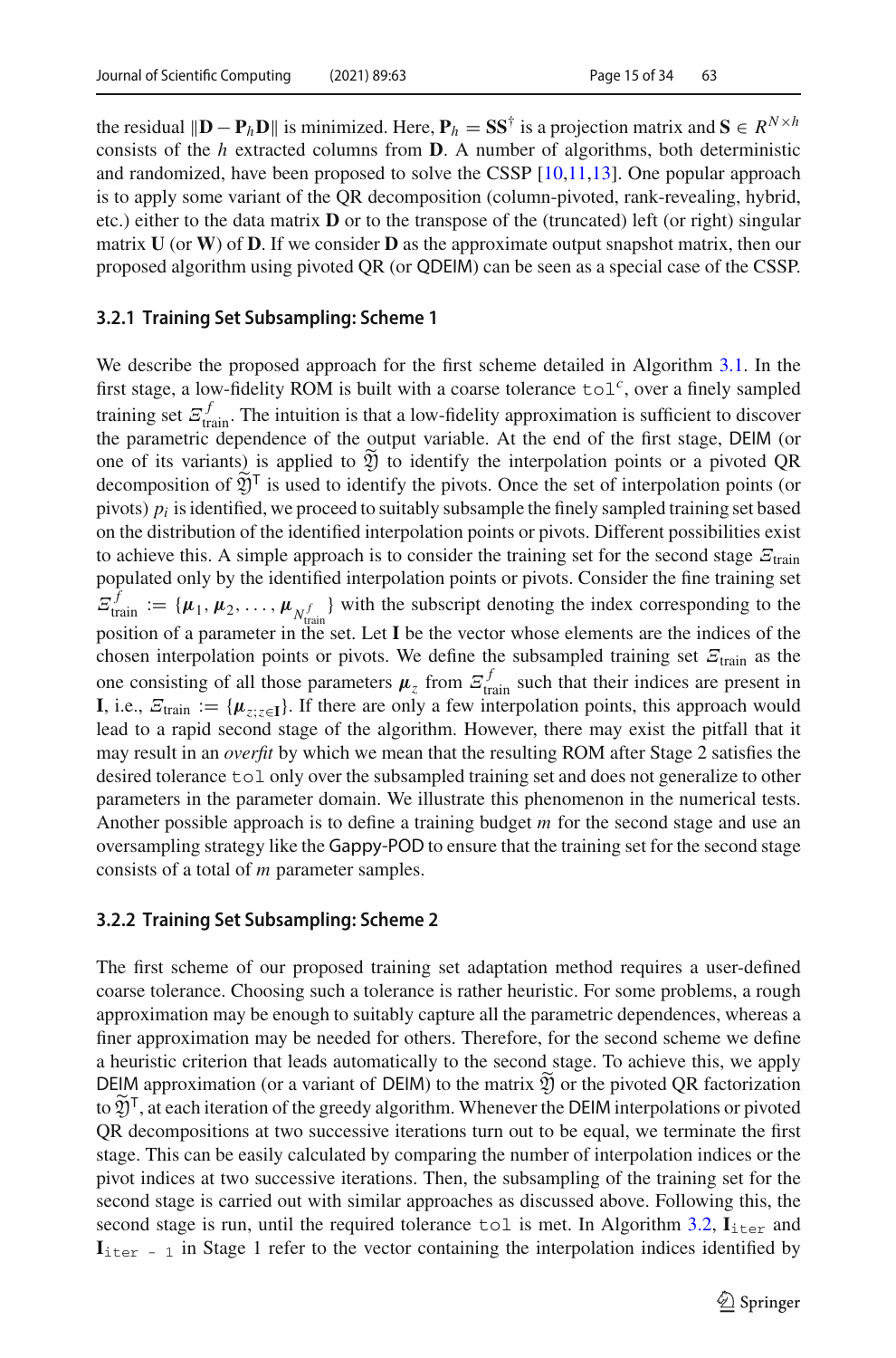DEIM or its variants, or the indices of the QR pivots at the current iteration and the previous iteration, respectively.

Each of the two schemes has its own benefits or shortcomings. For Scheme 1, the burden of choosing an appropriate coarse tolerance lies with the user. This is highly problem-dependent. In the limit that  $\text{tol}^c = \text{tol}$ , Scheme 1 is just the standard Greedy algorithm (Algorithm [2.1\)](#page-5-0) with fixed training set. If  $\text{tol}^c \gg \text{tol}$ , a very fast second stage can be ensured, leading to considerable speedup of the offline stage of the RBM. However, it is not known *a priori* if the chosen coarse tolerance is good. Scheme 2, on the other hand, automatizes the switching from Stage 1 to Stage 2 of the subsampling strategy by considering a heuristic criterion for the subspace approximation of the snapshot matrix  $\tilde{y}$ . But, this comes with the additional cost of performing the DEIM algorithm or the pivoted QR decomposition, repeatedly. The success of both schemes is also highly dependent on the strategy adopted to construct the subsampled training set. In the numerical tests, we shall consider two approaches. In the first approach, we consider as many parameters in the subsampled training set as the number of DEIM interpolation points or QR pivots. For the second approach, we fix the cardinality of the subsampled training set to be *m* and then use oversampling strategies based on the Gappy-POD method to choose those *<sup>m</sup>* parameters in a principled way.

### <span id="page-15-0"></span>**3.2.3 Complexity Analysis**

The fine training set is used in Stage 1 of both Algorithms [3.1](#page-12-0) and [3.2.](#page-13-0) However, the computational complexity is not high for Algorithm  $3.1$ , since we use a coarse tolerance  $\text{tol}^c$  in Stage 1, so that the greedy algorithm converges within much fewer steps than when using the user desired tolerance in Stage 2. The computational complexity will grow with the decrease of the coarse tolerance used in Stage 1. However, as we have observed, a moderate value of  $\text{tol}^c$  is enough to figure out the parameter dependency of the output. The number of FOM simulations is indeed independent of the size of the fine training set, since the FOM simulation is implemented only at those "selected" parameter samples. The situation for Algorithm [3.2](#page-13-0) is different since it involves the DEIM or QR algorithms at each iteration (see Step 10) to compute the interpolation points. A fine training set will indeed increase the cost of this step. Nevertheless, one can readily use recent techniques based on randomized linear algebra (such as randomized SVD, randomized QR, etc.) to keep the costs under control, see [\[22](#page-31-19)[,54\]](#page-33-6).

In this section, we roughly compare the computational complexity of the standard RBM without training set subsampling in Algorithm [2.1](#page-5-0) to that of RBM using the two subsampling strategies introduced in Algorithms [3.1](#page-12-0) and [3.2.](#page-13-0) Our complexity analysis considers the worstcase costs involved with each algorithm and is meant as a simplified illustration of the benefits of subsampling the training set. For simplicity, we only count the dominant costs in each algorithm.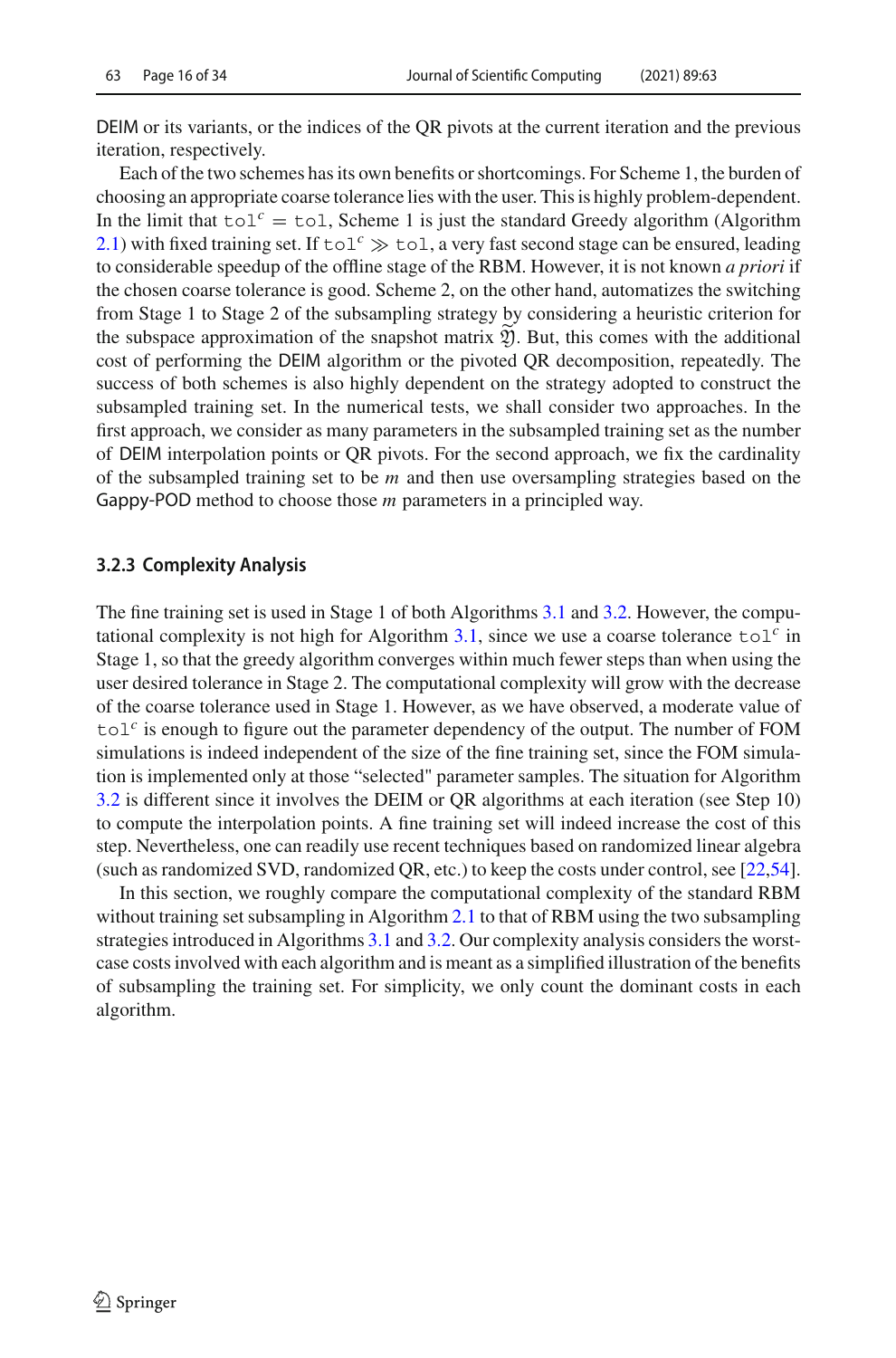We begin by introducing some notation:

- Let  $C_{\text{FOM}} := O(n^2) \cdot N_t$  denote the cost of solving the FOM (for e.g., [\(2.2\)](#page-3-1)) using some iterative scheme (GMRES, etc.), at a fixed parameter to obtain the snapshots.
- Let  $\mathcal{C}_{SVD} := O(n^3)$  be the worst-case cost for performing the SVD.
- Let  $C_{\text{Err}} := O(s)$  be the cost associated with evaluating the error estimator  $\Delta(\mu)$  for a fixed parameter.
- Note that the dimension of the snapshot matrix in [\(3.4\)](#page-10-0) is  $N_{\text{train}}^f \times qN_t$ . For large-scale systems, usually we have  $N_{\text{train}}^f \le n$ , if using, e.g., a sparse grid sampling, and often  $qN_t \le n$ . Therefore, the cost for the DEIM algorithm (or its variants) or the pivoted QR decomposition should be less than  $O(n^3)$ . In general, we denote it as  $C_{ss} := O(n^3)$ .

The cost associated with Algorithm [2.1,](#page-5-0) viz.,  $C_I$  is:

$$
C_I := \left( C_{\text{FOM}} + C_{\text{SVD}} + C_{\text{Err}} \cdot N_{\text{train}}^f \right) \cdot N_I
$$

with  $N_{\text{train}}^f$  being the cardinality of the fine training set and  $N_I$  the number of iterations taken by the greedy algorithm to converge to the desired tolerance. The cost incurred by Algorithm [3.1,](#page-12-0)  $C_{II}$ , is divided between Stage 1 and Stage 2. This is given by:

$$
C_{II} := \overbrace{(C_{\text{FOM}} + C_{\text{SVD}} + C_{\text{Err}} \cdot N_{\text{train}}^f) \cdot N_{II,1}}^{\text{Stage 1 cost}} + C_{\text{SVD}} + C_{\text{Err}} \cdot N_{\text{train}}^f) \cdot N_{II,2}}^{\text{Stage 2 cost}}.
$$

In the above expression,  $N_{II,1}$ ,  $N_{II,2}$  are, respectively, the number of iterations of the greedy algorithm in Stage 1 and Stage 2 of Algorithm [3.1.](#page-12-0) Typically,  $N_{II,2} > N_{II,1}$  since we use a coarse tolerance for Stage 1. Moreover, *N*train is the cardinality of the subsampled training set  $E_{\text{train}}$ . Finally, the computational cost of Algorithm [3.2,](#page-13-0)  $C_{III}$ , is as follows:

$$
C_{III} := \underbrace{C_{\text{FOM}} + C_{\text{SVD}} + C_{\text{Err}} \cdot N_{\text{train}}^f + C_{\text{ss}}) \cdot N_{III,1}}_{\text{Stage 2 cost}} + \underbrace{(C_{\text{FOM}} + C_{\text{SVD}} + C_{\text{Err}} \cdot N_{\text{train}}) \cdot N_{III,2}}_{\text{Stage 2 cost}}
$$

with  $N_{III,1}$ ,  $N_{III,2}$  being, respectively, the number of iterations of the greedy algorithm in Stage 1 and Stage 2 of Algorithm [3.2.](#page-13-0) For Algorithm [3.1](#page-12-0) or Algorithm [3.2](#page-13-0) to be computa-tionally better alternatives to Algorithm [2.1,](#page-5-0) we should have  $C_I > C_{II}$  and  $C_I > C_{III}$ . *Cost benefit of Algorithm* [3.1:](#page-12-0) To compare the costs of Algorithms [2.1](#page-5-0) and [3.1,](#page-12-0) we look at the expression  $C_I - C_{II}$ .

$$
C_I - C_{II} := C_{\text{FOM}}(N_I - N_{II,1} - N_{II,2}) + C_{\text{SVD}}(N_I - N_{II,1} - N_{II,2}) + C_{\text{Err}}(N_{\text{train}}^f \cdot N_I - N_{\text{train}}^f \cdot N_{II,1} - N_{\text{train}} \cdot N_{II,2}) - C_{\text{ss}}.
$$

By assuming  $N_I \approx N_{II,1} + N_{II,2}$  we have for the above expression

$$
C_I - C_{II} \approx C_{\text{Err}} (N_{\text{train}}^f - N_{\text{train}}) N_{II,2} - C_{\text{ss}}.
$$

 $\circled{2}$  Springer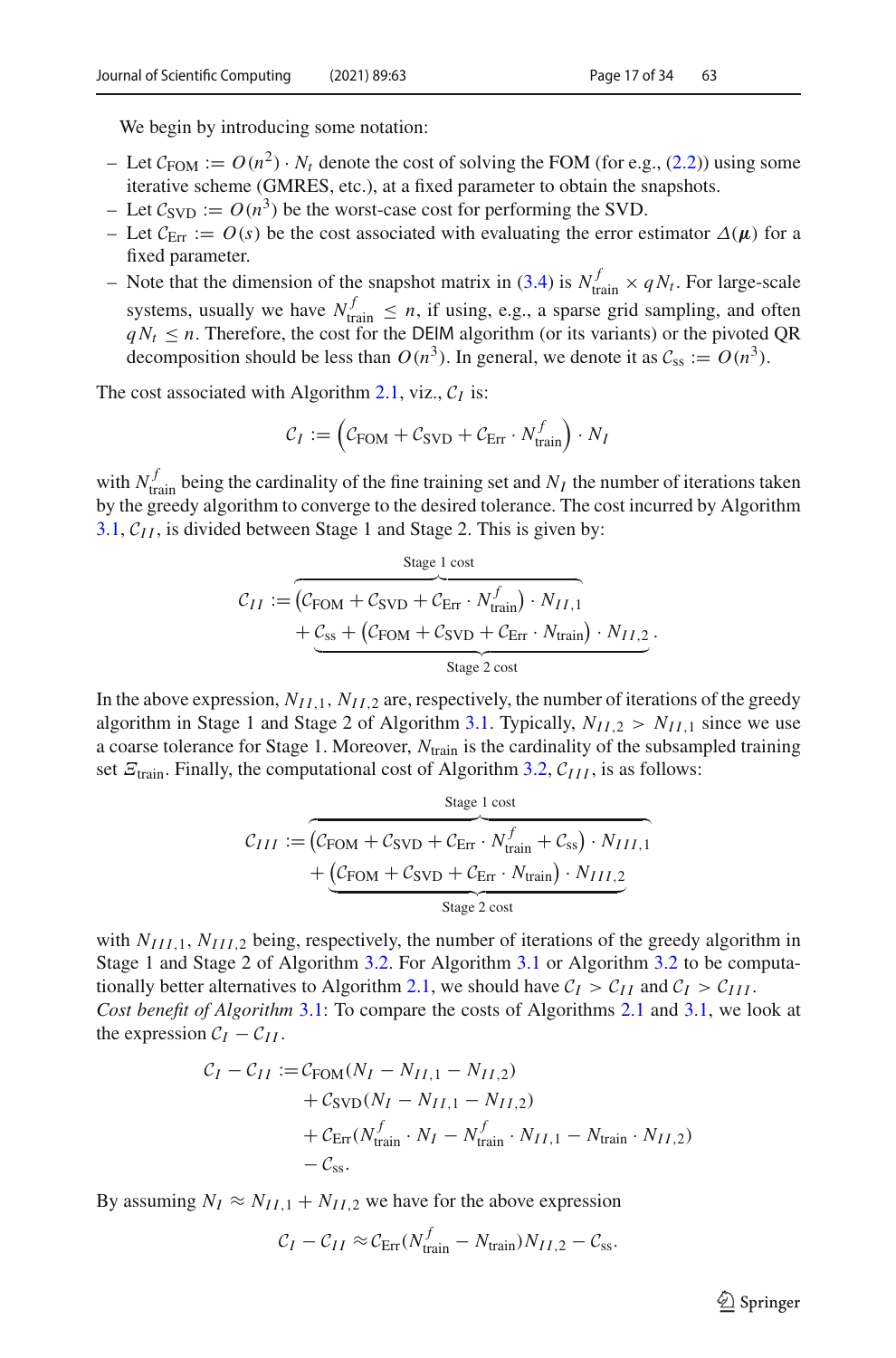For  $N_{\text{train}}^f \gg N_{\text{train}}$ , the first term would dominate leading to  $C_I > C_{II}$ . Thus, we see that computational cost incurred by Algorithm [3.1](#page-12-0) is less than that of Algorithm [2.1.](#page-5-0) In our analysis, we have assumed that  $N_I \approx N_{II,1} + N_{II,2}$ . While this helps to simplify the analysis, it does not always hold. As we shall see in Sect. [4,](#page-18-0) for the example of Burgers' equation this assumption is true, while it does not hold for the thermal block example. A more relaxed assumption is  $N_I \gtrsim N_{II,1} + N_{II,2}$  using which, it can still be seen that  $C_I > C_{II}$ . *Cost benefit of Algorithm* [3.2:](#page-13-0) We look at the difference in costs  $C_I - C_{III}$ .

$$
C_I - C_{III} := C_{\text{FOM}}(N_I - N_{III,1} - N_{III,2}) + C_{\text{SVD}}(N_I - N_{III,1} - N_{III,2}) + C_{\text{Err}}(N_{\text{train}}^f \cdot N_I - N_{\text{train}}^f \cdot N_{III,1} - N_{\text{train}} \cdot N_{III,2}) - C_{\text{ss}} N_{III,1}.
$$

By making the assumption  $N_I \approx N_{III,1} + N_{III,2}$ , we have for the above expression

$$
C_I - C_{III} \approx C_{\text{Err}} (N_{\text{train}}^f - N_{\text{train}}) N_{III,2} - C_{\text{ss}} N_{III,1}.
$$

Usually  $N_{\text{train}}^f \gg N_{\text{train}}$  and moreover,  $N_{III,1} < N_{III,2}$ . Therefore, the first term would dominate, leading to  $C_I > C_{III}$ . Once again, we see that the RBM using the subsampling strategy (Algorithm [3.2\)](#page-13-0) incurs a smaller cost when compared to Algorithm [2.1.](#page-5-0) In the case of Algorithm [3.2,](#page-13-0) just like earlier, the assumption  $N_I \approx N_{III,1} + N_{III,2}$  need not always hold. From the numerical tests in the next section, we actually have  $N_I \gtrapprox N_{III,1} + N_{III,2}$ . The numerical results in Tables [2](#page-20-0) and [3](#page-21-0) show that Algorithms [3.1](#page-12-0) and [3.2](#page-13-0) indeed achieve speedups that can only be secured when they possess less computational complexity than Algorithm [2.1.](#page-5-0)

*Remark 3.4* (High-dimensional parameter spaces) Both Algorithms [3.1](#page-12-0) and [3.2,](#page-13-0) can be used when the parameter space is high-dimensional. The cost in Stage 2 will not be affected much, since a small training set identified from Stage 1 is used. The main increase in cost is due to the need to solve additional ROMs and estimate the error in Stage 1 of the proposed algorithms (Step 8 in Algorithms [3.1](#page-12-0) and [3.2\)](#page-13-0). If sparse grid sampling and a cheap error estimator are used, the cost will not increase fast. Actually, we can go a step further and make use of cheaply computable surrogate models of the error estimator as done in [\[17](#page-31-4)]. In that work, we considered a radial basis surrogate for the error estimator that is adaptively updated during the greedy algorithm. We only evaluate the actual error estimator over a few parameter samples. We then use this data to form a surrogate model, which can be used to evaluate the error for different parameter samples in the fine training set in Stage 1.

*Remark 3.5* (Role of output quantity of interest) In many cases, there is often the requirement, based on the application, to have a good approximation for the entire state vector. However, in this work we have specifically focussed on a *goal-oriented* approach. For several applications, like in control systems or fluid dynamics, only a small number of state variables may be of interest. By focussing on those states alone, the resulting ROM dimension can be considerably lowered when compared to the case where the entire state needs to be well approximated. Also, it is indeed true that different output QoIs may have different influences on the parameter samples chosen. However, if some QoIs give rise to quantities with similar emphasis, then they may result in similar parameter samples being chosen. For example, a QoI defined by the mean of the solution over the spatial domain and a QoI defined by the sum of the solution over the spatial domain should result in similar samples. But a QoI defined by the mean of the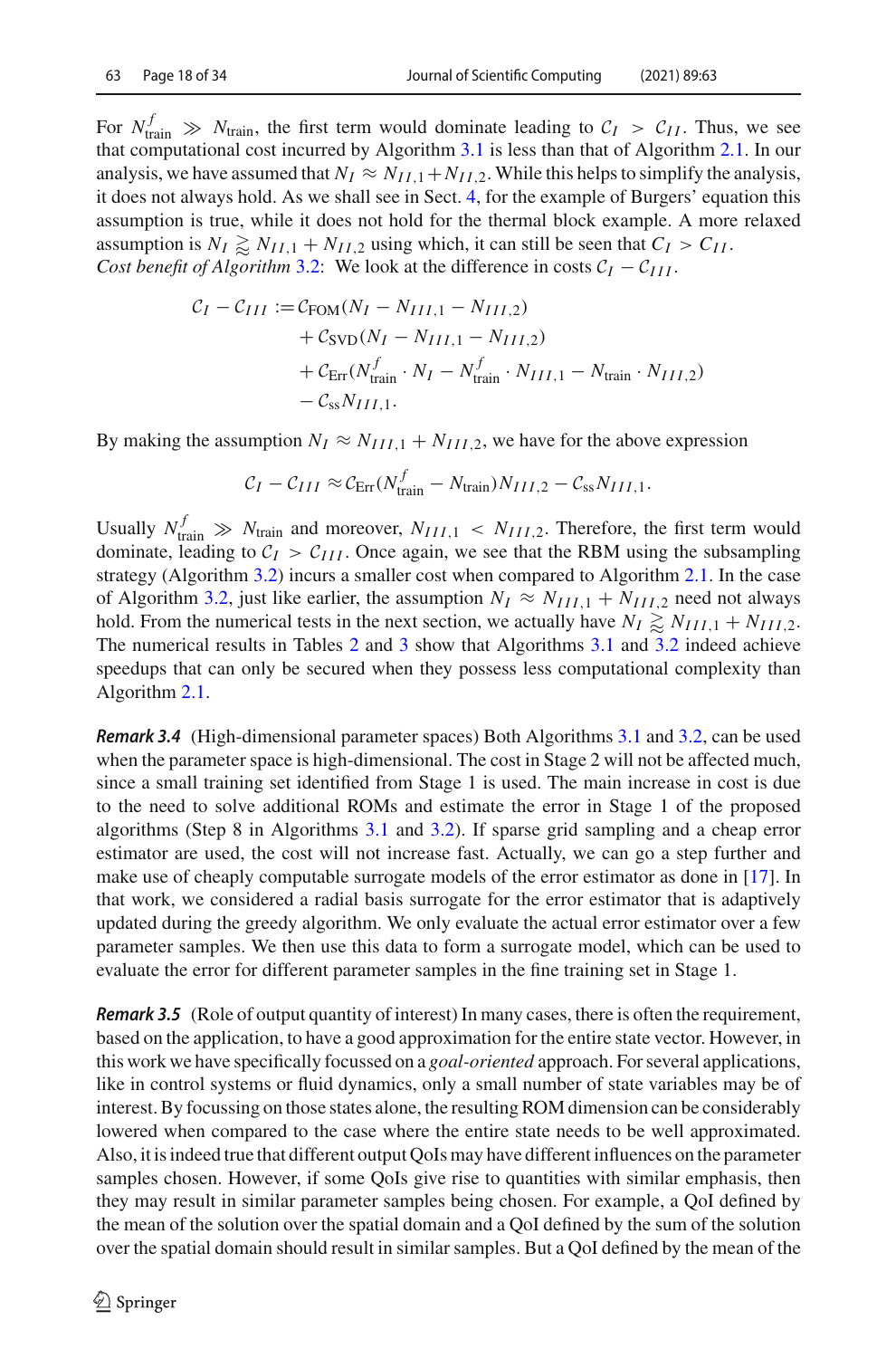solution over space probably gives different samples from the QoI defined by the maximum of the state over the spatial domain.

# <span id="page-18-0"></span>**4 Numerical Results**

We test the proposed adaptive training set subsampling algorithm on two examples. They are:

- 1. Viscous Burgers' equation with one parameter,
- 2. thermal block with four parameters.

The first example is a nonlinear system, while the other is linear. All numerical tests are carried out in MATLAB<sup>®</sup> 8.5.0.197613 (R2015a) on a laptop with Intel<sup>®</sup> Core<sup>TM</sup> i5-7200U @ 2.5 GHz and 8 GB of RAM. Next, we describe the metrics used in all the numerical tests:

- The results of the proposed algorithms (Algorithms [3.1](#page-12-0) and [3.2\)](#page-13-0) are compared against a standard implementation of the POD-Greedy algorithm (Algorithm [2.1\)](#page-5-0) with a fixed training set. The implementation adopts Galerkin projection. The number of POD modes  $r_{\rm POD}$ ,  $r_{\rm EI}$  to enrich the RB and DEIM bases is determined at each iteration based on the adaptive approach proposed in  $[16]$  $[16]$ . We have also used the primal-dual error estimator proposed by the authors of [\[16\]](#page-31-8) for our implementation of Algorithms [2.1,](#page-5-0) [3.1](#page-12-0) and [3.2.](#page-13-0) The dual RB basis required for the error estimator is generated separately.
- The fixed training set used for Algorithm [2.1](#page-5-0) and the initial fine training set used for Algorithms [3.1](#page-12-0) and [3.2](#page-13-0) are the same.
- For Algorithms [3.1](#page-12-0) and [3.2,](#page-13-0) we apply (i) the pivoted QR decomposition to the transposed approximate output snapshot matrix  $\widetilde{\mathfrak{Y}}^{\mathsf{T}}$  and, (ii) the DEIM variants on the approximate output snapshot matrix  $\mathfrak Y$  as two approaches to subsample the fine training set.
- The cut-off criterion to determine the number of pivots (*h*) for the pivoted QR decomposition in [\(3.2\)](#page-8-1) of the approximate output snapshot matrix in [\(3.4\)](#page-10-0) is based on the magnitude of the diagonal elements in the upper triangular matrix **R**, i.e., we set  $h = q$  based on the the smallest *q* such that  $|\mathbf{R}(q + 1, q + 1)|/|\mathbf{R}(1, 1)| < \epsilon_{OR}$ , with  $q \in \{1, 2, \ldots, \min(N_{\text{train}}, N_t)\}.$  The pivoted QR decomposition can effectively identify the rank of a matrix with a small diagonal  $\mathbf{R}(q + 1, q + 1)$ . Although there are cases when the column pivoted QR decomposition fails, they are rare in practice [\[14\]](#page-31-20). A more robust rank-revealing QR factorization [\[14](#page-31-20)] can also be straightforwardly applied to our proposed subsampling algorithm. However, in this work, we simply use column pivoted QR. The intrinsic MATLAB<sup>®</sup> command  $qr$  is used with the options vector enabled, i.e., we call  $[\mathbf{Q}, \mathbf{R}, p_{\text{qr}}] = \text{qr}(\mathfrak{Y})^{\dagger}$ , 'vector'). It returns the pivot indices  $p_{\text{qr}}$  as a vector, from which we select the first *h* as our subsampling indices, i.e.,  $I = p<sub>qr</sub>(1 : h)$ . Here, **I** is the vector whose elements are the indices of the QR pivots and it lets us choose the subsampled training set  $\mathcal{E}_{\text{train}}$  for Stage 2 of our proposed method, based on the fine training set  $\mathcal{Z}_{\text{train}}^f$  from Stage 1.
- Our implementation of the k-means algorithm for KDEIM is based on the intrinsic MATLAB® function kmeans. We use five different initializations and pick the best configuration among the five.
- The maximum true error over the test set is defined as

$$
\epsilon_t^{\max} := \max_{\mu \in \mathcal{E}_{\text{test}}} \left( \frac{1}{K+1} \sum_{k=0}^K \|\mathbf{y}\left(\mathbf{x}(t^k, \mu)\right) - \widetilde{\mathbf{y}}\left(\mathbf{z}(t^k, \mu)\right)\| \right).
$$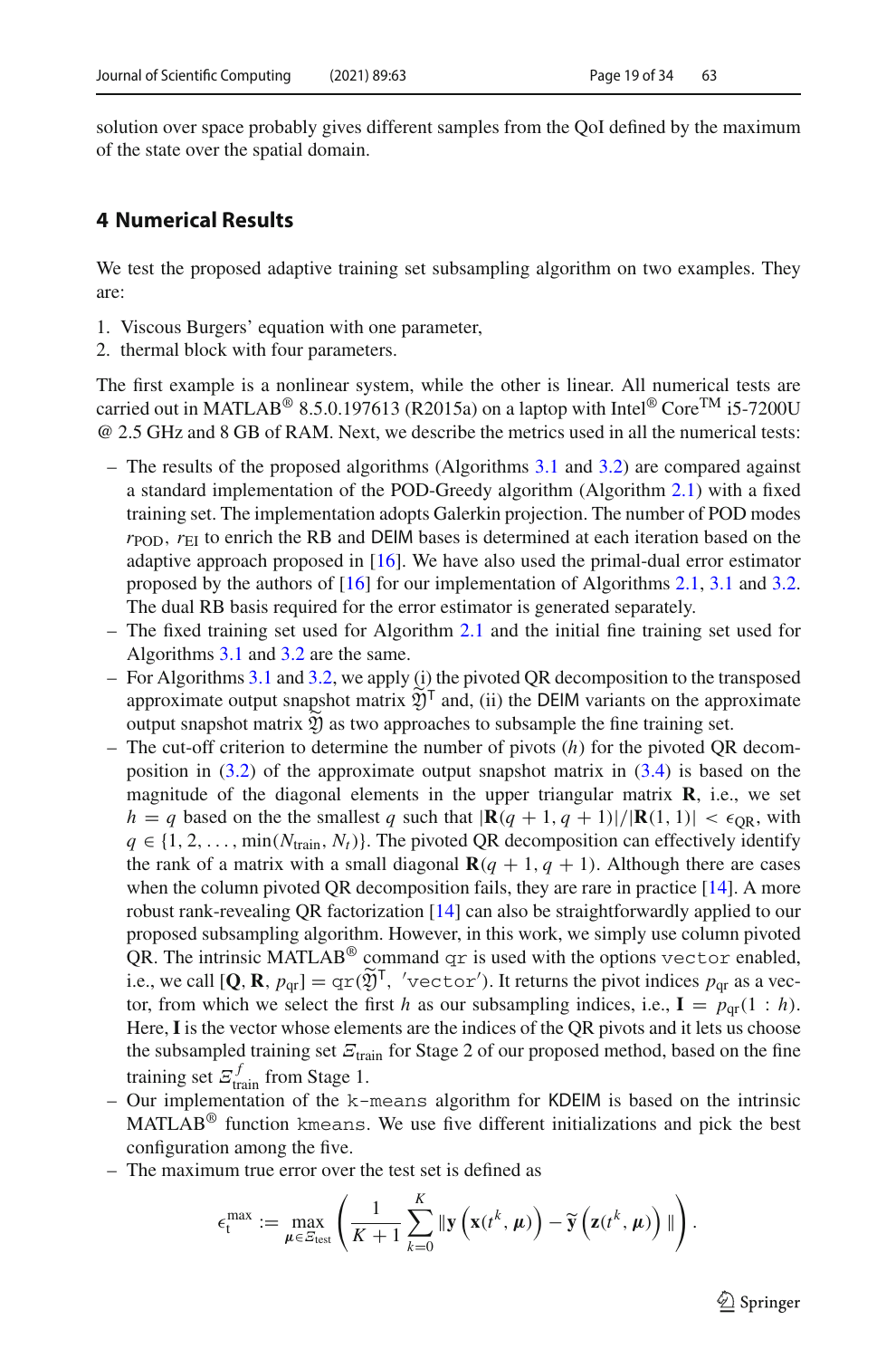- Reported runtimes for all the algorithms are obtained by considering the median value of five independent runs.
- The quantity Iterations reported in Tables [2](#page-20-0) to [6](#page-27-0) refers to the total number of iterations (iter) of the corresponding greedy algorithm (Algorithms [2.1,](#page-5-0) [3.1](#page-12-0) and [3.2\)](#page-13-0) to converge to the desired tolerance.

# **4.1 Viscous Burgers' Equation**

We consider the following viscous Burgers' equation defined on a 1-D domain  $\Omega := [0, 1]$ :

$$
\frac{\partial x}{\partial t} + x \frac{\partial x}{\partial w} = \mu \frac{\partial^2 x}{\partial w^2} + s(x, t), \ \ x(0, t) = 0 \& \ \frac{\partial x(1, t)}{\partial w} = 0, \tag{4.1}
$$
\n
$$
y = x(1, t),
$$

where  $s(x, t)$  denotes a forcing term defined later. The domain is discretized using the finite difference method with step size  $\Delta w = 0.001$ . We make use of a second order central difference discretization for the diffusion term and a first-order upwind scheme for the convection term. The resulting FOM is of dimension  $n = 1000$ . For the time variable  $t \in [0, 2]$ , we make use of a first order implicit-explicit (IMEX) scheme with the diffusion term discretized implicitly and the nonlinear convection term discretized explicitly. The step size is  $\Delta t = 0.001$ . The constant input to the system is set to be  $s(x, t) \equiv 1$  and the initial condition is  $\mathbf{x}_0 := \mathbf{0} \in \mathbb{R}^n$ . The parameter domain of the viscosity  $\mu$  is  $\mathcal{P} := [0.005, 1]$ . The training set  $E_{\text{train}}$  consists of 100 equally spaced samples in  $P$ . For the RBM, we fix the tolerance to be tol = 1 · 10<sup>-6</sup>. To validate the ROM, we use a test set  $E_{\text{test}}$  containing 300 randomly sampled parameters, different from those in the training set.

# **4.1.1 Greedy Algorithm with Fixed Training Set**

We begin by applying the standard greedy algorithm (Algorithm [2.1\)](#page-5-0) to the discretized model of the Burgers' equation. The greedy algorithm requires  $t_{\text{greedy}} = 505.47$  seconds and 19 iterations to converge to the defined tolerance of  $1 \cdot 10^{-6}$ . The resulting ROM has RB dimension  $r_{\text{POD}} = 32$  along with  $r_{\text{EI}} = 33$  basis vectors for the DEIM projection matrix. The maximum true error over the test set is  $\epsilon_t^{\text{max}} = 2.07 \cdot 10^{-8}$ . Although the POD-Greedy algorithm with a fixed training set results in a ROM that meets the specified tolerance, its offline time is high and there is scope for improvement by considering a subsampled training set.

# **4.1.2 Greedy Algorithm Schemes 1 and 2**

We apply Algorithms [3.1](#page-12-0) and [3.2](#page-13-0) to the Burgers' equation, making use of both pivoted QR and the two DEIM variants (QDEIM and KDEIM) to identify the interpolation points **<sup>I</sup>**. Further, we consider three different SVD and QR cut-off tolerances ( $\epsilon_{SVD}$ ,  $\epsilon_{OR}$ ) for the pivoted QR and DEIM variants  $\{1 \cdot 10^{-4}, 1 \cdot 10^{-6}, 1 \cdot 10^{-8}\}$  to highlight the progressive refinement of the adapted training set in 'difficult regions' of the parameter space. The results are summarized in Tables [2](#page-20-0) and [3](#page-21-0) for Algorithms [3.1](#page-12-0) and [3.2,](#page-13-0) respectively. The matrix  $\mathfrak{Y} \in \mathbb{R}^{100 \times 81}$ , for either algorithms, was assembled by collecting the snapshots of the output vector at every 25th time step. The training set in Stage 2 of both algorithms consists of interpolation points identified by QR, QDEIM or KDEIM. As revealed in the results, this choice is sufficient to produce ROMs that meet the required tolerance over the test set. For this example, there is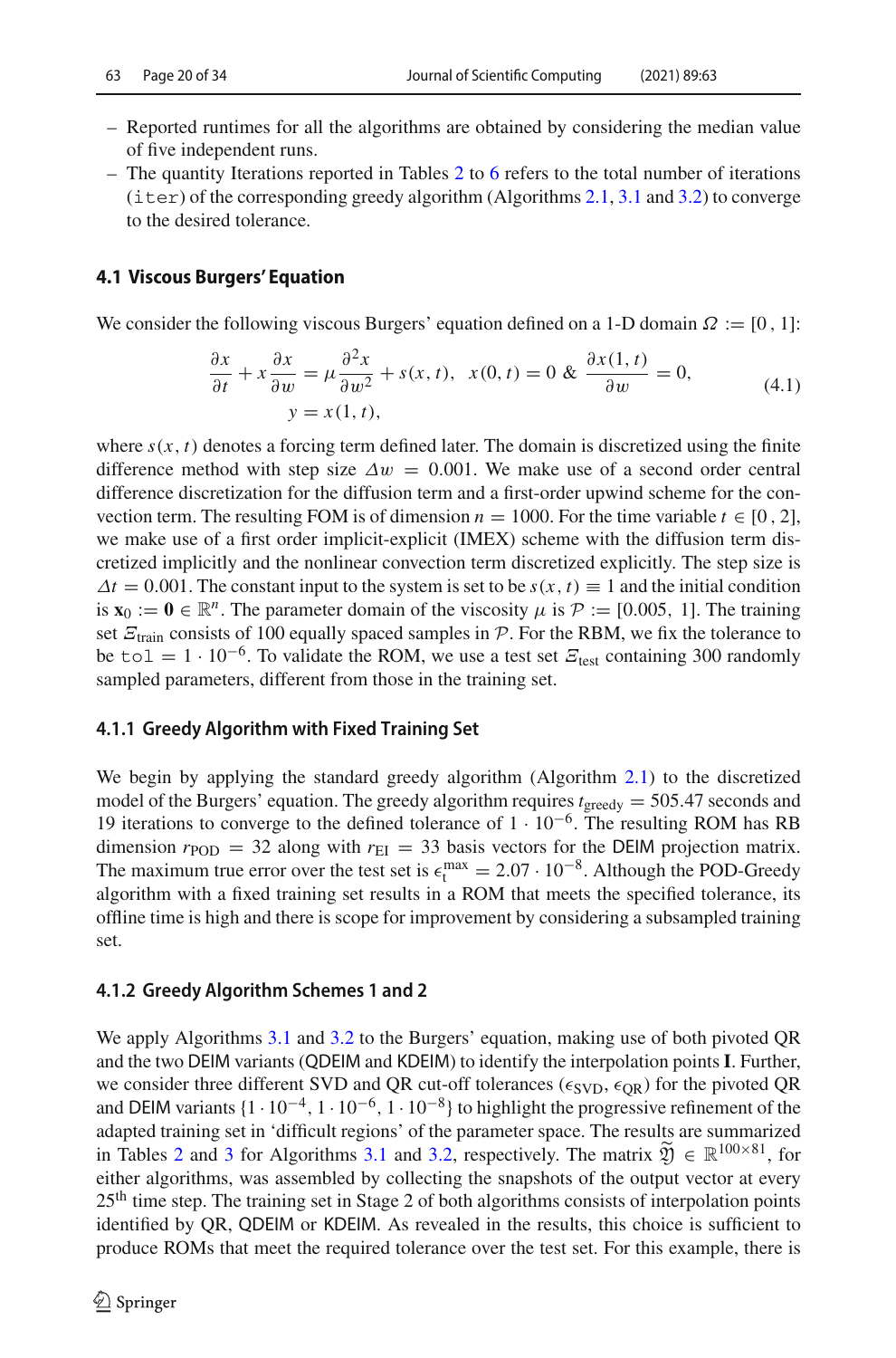<span id="page-20-0"></span>

| Table 2 Results of Algorithm 3.1 with varying $\epsilon_{\rm SVD}$ , $\epsilon_{\rm QR}$ for Burgers' equation |                      |                      |                                                           |                      |                      |                                                           |                      |                      |                                                           |                      |
|----------------------------------------------------------------------------------------------------------------|----------------------|----------------------|-----------------------------------------------------------|----------------------|----------------------|-----------------------------------------------------------|----------------------|----------------------|-----------------------------------------------------------|----------------------|
| Method                                                                                                         | Fixed                |                      |                                                           |                      |                      | Adapted                                                   |                      |                      |                                                           |                      |
|                                                                                                                |                      |                      | $\epsilon_{\rm SVD}, \epsilon_{\rm QR} = 1 \cdot 10^{-4}$ |                      |                      | $\epsilon_{\rm SVD}, \epsilon_{\rm QR} = 1 \cdot 10^{-6}$ |                      |                      | $\epsilon_{\rm SVD}, \epsilon_{\rm QR} = 1 \cdot 10^{-8}$ |                      |
|                                                                                                                |                      | QDEIM                | KDEIM                                                     | g                    | QDEIM                | <b>KDEIM</b>                                              | õŘ                   | QDEIM                | KDEIM                                                     | õŘ                   |
| $N_{\text{train}}$                                                                                             | 100                  |                      |                                                           |                      |                      |                                                           |                      |                      |                                                           |                      |
| $\epsilon_t^{\text{max}}$                                                                                      | $2.07 \cdot 10^{-8}$ | $4.22 \cdot 10^{-7}$ | $4.15 \cdot 10^{-7}$                                      | $3.43 \cdot 10^{-8}$ | $1.87 \cdot 10^{-8}$ | $1.87 \cdot 10^{-8}$                                      | $3.43 \cdot 10^{-8}$ | $1.87 \cdot 10^{-8}$ | $1.84 \cdot 10^{-8}$                                      | $3.28 \cdot 10^{-8}$ |
| $r$ POD, $r_{\rm EI}$ )                                                                                        | (32, 33)             | (31, 32)             | (30,31)                                                   | (31,32)              | (31, 32)             | (31, 32)                                                  | (31,32)              | (31,32)              | (31, 32)                                                  | (31,32)              |
| Iterations (iter)                                                                                              |                      |                      |                                                           |                      |                      | $\frac{8}{2}$                                             |                      |                      | $\frac{8}{2}$                                             |                      |
| Offline time (s)                                                                                               | 505.47               |                      | 91.16                                                     | 94.90                | 110.10               | 110.35                                                    | 109.54               | 125.07               | 125.59                                                    | 120.53               |
| Speedup                                                                                                        |                      | 5.6                  | 5.5                                                       | 53                   | 4.6                  | 4.6                                                       | 4.6                  | $\frac{1}{4}$        | $\frac{1}{4}$                                             | $\frac{4}{3}$        |
|                                                                                                                |                      |                      |                                                           |                      |                      |                                                           |                      |                      |                                                           |                      |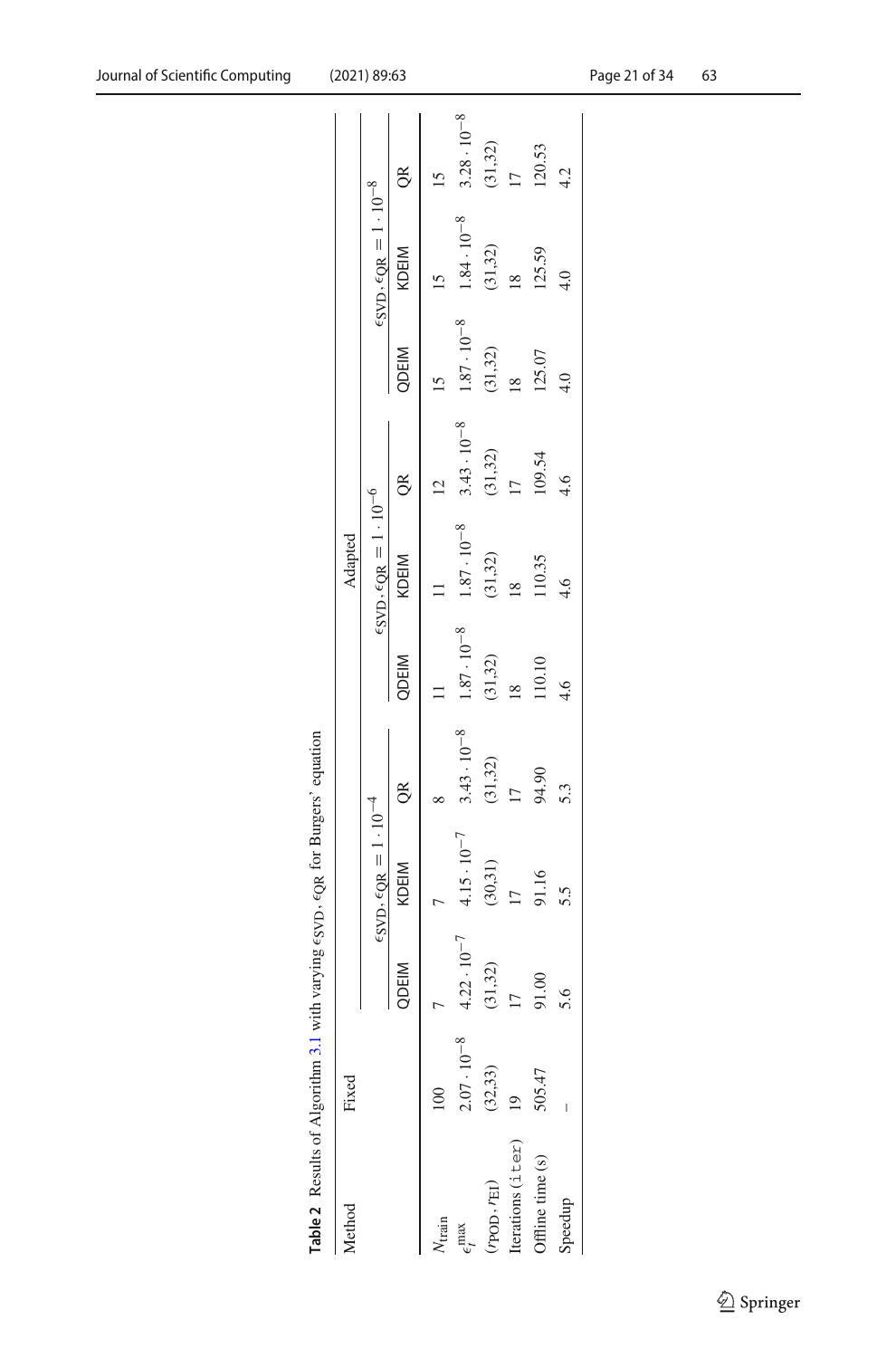| 63 | Page 22 of 34 |  |  |  |
|----|---------------|--|--|--|
|----|---------------|--|--|--|

<span id="page-21-0"></span>

| Table 3 Results of Algorithm 3.2 with varying $\epsilon_{\rm SVD}$ , $\epsilon_{\rm QR}$ for Burgers' equation |                      |                                                           |                      |                      |                                                                             |                      |                      |                                                                  |                      |                      |
|----------------------------------------------------------------------------------------------------------------|----------------------|-----------------------------------------------------------|----------------------|----------------------|-----------------------------------------------------------------------------|----------------------|----------------------|------------------------------------------------------------------|----------------------|----------------------|
| Method                                                                                                         | Fixed                |                                                           |                      |                      |                                                                             | Adapted              |                      |                                                                  |                      |                      |
|                                                                                                                |                      | $\epsilon_{\rm SVD}, \epsilon_{\rm QR} = 1 \cdot 10^{-4}$ |                      |                      | $\epsilon$ <sub>SVD</sub> , $\epsilon$ <sub>QR</sub> = 1 · 10 <sup>-6</sup> |                      |                      | $\frac{\epsilon_{\rm SVD}}{\epsilon_{\rm QR}} = 1 \cdot 10^{-8}$ |                      |                      |
|                                                                                                                |                      | QDEIM                                                     | <b>KDEIM</b>         | $\approx$            | QDEIM                                                                       | KDEIM                | $\alpha$             | QDEIM                                                            | KDEIM                | OR                   |
| $N_{\text{train}}$                                                                                             | $\approx$            |                                                           |                      |                      |                                                                             |                      |                      |                                                                  |                      |                      |
| $\epsilon_t^{\text{max}}$                                                                                      | $2.07 \cdot 10^{-8}$ | $4.22 \cdot 10^{-7}$                                      | $3.43 \cdot 10^{-7}$ | $3.43 \cdot 10^{-8}$ | $1.87 \cdot 10^{-8}$                                                        | $5.96 \cdot 10^{-8}$ | $3.43 \cdot 10^{-8}$ | $1.87\cdot10^{-8}$                                               | $2.59 \cdot 10^{-8}$ | $3.28 \cdot 10^{-8}$ |
| $r$ POD, $r_{\rm EI}$ )                                                                                        | (32, 33)             | (31, 32)                                                  | (30,31)              | (31,32)              | (31, 32)                                                                    | (31,32)              | (31, 32)             | (31,32)                                                          | (30, 31)             | (31,32)              |
| Iterations (iter)                                                                                              |                      |                                                           | $\frac{16}{2}$       |                      |                                                                             | $\frac{8}{18}$       |                      |                                                                  | $\frac{6}{2}$        |                      |
| Offline time (s)                                                                                               | 505.47               | 90.78                                                     | 88.52                | 94.58                | 110.12                                                                      | 110.10               | 109.55               | 145.22                                                           | 135.82               | 120.27               |
| Speedup                                                                                                        |                      | 5.6                                                       | 5.7                  | 5.3                  | 4.6                                                                         | $\frac{6}{4}$        | 4.6                  | 3.5                                                              | 3.7                  | $\frac{4}{3}$        |
|                                                                                                                |                      |                                                           |                      |                      |                                                                             |                      |                      |                                                                  |                      |                      |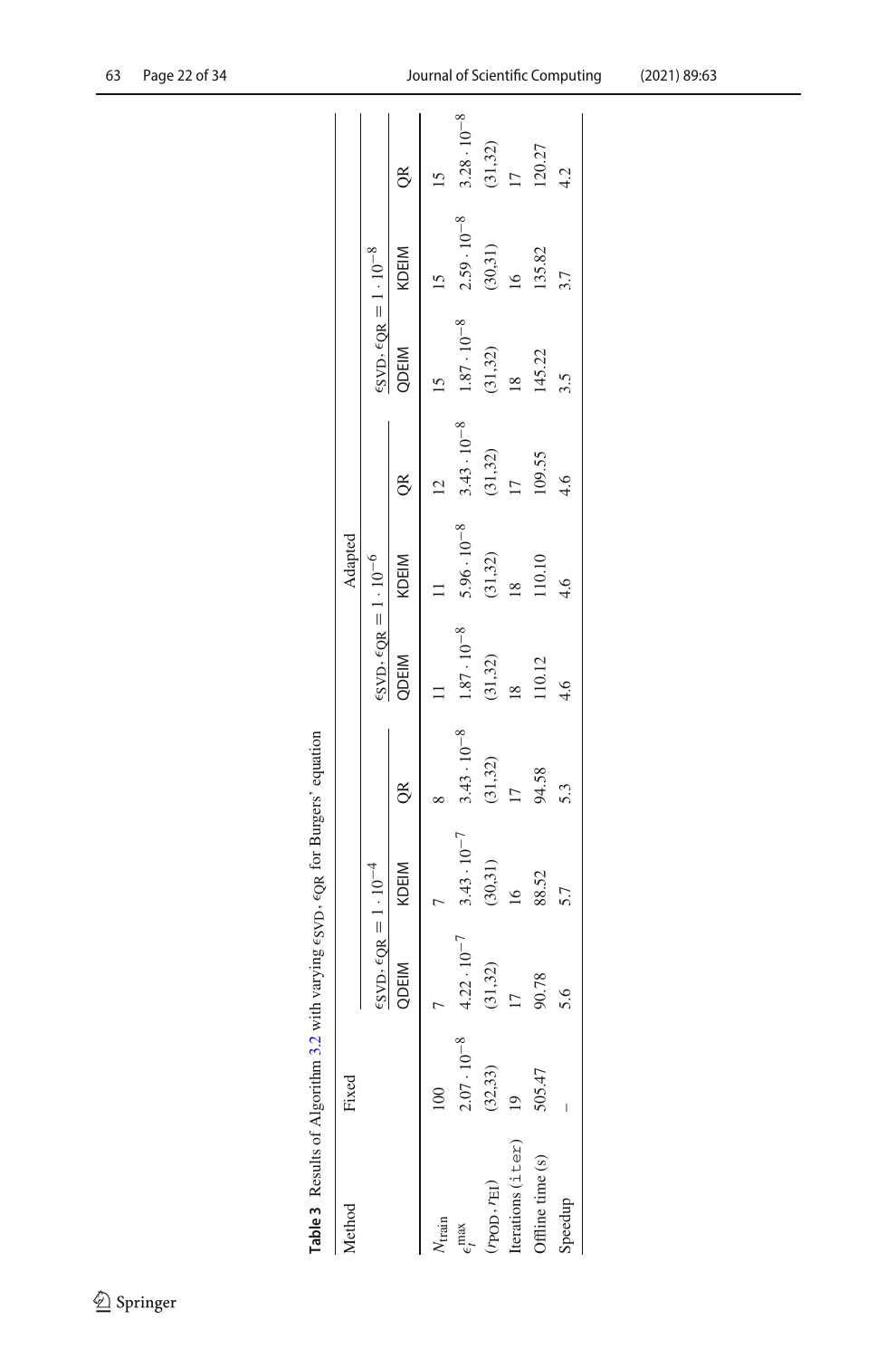

<span id="page-22-0"></span>**Fig. 3** Algorithm 3.2 for the Burgers' Equation with SVD, QR tolerance  $\epsilon$ <sub>SVD</sub>,  $\epsilon$ <sub>OR</sub> = 1·10<sup>-4</sup>. The crossmarks denote the parameters in the subsampled training set. For KDEIM each colour represents one cluster; the centroids of each of the clusters make up the subsampled training set (Color figure online)



<span id="page-22-1"></span>**Fig. 4** Algorithm 3.2 for the Burgers' Equation with SVD, QR tolerance  $\epsilon$ <sub>SVD</sub>,  $\epsilon$ <sub>OR</sub> = 1·10<sup>-6</sup>. The crossmarks denote the parameters in the subsampled training set. For KDEIM each colour represents one cluster; the centroids of each of the clusters make up the subsampled training set (Color figure online)

not a big difference between the results of the two algorithms. Both schemes produce ROMs of almost identical RB, DEIM basis sizes ( $r_{POD}$ ,  $r_{EI}$ ) and result in nearly the same maximum error over the test set.

We show the subsampled training sets resulting from Algorithm [3.2](#page-13-0) using the pivoted OR, QDEIM and KDEIM variants, with different SVD, QR tolerances in Figs. [3,](#page-22-0) [4,](#page-22-1) [5.](#page-23-0) The black crosses denote those samples from the fine training set which were retained in Stage 2 of the algorithm. For the QDEIM variant, it is clear that the subsampled parameters are concentrated more around the lower viscosity regions of the parameter space. Thus, the method is able to successfully identify the *physically more relevant* points. Moreover, the parameter samples identified by QDEIM are very close to the ones identified by the method using a pivoted QR decomposition. This is not surprising since the former determines the interpolation points through a pivoted QR decomposition of  $U^T$  (U is the left singular matrix of  $\widetilde{\mathfrak{Y}}$ ) whereas the latter applies the pivoted QR decomposition directly to  $\widetilde{\mathfrak{Y}}^{\mathsf{T}}$ . We also show the results of KDEIM, where the subsampled (selected) parameter samples and their corresponding clusters are presented. The subsampled points in this case are the centroids of the clusters. The clusters are smaller in size for the low viscosity regions, while they are comparatively larger in the high viscosity zone. The resulting subsampled training sets from Algorithm [3.1](#page-12-0) display a similar trend.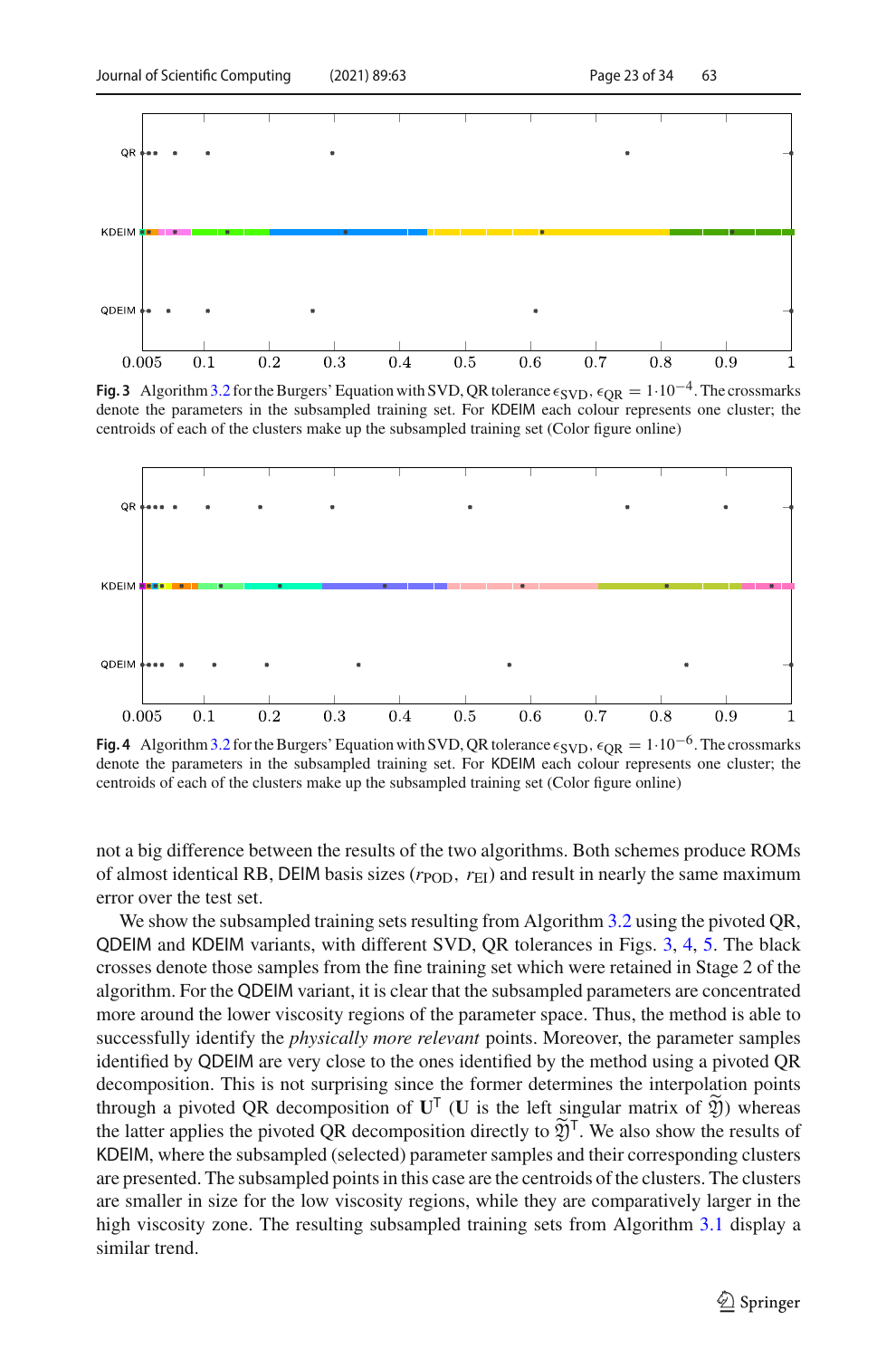

<span id="page-23-0"></span>**Fig. 5** Algorithm 3.2 for the Burgers' Equation with SVD, QR tolerance  $\epsilon_{SVD}$ ,  $\epsilon_{OR} = 1.10^{-8}$ . The crossmarks denote the parameters in the subsampled training set. For KDEIM each colour represents one cluster; the centroids of each of the clusters make up the subsampled training set (Color figure online)

For a given  $\epsilon_{SVD}$  or  $\epsilon_{OR}$ , the runtimes for the QDEIM and KDEIM based training set adaptation are very close. Using the pivoted QR leads to a subsampled training set with one sample more than that generated by using QDEIM or KDEIM. This results in a marginally higher offline time for this method. One observation worth remarking is that, for some instances, using the KDEIM approach to identify the adapted training set leads to the greedy algorithm converging in fewer iterations. This is most likely due to the fact that the identified parameters in this case represent cluster centroids and are more representative of the average behaviour. This yields a more uniform approximation throughout the parameter domain, with each cluster average being well-represented. The QDEIM version, on the other hand, tends to identify points based on the SVD of the output snapshot matrix and tends to favour points away from the mean behaviour. We illustrate this in Fig. [6](#page-24-0) for the case of  $\epsilon_{\rm SVD} = 10^{-8}$  for Algorithm [3.1.](#page-12-0) It is evident that while the subsampling strategy using QDEIM results in a smaller magnitude of the maximum error over the test set  $(4.55 \cdot 10^{-8} \text{ vs. } 6.88 \cdot 10^{-8})$ , the approach using the KDEIM-based sampling leads to a more uniform distribution of the error over the test set.

On average, for a given SVD tolerance, Algorithm[3.1](#page-12-0) is faster than Algorithm[3.2.](#page-13-0) This can be attributed to the fact that for the latter, the DEIM variant or the pivoted QR decomposition needs to be performed repeatedly to check the criterion in Step 12 of Algorithm [3.2.](#page-13-0) Since this involves performing an SVD, the associated costs are higher. The proposed subsampling algorithms result in a noticeable speedup of the POD-Greedy algorithm. For Algorithm [3.1,](#page-12-0) the maximum achieved speedup was 5.6 for  $\epsilon_{\text{SVD}} = 1 \cdot 10^{-4}$  using QDEIM. However, the least speedup noticed was 4.0 for  $\epsilon_{\text{SVD}} = 1 \cdot 10^{-8}$  using QDEIM. Also, for Algorithm [3.2](#page-13-0) the maximum achieved speedup was 5.7 for  $\epsilon_{SVD} = 1 \cdot 10^{-4}$  using KDEIM while the minimum speedup was [3](#page-21-0).5 for  $\epsilon_{SVD} = 1 \cdot 10^{-8}$  using QDEIM. Finally, we see from Tables [2](#page-20-0) and 3 that the number of iterations to converge for Algorithm [2.1,](#page-5-0) Algorithms [3.1](#page-12-0) and [3.2](#page-13-0) are nearly the same. Thus, our assumption in the analysis from Sect. [3.2.3](#page-15-0) that  $N_I \approx N_{II,1} + N_{II,2}$ and  $N_I \approx N_{III,1} + N_{III,2}$  holds true.

### **4.2 Thermal Block**

The second example is a benchmark model of the time-dependent heat transfer in a thermal block. The governing PDE is given by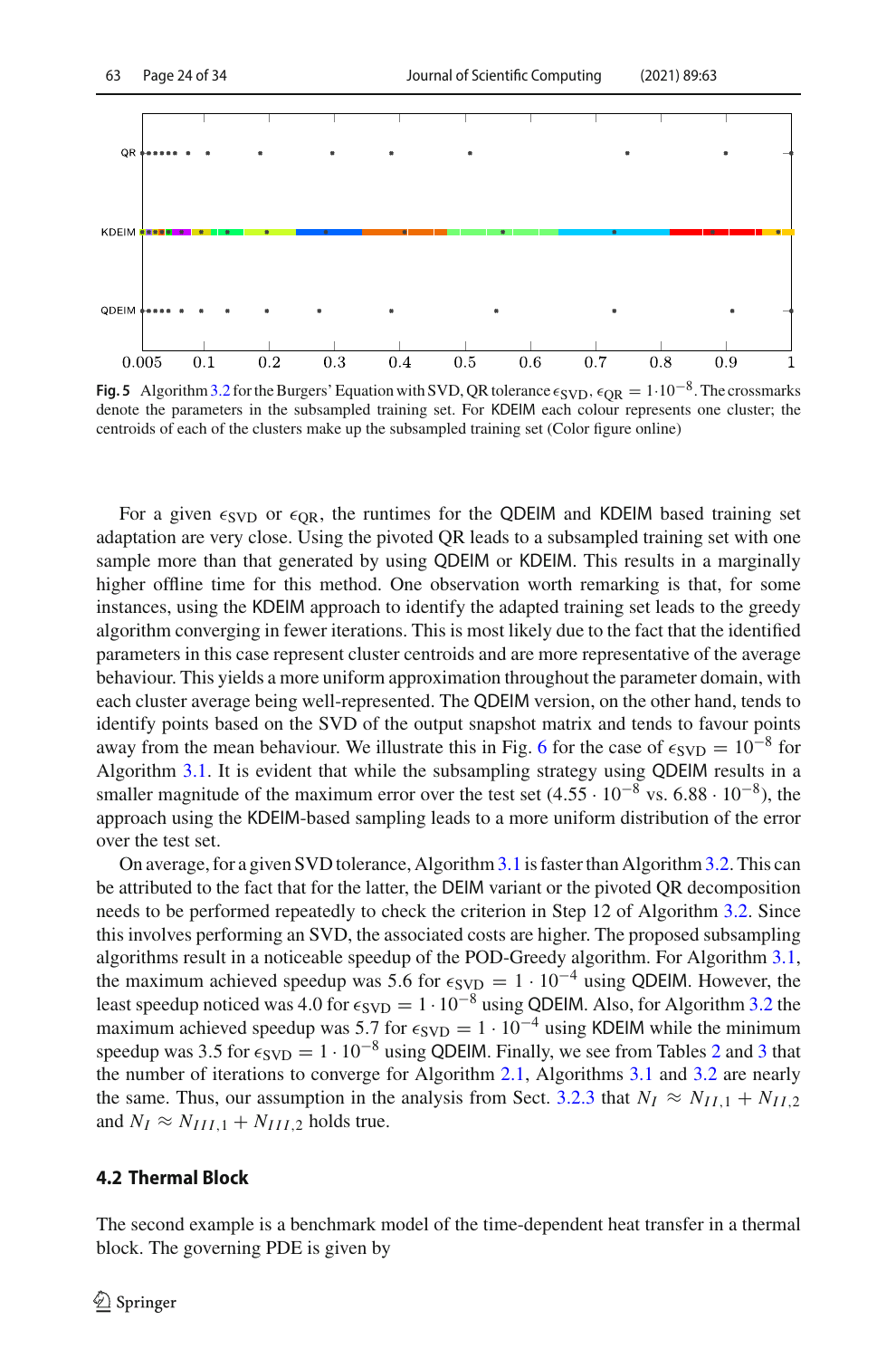

<span id="page-24-0"></span>**Fig. 6** Error plot for Algorithm [3.1](#page-12-0) with tolerance  $\epsilon$ <sub>SVD</sub> = 10<sup>-8</sup> applied to the Burgers' equation. The error between the true and reduced outputs  $\|\mathbf{y}\left(\mathbf{x}(t^k, \mu)\right) - \tilde{\mathbf{y}}\left(\mathbf{z}(t^k, \mu)\right)\|$  is plotted over the duration of the simulation for all parameters in the test set

$$
\frac{\partial \theta(\mathbf{w}, t, \boldsymbol{\mu})}{\partial t} + \nabla \cdot (-\gamma(\mathbf{w}, \boldsymbol{\mu}) \nabla \theta(\mathbf{w}, t, \boldsymbol{\mu})) = 0, \quad t \in [0, T]. \tag{4.2}
$$

The domain  $\Omega := (0, 1) \times (0, 1) \in \mathbb{R}^2$  is partitioned into five regions —  $\Omega = \Omega_0 \cup \Omega_1 \cup$  $\Omega_2 \cup \Omega_3 \cup \Omega_4$  as shown in Fig. [7.](#page-25-0) The left boundary of the domain  $(\Gamma_{\text{in}})$  is associated with an input heat flux of unit magnitude, the top and bottom boundaries  $(\Gamma_N)$  are associated with a Neumann boundary condition with zero flux and finally the right boundary  $(\Gamma_D)$ is fixed at zero. The state variable is the temperature  $\theta(\mathbf{w}, t)$  at a given spatial location  $\mathbf{w} \in \Omega$ , for a given time *t*. The initial condition is  $\theta(\mathbf{w}, 0) = 0$ . The output is the average temperature measured at  $\Omega_2$ . The problem is parametrized by the heat conductivity  $\gamma$  in the subdomains ( $\Omega_0$ ,  $\Omega_1$ ,  $\Omega_2$ ,  $\Omega_3$  and  $\Omega_4$ );  $\gamma(\mathbf{w}, \mu) = 1$  when  $\mathbf{w} \in \Omega_0$  and  $\gamma(\mathbf{w}, \mu) = \kappa_i$ whenever  $\mathbf{w} \in \Omega_i$ ,  $i = 1, 2, 3, 4$ . We define the parameter vector  $\mathbf{\mu} = [\kappa_1, \kappa_2, \kappa_3, \kappa_4]$ . The governing PDE is discretized in space using linear finite elements with respect to a simplicial triangulation of the domain  $\Omega$  obtained via the software gmsh [\[25\]](#page-31-21). It is further discretized in time using the implicit Euler scheme for a time ranging from  $t \in [0, 1]$ , with step size  $\Delta t = 0.01$ . The spatially discretized system has dimension  $n = 7488$ . For more details on the model and the spatial discretization, the reader is referred to [\[51\]](#page-33-7). The discretized heat equation can be written in the form of [\(2.2\)](#page-3-1). Since the problem is linear, we have  $f = 0$ . For the numerical results, the parameter  $\mu$  is sampled from the domain  $P := [1 \cdot 10^{-5}, 1 \cdot 10^{-2}] \times [1 \cdot 10^{-5}, 1 \cdot 10^{-2}] \times [1 \cdot 10^{-4}, 1] \times [1 \cdot 10^{-1}, 1]$ . For purposes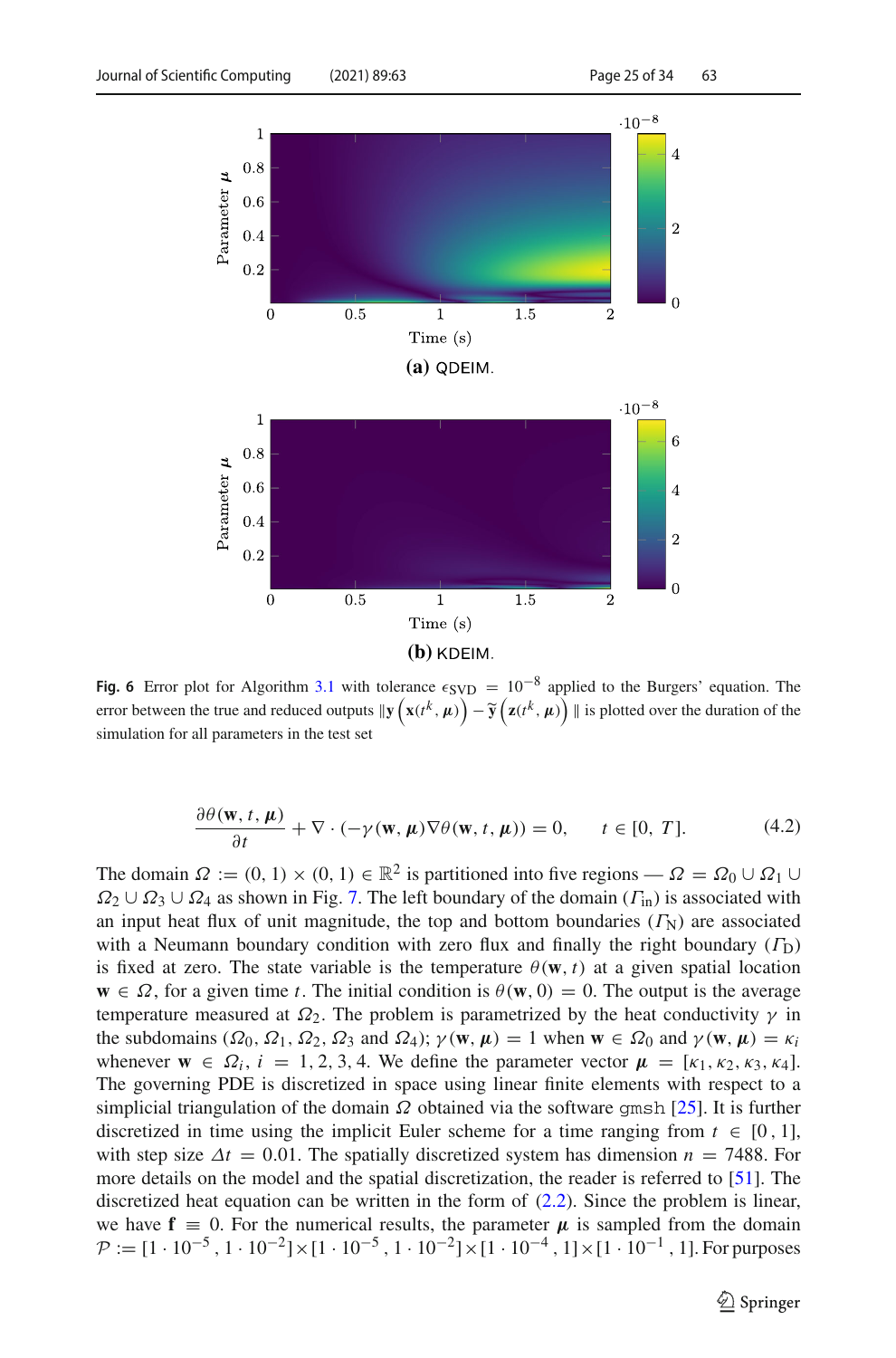

<span id="page-25-0"></span>**Fig. 7** Thermal Block Example: Spatial domain and boundaries

of illustration, we consider the three parameter version of the thermal block problem by fixing  $\kappa_4$  to its mean value, i.e.,  $\kappa_4 = 0.5$ . The training set  $\mathcal{E}_{\text{train}}$  consists of a tensor grid of  $N_{\text{train}} = 6^3 = 216$  parameters, with 6 parameters sampled for each  $\kappa_i$ ,  $i = 1, 2, 3$ . The test parameter set consists of 100 parameters, randomly sampled from *P*. The tolerance for the greedy algorithm is set to be to  $1 = 1 \cdot 10^{-3}$ .

### **4.2.1 Greedy Algorithm with Fixed Training Set**

Applying Algorithm [2.1](#page-5-0) with a fixed training set to the thermal block example results in a ROM of dimension  $r_{POD} = 74$ , taking 53 iterations to converge in  $t_{greedy} = 694.73$  seconds. The maximum error over the test set is  $\epsilon_t^{\text{max}} = 9.78 \cdot 10^{-4}$ . In Fig. [8,](#page-26-0) the training set  $\epsilon_t^{\text{train}}$ and the greedy parameters identified by Algorithm [2.1](#page-5-0) are shown. Of the 216 parameters in the training set, only 44 are chosen. The greedy parameters have a larger concentration at and around (0.01, 0.01, 0.0001), the upper right corner of the figure. In fact, the regions around the vicinity of the upper and right wall of the grid posses many greedy samples near them.

### **4.2.2 Greedy Algorithm Schemes 1 and 2**

Similar to the Burgers' equation, we now apply the proposed training set subsampling schemes to the thermal block example. We shall also illustrate the advantages of using oversampling. For both Algorithms [3.1](#page-12-0) and [3.2,](#page-13-0) we consider  $\epsilon_{OR}$ ,  $\epsilon_{SVD} = 1 \cdot 10^{-10}$ and a coarse tolerance  $\text{tol}^c = 1$ . The approximation to  $\mathfrak V$  is obtained by taking snapshots at every time step of the implicit Euler scheme. The results are summarized in Tables [4](#page-26-1) and [5](#page-27-1) for Algorithms [3.1](#page-12-0) and [3.2,](#page-13-0) respectively. The first scheme does not lead to a successful ROM for both QDEIM and KDEIM whereas using the pivoted QR decomposition on  $\widetilde{\mathfrak{Y}}^{\mathsf{T}}$  to identify the subsampled training set produces a successful ROM.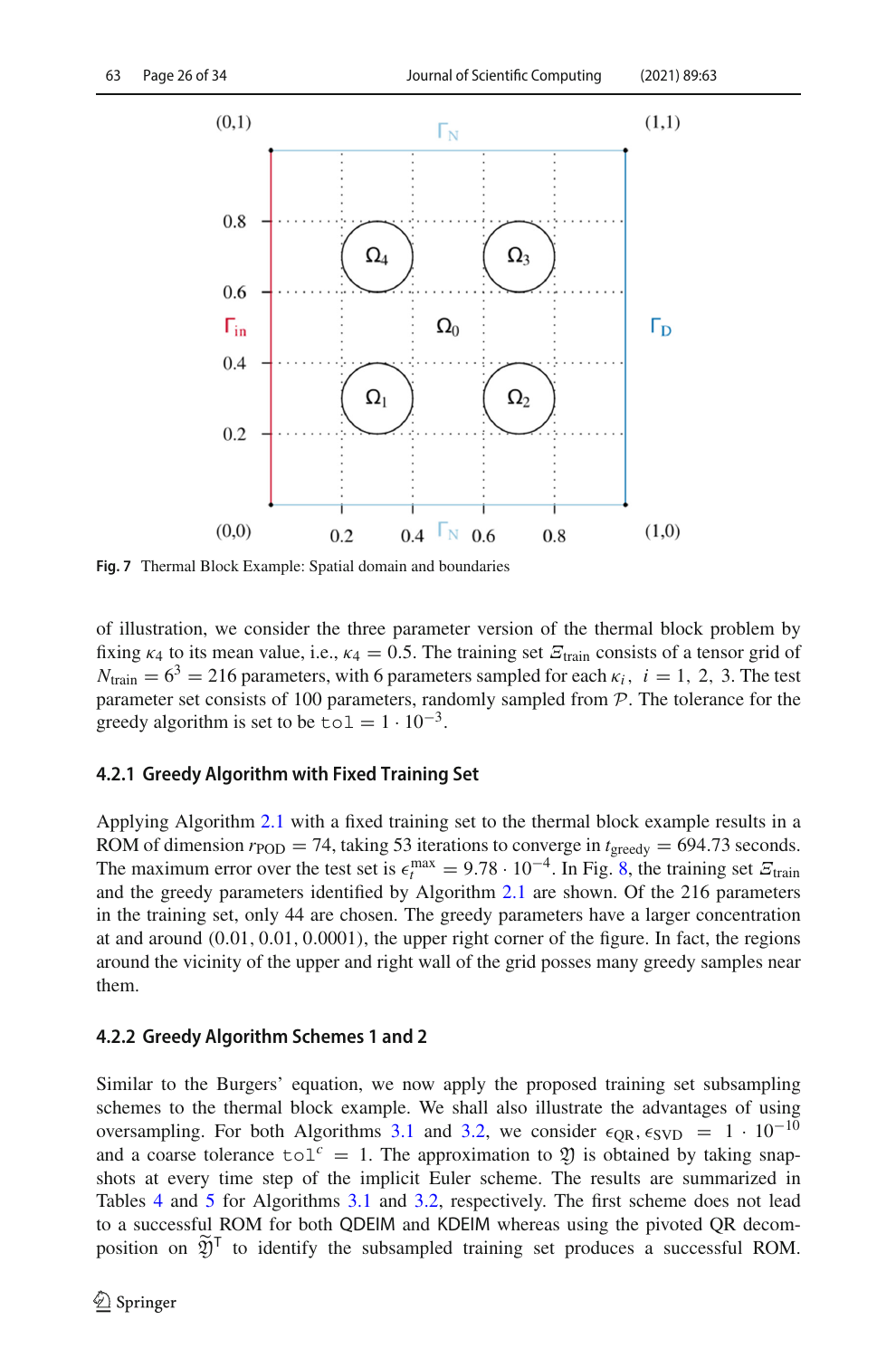

<span id="page-26-0"></span>**Fig. 8** Thermal Block: Fine training set with 216 parameters and the 44 greedy parameters picked by Algorithm [2.1](#page-5-0)

| Method              | Fixed                |                      | Adapted                                                                      |                      |
|---------------------|----------------------|----------------------|------------------------------------------------------------------------------|----------------------|
|                     |                      |                      | $\epsilon$ <sub>SVD</sub> , $\epsilon$ <sub>QR</sub> = 1 · 10 <sup>-10</sup> |                      |
|                     |                      | <b>QDEIM</b>         | <b>KDEIM</b>                                                                 | QR                   |
| $N_c$               | 216                  | 19                   | 19                                                                           | 20                   |
| $\epsilon_t^{\max}$ | $9.78 \cdot 10^{-4}$ | $1.10 \cdot 10^{-3}$ | $2.10 \cdot 10^{-3}$                                                         | $6.45 \cdot 10^{-4}$ |
| $r_{\rm POD}$       | 74                   | 64                   | 64                                                                           | 66                   |
| Iterations (iter)   | 53                   | 42                   | 43                                                                           | 44                   |
| Offline time (s)    | 694.73               | 121.36               | 123.27                                                                       | 126.35               |
| Speedup             |                      | 5.7                  | 5.6                                                                          | 5.5                  |

<span id="page-26-1"></span>**Table 4** Thermal Block Results for Algorithm [3.1](#page-12-0) for QDEIM, KDEIM and QR

For the second scheme of the proposed algorithm, both QDEIM and KDEIM result in a subsampled training set of cardinality  $N_c = 19$  while the pivoted QR approach gives  $N_c$  = 20. However, both QR and QDEIM are unsuccessful in meeting the required ROM tolerance for the test set. On the other hand, KDEIM results in a ROM satisfying the tolerance, taking a significantly smaller number of iterations (40) to converge. The results seem to indicate that the subsampling approach is not entirely able to capture the full range of features over the training set. This is mainly due to the smaller number of parameters  $N_c = 19$ , that the algorithm results in. Recall that for the standard greedy approach, 44 unique greedy parameters were determined. However, it is also to be noted that the performance of the ROMs resulting from either scheme on the test set is not bad. The maximum error is only slightly higher than the desired tolerance of  $\text{tol} = 1 \cdot 10^{-3}$ .

Next, we perform oversampling to identify more parameters. For the standard DEIM approach, the number of interpolation points is equal to the rank  $\ell$  of the truncated left singular vectors of the snapshots matrix. For oversampling, we set the number of interpolation points to be  $m = 2\ell$  and test the approaches based on maximizing the smallest singular value (Gappy-POD Eigenvector) and the approach based on clustering (Gappy-POD Clustering), both originally proposed in [\[45](#page-32-14)]. The results are given in Table [6.](#page-27-0) We see that both oversampling approaches result in ROMs that are validated to be accurate over the test set. The Gappy-POD Clustering method results in the smallest test error among the two and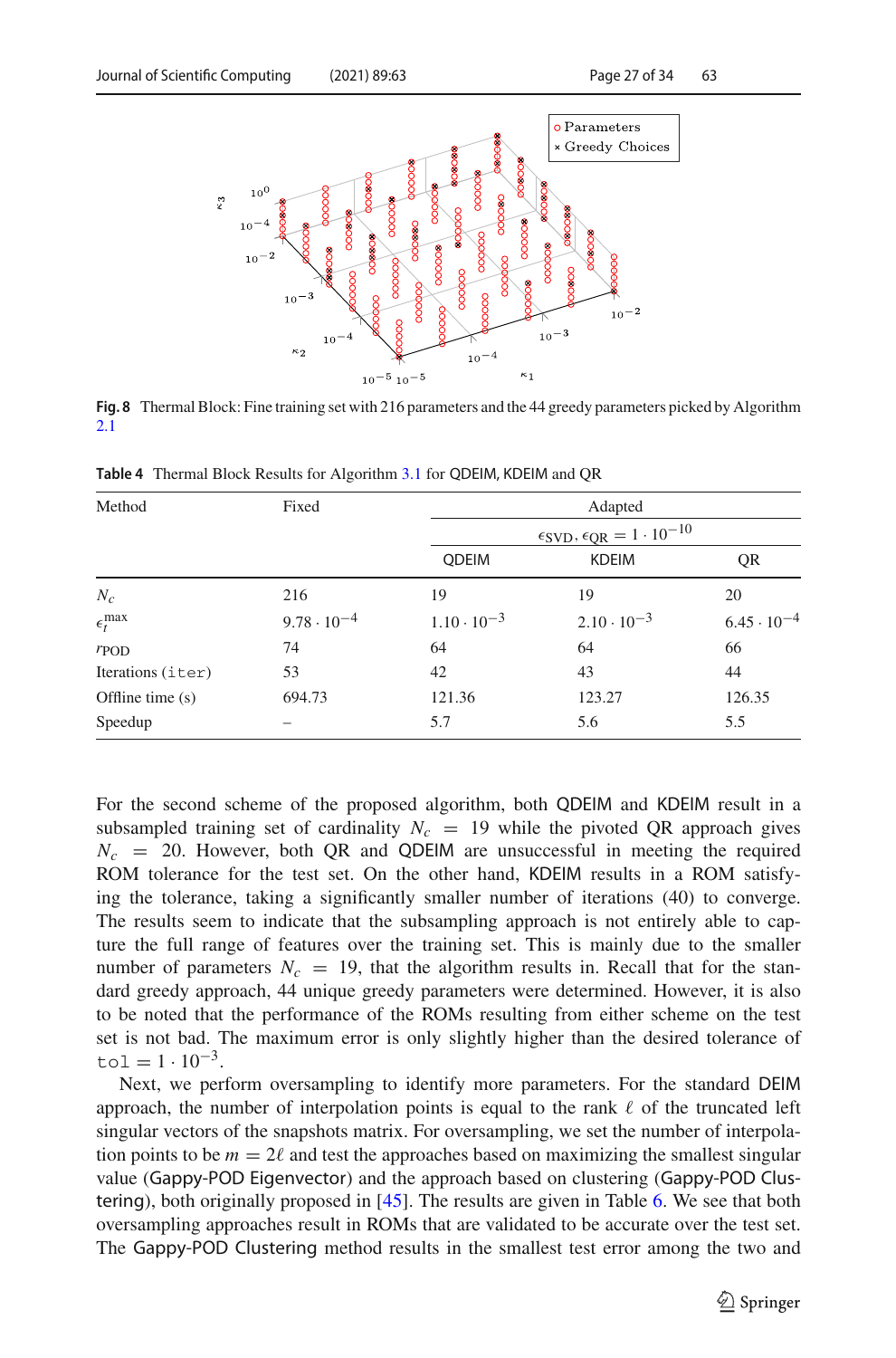| Method              | Fixed                |                      | Adapted                                                                      |                      |
|---------------------|----------------------|----------------------|------------------------------------------------------------------------------|----------------------|
|                     |                      |                      | $\epsilon$ <sub>SVD</sub> , $\epsilon$ <sub>QR</sub> = 1 · 10 <sup>-10</sup> |                      |
|                     |                      | <b>ODEIM</b>         | <b>KDEIM</b>                                                                 | QR                   |
| $N_{\text{train}}$  | 216                  | 19                   | 19                                                                           | 20                   |
| $\epsilon_t^{\max}$ | $9.78 \cdot 10^{-4}$ | $1.10 \cdot 10^{-3}$ | $9.36 \cdot 10^{-4}$                                                         | $1.60 \cdot 10^{-3}$ |
| r <sub>POD</sub>    | 74                   | 65                   | 62                                                                           | 57                   |
| Iterations (iter)   | 53                   | 45                   | 40                                                                           | 35                   |
| Offline time $(s)$  | 694.73               | 121.58               | 110.13                                                                       | 73.38                |
| Speedup             |                      | 5.7                  | 6.3                                                                          | 9.5                  |

<span id="page-27-1"></span>**Table 5** Thermal Block Results for Algorithm [3.2](#page-13-0) for QDEIM, KDEIM and QR

<span id="page-27-0"></span>**Table 6** Thermal Block Results for Algorithm [3.1](#page-12-0) with oversampling

| Method              | Oversampling          |                      |  |  |  |  |
|---------------------|-----------------------|----------------------|--|--|--|--|
|                     | $m=2\ell$             |                      |  |  |  |  |
|                     | Gappy-POD Eigenvector | Gappy-POD Clustering |  |  |  |  |
| $N_c$               | 38                    | 38                   |  |  |  |  |
| $\epsilon_t^{\max}$ | $9.91 \cdot 10^{-4}$  | $7.96 \cdot 10^{-4}$ |  |  |  |  |
| $r_{\rm POD}$       | 70                    | 62                   |  |  |  |  |
| Iterations (iter)   | 47                    | 40                   |  |  |  |  |
| Offline time (s)    | 177.51                | 151.39               |  |  |  |  |
| Speedup             | 3.9                   | 4.6                  |  |  |  |  |

takes 40 iterations to converge. Notice that, compared to the previous two approaches based on QDEIM and KDEIM, the oversampling approach requires more time. This is not surprising, since a larger number of parameters is included in the coarse training set at Stage 2 of Algorithms [3.1](#page-12-0) and [3.2.](#page-13-0) The speedup of the Gappy-POD Eigenvector variant is 3.9, while a speedup of 4.6 is achieved by the Gappy-POD Clustering variant. We show the subsampled training sets of both the approaches in Fig. [9.](#page-28-0) In particular, parameter samples anticipated by the Gappy-POD Clustering variant bear a close resemblance to the greedy parameter distribution in Fig. [8.](#page-26-0) In Fig. [10,](#page-29-0) we plot the mean error over time for each parameter in the test set. It is evident that both the proposed oversampling strategies, Gappy-POD Eigenvector (Fig. [10a](#page-29-0)) and Gappy-POD Clustering (Fig. [10b](#page-29-0)) have been successful in keeping the error below the desired tolerance, uniformly for all the parameters in the test set. Lastly, for the thermal block example, the total number of iterations to converge for Algorithms [2.1,](#page-5-0) [3.1](#page-12-0) and [3.2](#page-13-0) is not equal and varies based on the particular subsampling strategy used (see Tables [4,](#page-26-1) [5](#page-27-1) and [6\)](#page-27-0). Our initial assumptions in Sect. [3.2.3](#page-15-0) that  $N_I \approx N_{II,1} + N_{II,2}$ ,  $N_I \approx N_{III,1} + N_{III,2}$ do not hold while we see that  $N_I \gtrapprox N_{II,1} + N_{II,2}$ ,  $N_I \gtrapprox N_{III,1} + N_{III,2}$  is always the case.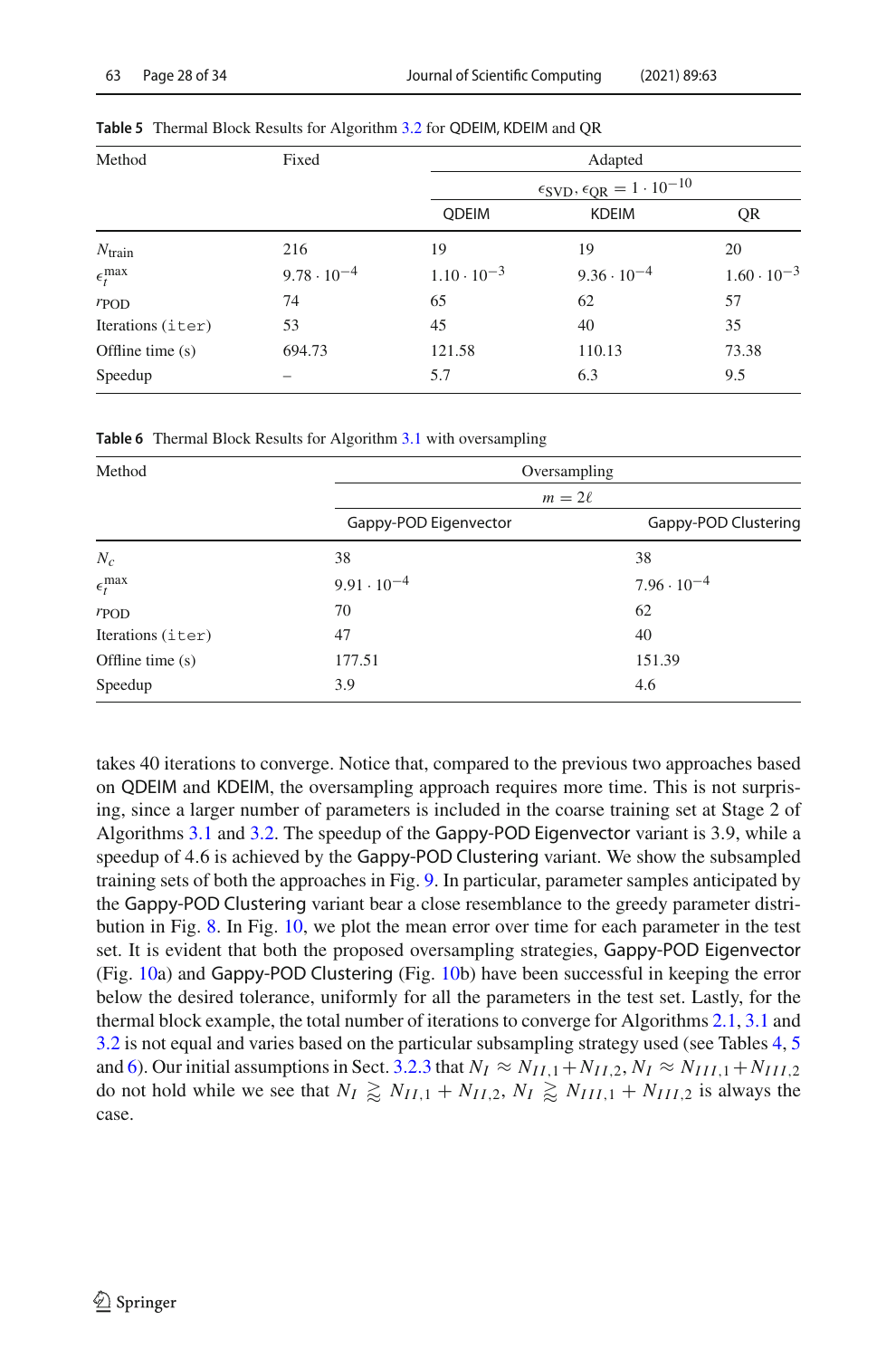

**(a)** Eigenvector.



(b) Subsampled parameters using Gappy-POD Clustering.

<span id="page-28-0"></span>**Fig. 9** Subsampling strategy using Gappy-POD with oversampling for the Thermal Block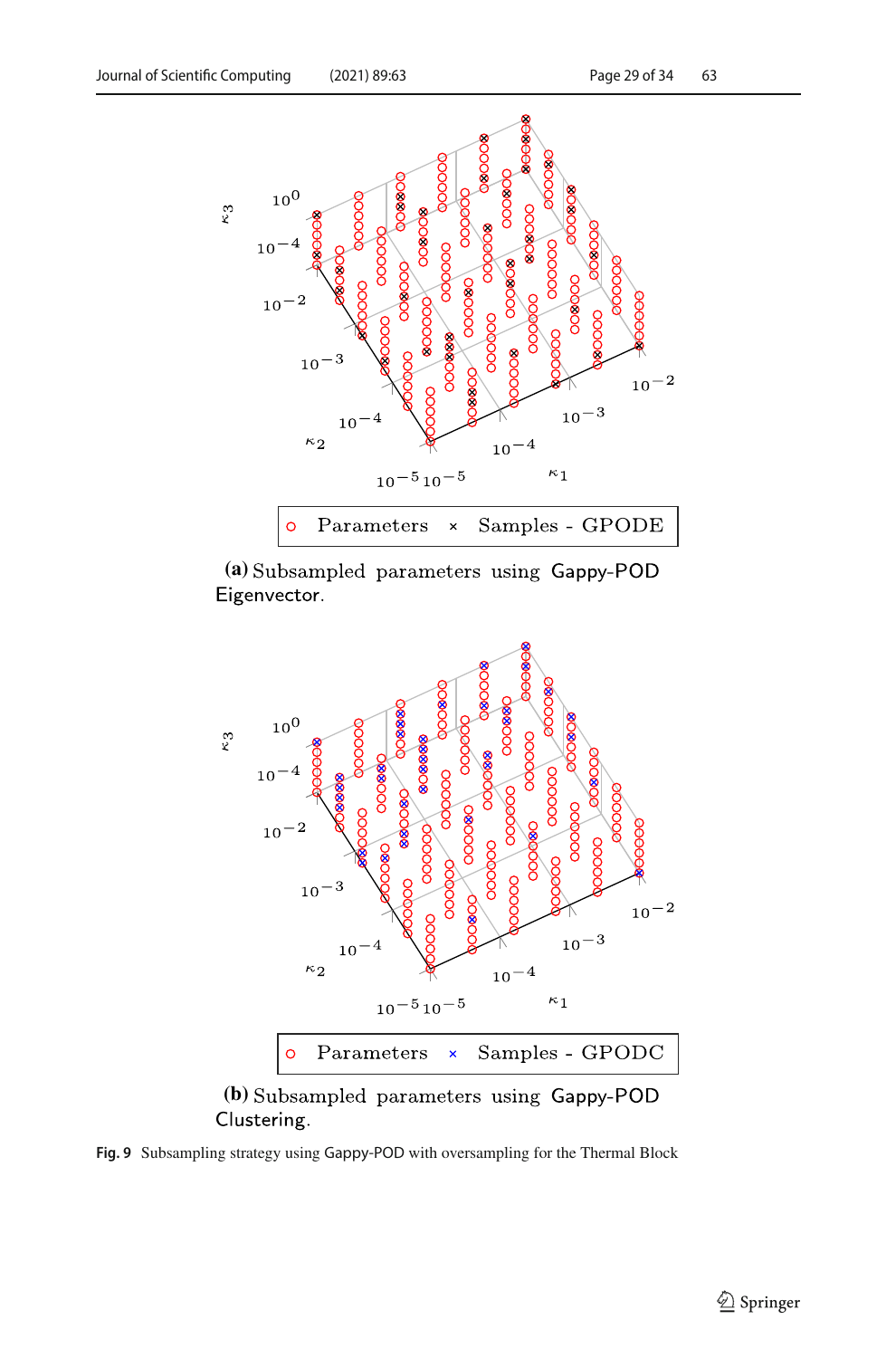



<span id="page-29-0"></span>**Fig. 10** Error plot for Algorithm [3.1](#page-12-0) with coarse tolerance  $\text{tol}^c = 1$  and subsampling based on Gappy-POD Eigenvector and Gappy-POD Clustering applied to the thermal block example. The mean error over time between the true and reduced outputs -  $(1/K + 1) \sum_{i=0}^{K} ||y(\mathbf{x}(t^k, \mu)) - \tilde{y}(\mathbf{z}(t^k, \mu))||$  - is plotted for all parameters in the test set

# **5 Conclusions**

We presented an efficient method to subsample the training set in the offline stage of the RBM. The proposed two-stage strategy is goal-oriented. It uses the pivoted QR decomposition, the DEIM algorithm or its variants to approximate the parameter-to-output map for time-dependent problems, taking advantage of the information from the pivots or the interpolation points to generate the subsampled training set. Different strategies to identify the interpolation points based on variants of the DEIM algorithm were discussed. The strategy of retaining as many parameters as the number of DEIM interpolation points is simple and leads to considerable speedup. However, there may be occasions where it is not robust, as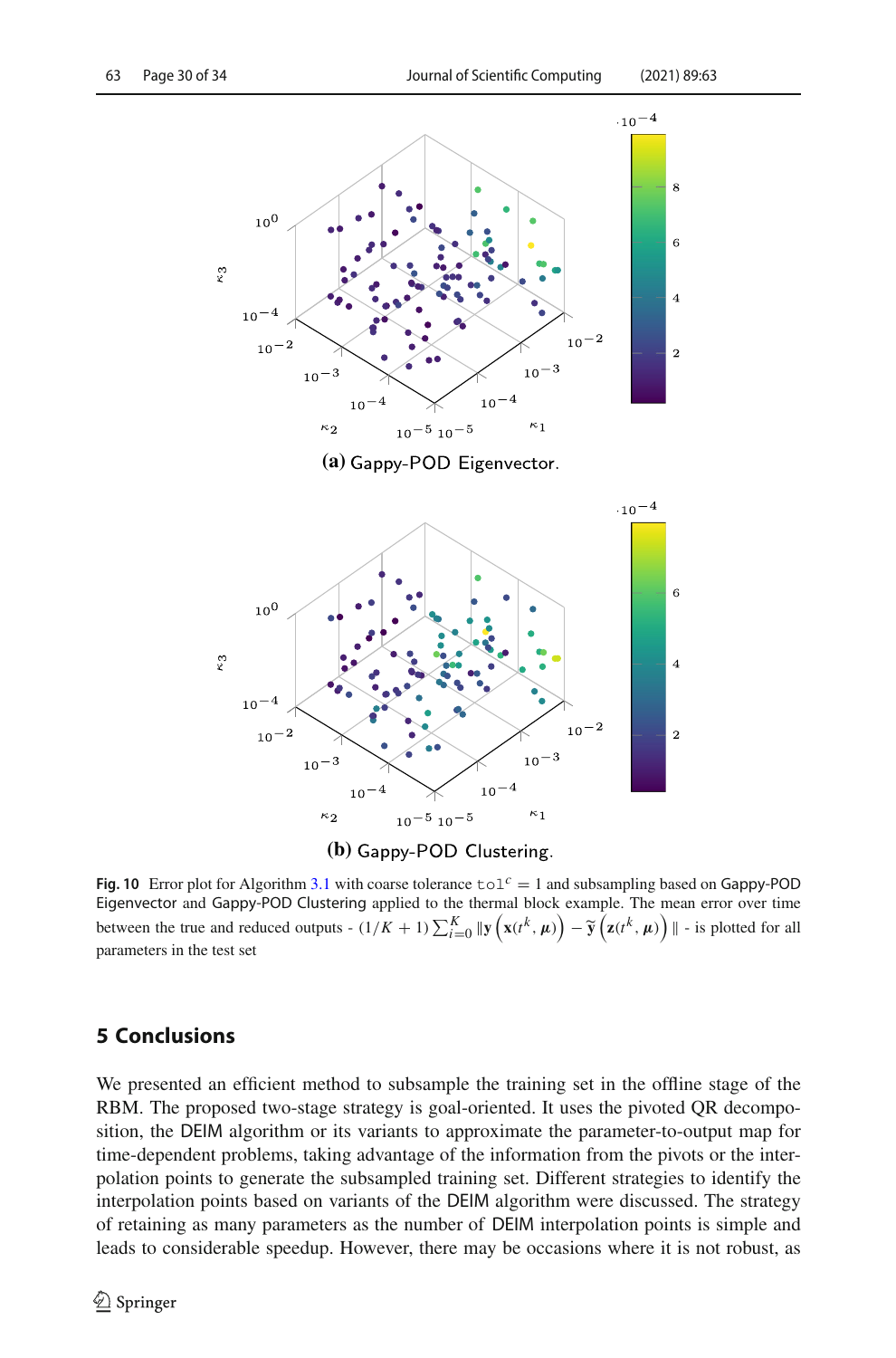demonstrated in the thermal block example. For such scenarios, we propose a principled oversampling strategy based on the Gappy-POD approach, to add additional parameters to the subsampled training set. This approach, while slightly more expensive, is robust and leads to reliable ROMs. The different subsampling strategies were tested on two numerical examples and were shown to yield, on average, a speedup of up to 5 for the offline stage of the RBM, without compromising the quality of the generated ROMs.

There exist several promising possibilities for further applications and improvements. One possible idea is in relation to the KDEIM-based subsampling strategy. It is worthwhile to consider the development of localized RBMs for each cluster identified by the algorithm. Such an approach could help overcome existing challenges related to training set adaptation methods that partition the parameter domain based on binary trees [\[23](#page-31-2)[,30](#page-31-3)]. Another promising idea is related to data assimilation within the model-based RBM framework. Assuming output data is available by means of sensors or other measurements, it should be possible to consider a QR decomposition of this parametric data matrix to identify a good initial training set. Such an approach is capable of incorporating data in a natural fashion, to aid the development of problem-tailored ROMs.

**Funding** Open Access funding enabled and organized by Projekt DEAL.

**Code Availability** The companion code and data used to compute the results are available at [https://doi.org/](https://doi.org/10.5281/zenodo.4593144) [10.5281/zenodo.4593144](https://doi.org/10.5281/zenodo.4593144) under the MIT License.

**Open Access** This article is licensed under a Creative Commons Attribution 4.0 International License, which permits use, sharing, adaptation, distribution and reproduction in any medium or format, as long as you give appropriate credit to the original author(s) and the source, provide a link to the Creative Commons licence, and indicate if changes were made. The images or other third party material in this article are included in the article's Creative Commons licence, unless indicated otherwise in a credit line to the material. If material is not included in the article's Creative Commons licence and your intended use is not permitted by statutory regulation or exceeds the permitted use, you will need to obtain permission directly from the copyright holder. To view a copy of this licence, visit [http://creativecommons.org/licenses/by/4.0/.](http://creativecommons.org/licenses/by/4.0/)

# **References**

- <span id="page-30-6"></span>1. Aanonsen, T.: Empirical interpolation with application to reduced basis approximations. Master's thesis, Master Thesis, Norwegian University of Science and Technology (NTNU), Trondheim, Norway (2009). URL <http://hdl.handle.net/11250/258487>
- <span id="page-30-5"></span>2. Antil, H., Chen, D., Field, S.: A note on qr-based model reduction: Algorithm, software, and gravitational wave applications. Comput. Sci. Eng. **20**(4), 10–25 (2018). [https://doi.org/10.1109/MCSE.2018.](https://doi.org/10.1109/MCSE.2018.042781323) [042781323](https://doi.org/10.1109/MCSE.2018.042781323)
- <span id="page-30-0"></span>3. Antoulas, A.C.: Approximation of Large-Scale Dynamical Systems, Adv. Des. Control, vol. 6. SIAM Publications, Philadelphia, PA (2005). <https://doi.org/10.1137/1.9780898718713>
- <span id="page-30-1"></span>4. Antoulas, A.C., Beattie, C.A., Gugercin, S.: Interpolatory Methods for Model Reduction. Society for Industrial and Applied Mathematics, Philadelphia, PA (2020). <https://doi.org/10.1137/1.9781611976083>
- <span id="page-30-3"></span>5. Barrault, M., Maday, Y., Nguyen, N.C., Patera, A.T.: An 'empirical interpolation' method: application to efficient reduced-basis discretization of partial differential equations. C.R. Acad. Sci. Paris **339**(9), 667–672 (2004). <https://doi.org/10.1016/j.crma.2004.08.006>
- <span id="page-30-4"></span>6. Benaceur, A., Ehrlacher, V., Ern, A., Meunier, S.: A progressive reduced basis/empirical interpolation method for nonlinear parabolic problems. SIAM J. Sci. Comput. **40**(5), A2930–A2955 (2018). [https://](https://doi.org/10.1137/17M1149638) [doi.org/10.1137/17M1149638](https://doi.org/10.1137/17M1149638)
- <span id="page-30-2"></span>7. Benner, P., Cohen, A., Ohlberger, M., Willcox, K. (eds.): Model Reduction and Approximation: Theory and Algorithms. Computational Science & Engineering. SIAM Publications, Philadelphia, PA (2017). <https://doi.org/10.1137/1.9781611974829>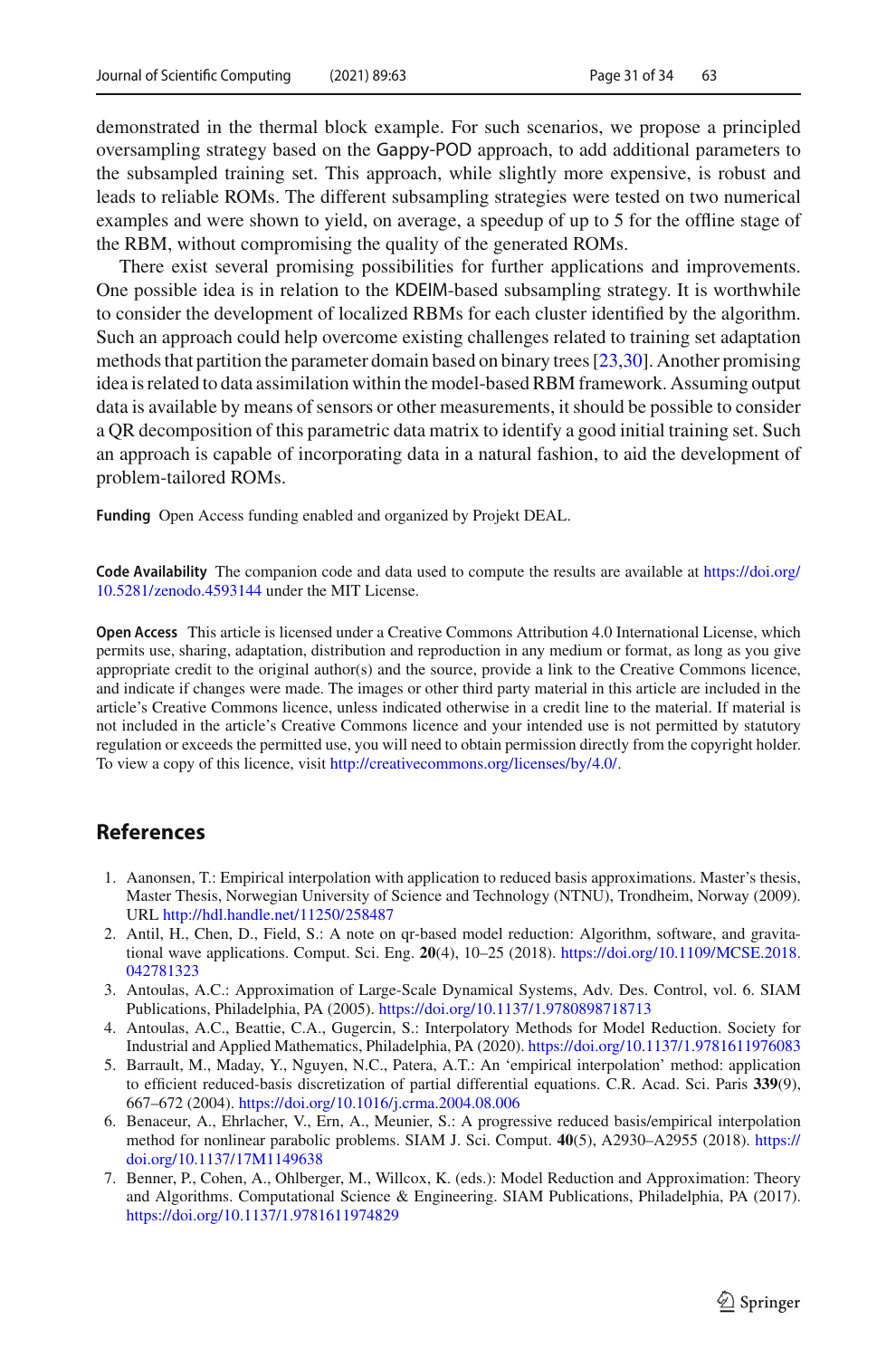- 8. Benner, P., Grivet-Talocia, S., Quarteroni, A., Rozza, G., Schilder W. Silveira, L.M. (eds.): Model Order Reduction. Volume 3: Applications. De Gruyter (2021). <https://doi.org/10.1515/9783110499001>
- <span id="page-31-0"></span>9. Benner, P., Gugercin, S., Willcox, K.: A survey of model reduction methods for parametric systems. SIAM Review **57**(4), 483–531 (2015). <https://doi.org/10.1137/130932715>
- <span id="page-31-16"></span>10. Boutsidis, C., Mahoney, M.W., Drineas, P.: An improved approximation algorithm for the column subset selection problem. In: Proceedings of the Twentieth Annual ACM-SIAM Symposium on Discrete Algorithms, pp. 968–977. SIAM, Philadelphia, PA (2009)
- <span id="page-31-17"></span>11. Broadbent, M.E., Brown, M., Penner, K.: Subset selection algorithms: Randomized vs. deterministic. SIAM Undergrad. Res. Online **3**, 50–71 (2010). <https://doi.org/10.1137/09S010435>
- <span id="page-31-12"></span>12. Carlberg, K., Amsallem, D., Avery, P., Zahr, M., Farhat, C.: The GNAT nonlinear model reduction method and its application to fluid dynamics problems. 6th AIAA Theoretical Fluid Mechanics Conference, Honolulu pp. 1–24 (2011). <https://doi.org/10.2514/6.2011-3112>
- <span id="page-31-18"></span>13. Çivril, A., Magdon-Ismail, M.: Column subset selection via sparse approximation of SVD. Theoret. Comput. Sci. **421**, 1–14 (2012). <https://doi.org/10.1016/j.tcs.2011.11.019>
- <span id="page-31-20"></span>14. Chan, T.F.: Rank revealing *Q R* factorizations. Linear Algebra Appl. **88**(89), 67–82 (1987). [https://doi.](https://doi.org/10.1016/0024-3795(87)90103-0) [org/10.1016/0024-3795\(87\)90103-0](https://doi.org/10.1016/0024-3795(87)90103-0)
- <span id="page-31-7"></span>15. Chaturantabut, S., Sorensen, D.C.: Nonlinear model reduction via discrete empirical interpolation. SIAM J. Sci. Comput. **32**(5), 2737–2764 (2010). <https://doi.org/10.1137/090766498>
- <span id="page-31-8"></span>16. Chellappa, S., Feng, L., Benner, P.: Adaptive basis construction and improved error estimation for parametric nonlinear dynamical systems. Internat. J. Numer. Methods Engrg. **121**(23), 5320–5349 (2020). <https://doi.org/10.1002/nme.6462>
- <span id="page-31-4"></span>17. Chellappa, S., Feng, L., Benner, P.: An adaptive sampling approach for the reduced basis method. In: Realization and Model Reduction of Dynamical Systems - A Festschrift in Honor of the 70th Birthday of Thanos Antoulas. Springer (2021). URL [https://arxiv.org/abs/1910.00298.](https://arxiv.org/abs/1910.00298) Accepted March 2020
- <span id="page-31-5"></span>18. Chen, P., Ghattas, O.: Hessian-based sampling for high-dimensional model reduction. Int. J. Uncertain. Quantif. **9**(2), 103–121 (2019). <https://doi.org/10.1615/Int.J.UncertaintyQuantification.2019028753>
- <span id="page-31-1"></span>19. Chen, P., Quarteroni, A., Rozza, G.: Reduced basis methods for uncertainty quantification. SIAM/ASA J. Uncertain. Quantif. **5**(1), 813–869 (2017). <https://doi.org/10.1137/151004550>
- <span id="page-31-6"></span>20. Constantine, P.G., Dow, E., Wang, Q.: Active subspace methods in theory and practice: applications to kriging surfaces. SIAM J. Sci. Comput. **36**(4), A1500–A1524 (2014). <https://doi.org/10.1137/130916138>
- <span id="page-31-11"></span>21. Drmaˇc, Z., Gugercin, S.: A new selection operator for the discrete empirical interpolation method– improved a priori error bound and extensions. SIAM J. Sci. Comput. **38**(2), A631–A648 (2016). [https://](https://doi.org/10.1137/15M1019271) [doi.org/10.1137/15M1019271](https://doi.org/10.1137/15M1019271)
- <span id="page-31-19"></span>22. Duersch, J.A., Gu, M.: Randomized QR with column pivoting. SIAM J. Sci. Comput. **39**(4), C263–C291 (2017). <https://doi.org/10.1137/15M1044680>
- <span id="page-31-2"></span>23. Eftang, J.L., Knezevic, D.J., Patera, A.T.: An hp certified reduced basis method for parametrized parabolic partial differential equations. Math. Comput. Model. Dyn. Syst. **17**(4), 395–422 (2011). [https://doi.org/](https://doi.org/10.1080/13873954.2011.547670) [10.1080/13873954.2011.547670](https://doi.org/10.1080/13873954.2011.547670)
- <span id="page-31-13"></span>24. Everson, R., Sirovich, L.: Karhunen-Loève procedure for gappy data. J. Opt. Soc. Am. A: **12**(8), 1657– 1664 (1995)
- <span id="page-31-21"></span>25. Geuzaine, C., Remacle, J.F.: Gmsh: A 3-D finite element mesh generator with built-in pre- and postprocessing facilities. Internat. J. Numer. Methods Eng. **79**(11), 1309–1331 (2009). [https://doi.org/10.](https://doi.org/10.1002/nme.2579) [1002/nme.2579](https://doi.org/10.1002/nme.2579)
- <span id="page-31-9"></span>26. Grepl, M., Maday, Y., Nguyen, N.C., Patera, A.T.: Efficient reduced-basis treatment of nonaffine and nonlinear partial differential equations. ESAIM: Math. Model. Numer. Anal. **41**(3), 575–605 (2007). <https://doi.org/10.1051/m2an:2007031>
- <span id="page-31-14"></span>27. Grepl, M.A.: Certified reduced basis methods for nonaffine linear time-varying and nonlinear parabolic partial differential equations. Math. Models Methods Appl. Sci. **22**(3), 1150015, 40 (2012). [https://doi.](https://doi.org/10.1142/S0218202511500151) [org/10.1142/S0218202511500151](https://doi.org/10.1142/S0218202511500151)
- <span id="page-31-10"></span>28. Grepl, M.A., Patera, A.T.: A posteriori error bounds for reduced-basis approximations of parametrized parabolic partial differential equations. ESAIM: Math. Model. Numer. Anal. **39**(1), 157–181 (2005). <https://doi.org/10.1051/m2an:2005006>
- <span id="page-31-15"></span>29. Haasdonk, B.: Reduced basis methods for parametrized PDEs—a tutorial introduction for stationary and instationary problems. In: Model Reduction and Approximation, Comput. Sci. Eng., vol. 15, pp. 65–136. SIAM, Philadelphia, PA (2017). <https://doi.org/10.1137/1.9781611974829.ch2>
- <span id="page-31-3"></span>30. Haasdonk, B., Dihlmann, M., Ohlberger, M.: A training set and multiple bases generation approach for parameterized model reduction based on adaptive grids in parameter space. Math. Comput. Model. Dyn. Syst. **17**(4), 423–442 (2011). <https://doi.org/10.1080/13873954.2011.547674>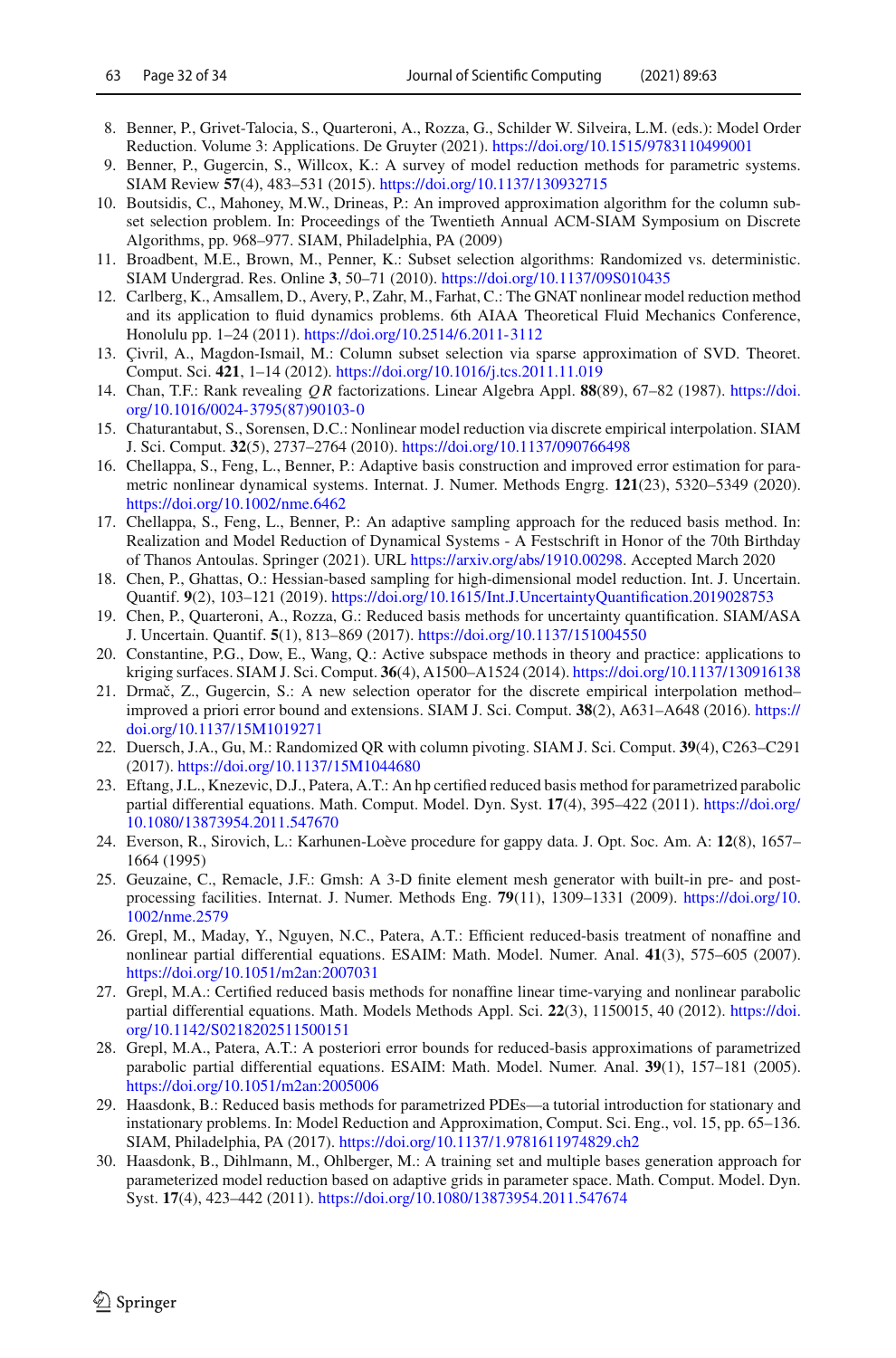- <span id="page-32-16"></span>31. Haasdonk, B., Ohlberger, M.: Reduced basis method for finite volume approximations of parametrized linear evolution equations. M2AN Math. Model. Numer. Anal. **42**(2), 277–302 (2008). [https://doi.org/](https://doi.org/10.1051/m2an:2008001) [10.1051/m2an:2008001](https://doi.org/10.1051/m2an:2008001)
- <span id="page-32-1"></span>32. Hesthaven, J.S., Rozza, G., Stamm, B.: Certified Reduced Basis Methods for Parametrized Partial Differential Equations. SpringerBriefs in Mathematics. Springer International Publishing (2016). [https://doi.](https://doi.org/10.1007/978-3-319-22470-1) [org/10.1007/978-3-319-22470-1](https://doi.org/10.1007/978-3-319-22470-1)
- <span id="page-32-4"></span>33. Hesthaven, J.S., Stamm, B., Zhang, S.: Efficient greedy algorithms for high-dimensional parameter spaces with applications to empirical interpolation and reduced basis methods. ESAIM: Math. Model. Numer. Anal. **48**(1), 259–283 (2014). <https://doi.org/10.1051/m2an/2013100>
- <span id="page-32-5"></span>34. Hesthaven, J.S., Zhang, S.: On the use of ANOVA expansions in reduced basis methods for parametric partial differential equations. J. Sci. Comput. **69**(1), 292–313 (2016). [https://doi.org/10.1007/s10915-](https://doi.org/10.1007/s10915-016-0194-9) [016-0194-9](https://doi.org/10.1007/s10915-016-0194-9)
- <span id="page-32-8"></span>35. Jiang, J., Chen, Y.: Adaptive greedy algorithms based on parameter-domain decomposition and reconstruction for the reduced basis method. Internat. J. Numer. Methods Engrg. **121**(23), 5426–5445 (2020). <https://doi.org/10.1002/nme.6544>
- <span id="page-32-7"></span>36. Jiang, J., Chen, Y., Narayan, A.: Offline-enhanced reduced basis method through adaptive construction of the surrogate training set. J. Sci. Comput. **73**(2–3), 853–875 (2017). [https://doi.org/10.1007/s10915-](https://doi.org/10.1007/s10915-017-0551-3) [017-0551-3](https://doi.org/10.1007/s10915-017-0551-3)
- <span id="page-32-6"></span>37. Maday, Y., Stamm, B.: Locally adaptive greedy approximations for anisotropic parameter reduced basis spaces. SIAM J. Sci. Comput. **35**(6), A2417–A2441 (2013). <https://doi.org/10.1137/120873868>
- <span id="page-32-19"></span>38. Mahoney, M.W.: Algorithmic and statistical perspectives on large-scale data analysis. In: Combinatorial Scientific Computing, Chapman & Hall/CRC Comput. Sci. Ser., pp. 427–469. CRC Press, Boca Raton, FL (2012). <https://doi.org/10.1201/b11644-17>
- <span id="page-32-15"></span>39. Mlinarić, P., Grundel, S., Benner, P.: Efficient model order reduction for multi-agent systems using OR decomposition-based clustering. In: 54th IEEE Conference on Decision and Control (CDC), Osaka, Japan, pp. 4794–4799 (2015). <https://doi.org/10.1109/CDC.2015.7402967>
- <span id="page-32-18"></span>40. Narayan, A.: Reduced order modeling and numerical linear algebra (2020). URL [https://icerm.brown.](https://icerm.brown.edu/materials/Slides/sp-s20/Tutorial-Introductory_Talk_-_Snapshot-based_model_reduction_and_numerical_linear_algebra_part_1_]_Akil_Narayan,_University_of_Utah.pdf) [edu/materials/Slides/sp-s20/Tutorial-Introductory\\_Talk\\_-\\_Snapshot-based\\_model\\_reduction\\_and\\_](https://icerm.brown.edu/materials/Slides/sp-s20/Tutorial-Introductory_Talk_-_Snapshot-based_model_reduction_and_numerical_linear_algebra_part_1_]_Akil_Narayan,_University_of_Utah.pdf) [numerical\\_linear\\_algebra\\_part\\_1\\_\]\\_Akil\\_Narayan,\\_University\\_of\\_Utah.pdf.](https://icerm.brown.edu/materials/Slides/sp-s20/Tutorial-Introductory_Talk_-_Snapshot-based_model_reduction_and_numerical_linear_algebra_part_1_]_Akil_Narayan,_University_of_Utah.pdf) ICERM Special Semester on Model and dimension reduction in uncertain and dynamic systems, Brown University, Providence, USA
- <span id="page-32-11"></span>41. Negri, F., Manzoni, A., Amsallem, D.: Efficient model reduction of parametrized systems by matrix discrete empirical interpolation. J. Comput. Phys. **303**, 431–454 (2015). [https://doi.org/10.1016/j.jcp.](https://doi.org/10.1016/j.jcp.2015.09.046) [2015.09.046](https://doi.org/10.1016/j.jcp.2015.09.046)
- <span id="page-32-17"></span>42. Nguyen, N.C., Rozza, G., Patera, A.T.: Reduced basis approximation and a posteriori error estimation for the time-dependent viscous Burgers' equation. Calcolo **46**(3), 157–185 (2009). [https://doi.org/10.1007/](https://doi.org/10.1007/s10092-009-0005-x) [s10092-009-0005-x](https://doi.org/10.1007/s10092-009-0005-x)
- <span id="page-32-9"></span>43. Paul-Dubois-Taine, A., Amsallem, D.: An adaptive and efficient greedy procedure for the optimal training of parametric reduced-order models. Internat. J. Numer. Methods Engrg. **102**(5), 1262–1292 (2015). <https://doi.org/10.1002/nme.4759>
- <span id="page-32-12"></span>44. Peherstorfer, B., Butnaru, D., Willcox, K., Bungartz, H.J.: Localized discrete empirical interpolation method. SIAM J. Sci. Comput. **36**(1), A168–A192 (2014). <https://doi.org/10.1137/130924408>
- <span id="page-32-14"></span>45. Peherstorfer, B., Drmač, Z., Gugercin, S.: Stability of discrete empirical interpolation and gappy proper orthogonal decomposition with randomized and deterministic sampling points. e-prints [arXiv:1808.10473v3,](http://arxiv.org/abs/1808.10473v3) (2018)
- <span id="page-32-13"></span>46. Peherstorfer, B.,Willcox, K.: Online adaptive model reduction for nonlinear systems via low-rank updates. SIAM J. Sci. Comput. **37**(4), A2123–A2150 (2015). <https://doi.org/10.1137/140989169>
- <span id="page-32-0"></span>47. Peherstorfer, B., Willcox, K.: Data-driven operator inference for nonintrusive projection-based model reduction. Comp. Meth. Appl. Mech. Eng. **306**, 196–215 (2016). [https://doi.org/10.1016/j.cma.2016.03.](https://doi.org/10.1016/j.cma.2016.03.025) [025](https://doi.org/10.1016/j.cma.2016.03.025)
- <span id="page-32-10"></span>48. Peherstorfer, B., Zimmer, S., Bungartz, H.J.: Model reduction with the reduced basis method and sparse grids. In: Sparse grids and applications, Lect. Notes Comput. Sci. Eng., vol. 88, pp. 223–242. Springer, Heidelberg (2013). <https://doi.org/10.1007/978-3-642-31703-3>
- <span id="page-32-2"></span>49. Quarteroni, A., Manzoni, A., Negri, F.: Reduced Basis Methods for Partial Differential Equations, La Matematica per il 3+2, vol. 92. Springer International Publishing (2016). [https://doi.org/10.1007/978-3-](https://doi.org/10.1007/978-3-319-15431-2) [319-15431-2](https://doi.org/10.1007/978-3-319-15431-2)
- <span id="page-32-3"></span>50. Quarteroni, A., Rozza, G., Manzoni, A.: Certified reduced basis approximation for parametrized partial differential equations and applications. J. Math. Ind. **1**, Art. 3, 44 (2011). [https://doi.org/10.1186/2190-](https://doi.org/10.1186/2190-5983-1-3) [5983-1-3](https://doi.org/10.1186/2190-5983-1-3)